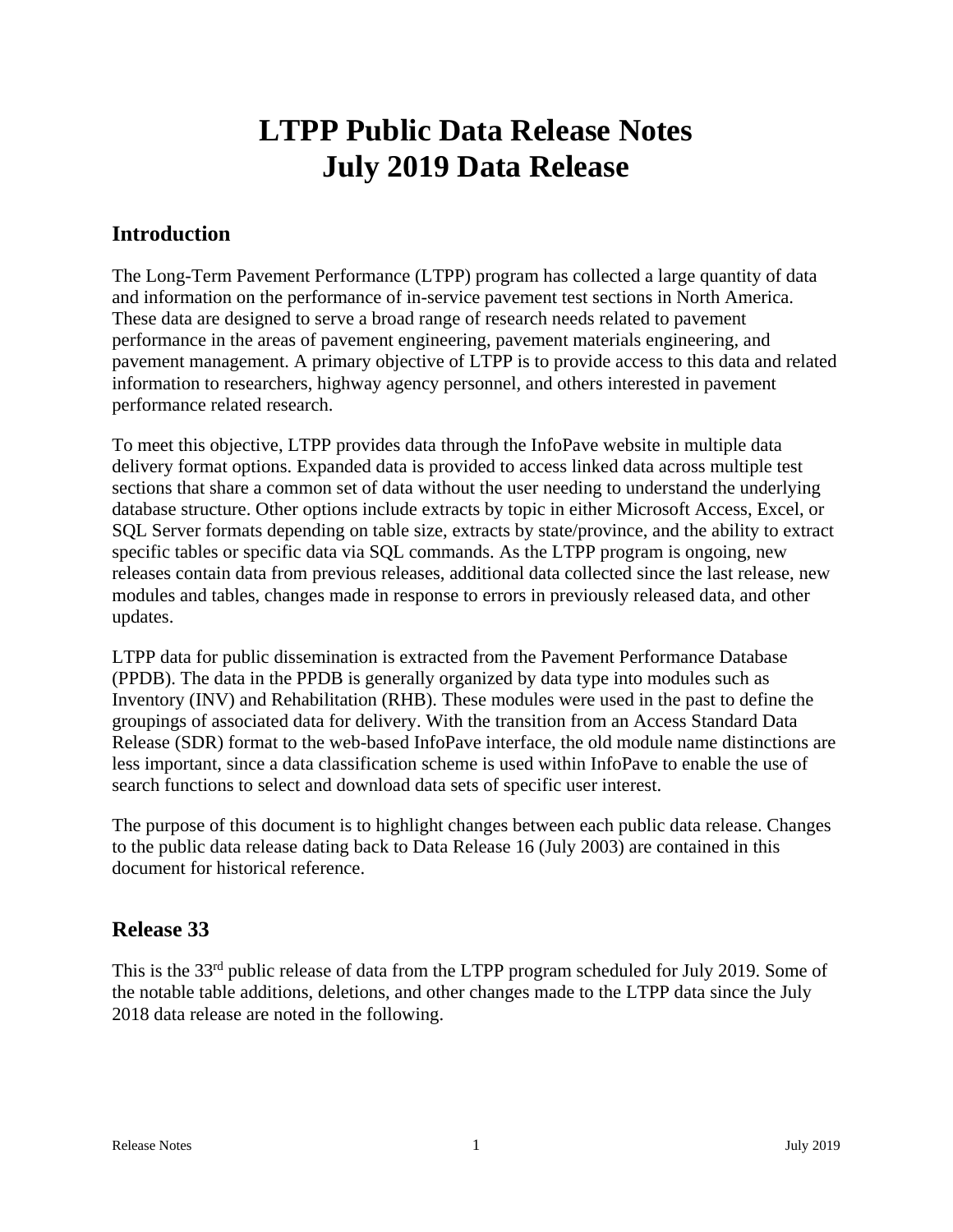#### *New Tables*

Two new tables were added to replace older tables that contain transverse profile measurements. This was done to enable storage of data from the LTPP Highspeed Transverse Profile Measurement System, which can measure up to 2,000 transverse elevation points at each measurement station. The previous transverse measurements were converted and stored in the new storage table data structure.

- MON\_T\_PROF\_VISIT: This table contains date, location, air temperature, transverse measurement distance, measurement device, etc. It replaces the previous MON\_T\_PROF\_MASTER table and also serves as the parent table for the other related MON\_T\_PROF tables.
- MON T\_PROF\_ELEVATION: This table stores the normalized transverse elevations and replaces the MON\_T\_PROF\_PROFILE table.

Two new tables were added to provide information on WIM sites validated under FHWA contracts. The data are collected each time a FHWA contractor performs a site validation. These tables describe site location, geometry, and installed equipment. The tables are:

- WIM\_SITE\_INVENTORY: This table describes site location, geometry, and installed equipment, both type and location, relative to the test sections to which the traffic data applies.
- WIM\_SITE\_PHOTOS: This tables identifies all of the photographs of the site showing sensors, location, and electronics. The photos are not included in the PPDB. They are available through validation reports in the InfoPave library.

Two new tables were added to provide inputs and computations of pavement surface and subsurface temperatures that are used in the LTPPBind models based on MERRA 2 climate data. Data from these tables are contained only in the Data Selection and Download feature on InfoPave. These data are provided only for LTPP test section locations. These tables include:

- MERRA\_BIND\_TEMP\_SUMMARY. This table contains the temperature inputs computed from MERRA 2 data for use in LTPPBind PG grade computations. It contains high air temperature index, lowest annual air temperature, and the average and 98<sup>th</sup> percentile high pavement temperatures 20 mm below the surface of the pavement and lowest pavement surface temperature on an annual basis.
- MERRA\_GRID\_SECTION. This table contains the relational link between the MERRA\_CELL\_ID and each LTPP test section.

## *Tables Excluded*

As noted above, the MON\_T\_PROF\_MASTER and MON\_T\_PROF\_PROFILES tables were excluded from the data release because they were replaced with new tables.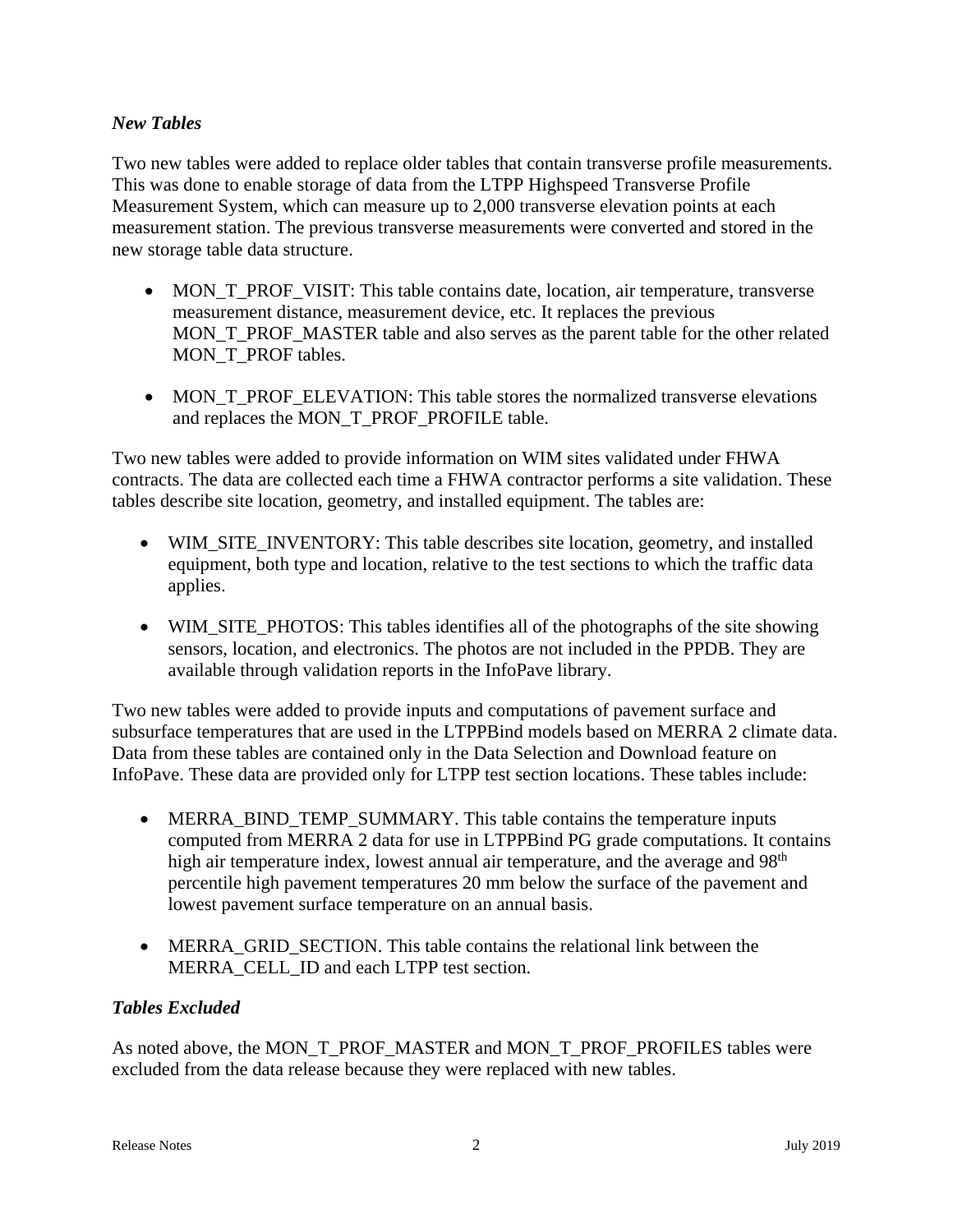#### *Other Notes*

Changes were made to the way the distress used for calibration of the Mechanistic-Empirical Pavement Design Guide (MEPDG) pavement performance prediction models is computed from LTPP data. The old computations were removed from the database and replaced with computed parameters based on specifications received from the AASHTO Pavement ME team.

The draft distress indices based on the FHWA Notice for Propose Rule Making (NPRM) and 2014 Highway Performance Measurement System (HPMS) were also removed from the LTPP database since they are no longer applicable.

FHWA funded two projects to develop traffic data for use in the MEPDG and characterize traffic at LTPP sites with both representative and trend values. Preliminary versions of the tables were added in SDR 32. The TRF\_TREND table now has trend information on loading in addition to the volume trends provided in SDR 32. The TRF\_REP\_PARAMETERS table has been renamed TRF\_REP. Representative ESALs, GVW, and Relative Pavement Performance Factor (RPPIF) values for the truck population, vehicle classes, and by axle (except for GVW) have been added to the volumes already in the table.

# **Release 32**

This is the 32<sup>nd</sup> public release of data from the LTPP program scheduled for July 2018. Some of the notable updates, additions, deletions, and changes made to the data since the July 2017 data release include the following:

#### *New Tables*

SDR 32 includes three new tables with MIT Scan dowel bar location information, five new traffic computed parameter tables, one new test table for recycled engine oil bottoms (REOB) data, and 54 new tables providing a single source of construction data otherwise spread out amongst tables in INV, RHB, MNT, and SPS tables.

The three MIT Scan dowel bar location information tables are part of the MON module. They contain information on the location of the joint tested as well as the results of the MIT Scan identifying the alignment and placement of individual dowel bars at that joint. These new tables are:

- MON\_MIT\_VISIT: This table contains the general joint and site information from MIT scan.
- MON\_MIT\_JOINT: This table contains the joint score and effective dowel diameter information from MIT scan.
- MON\_MIT\_DOWEL: This tables contains dowel bar location and alignment information from MIT scan.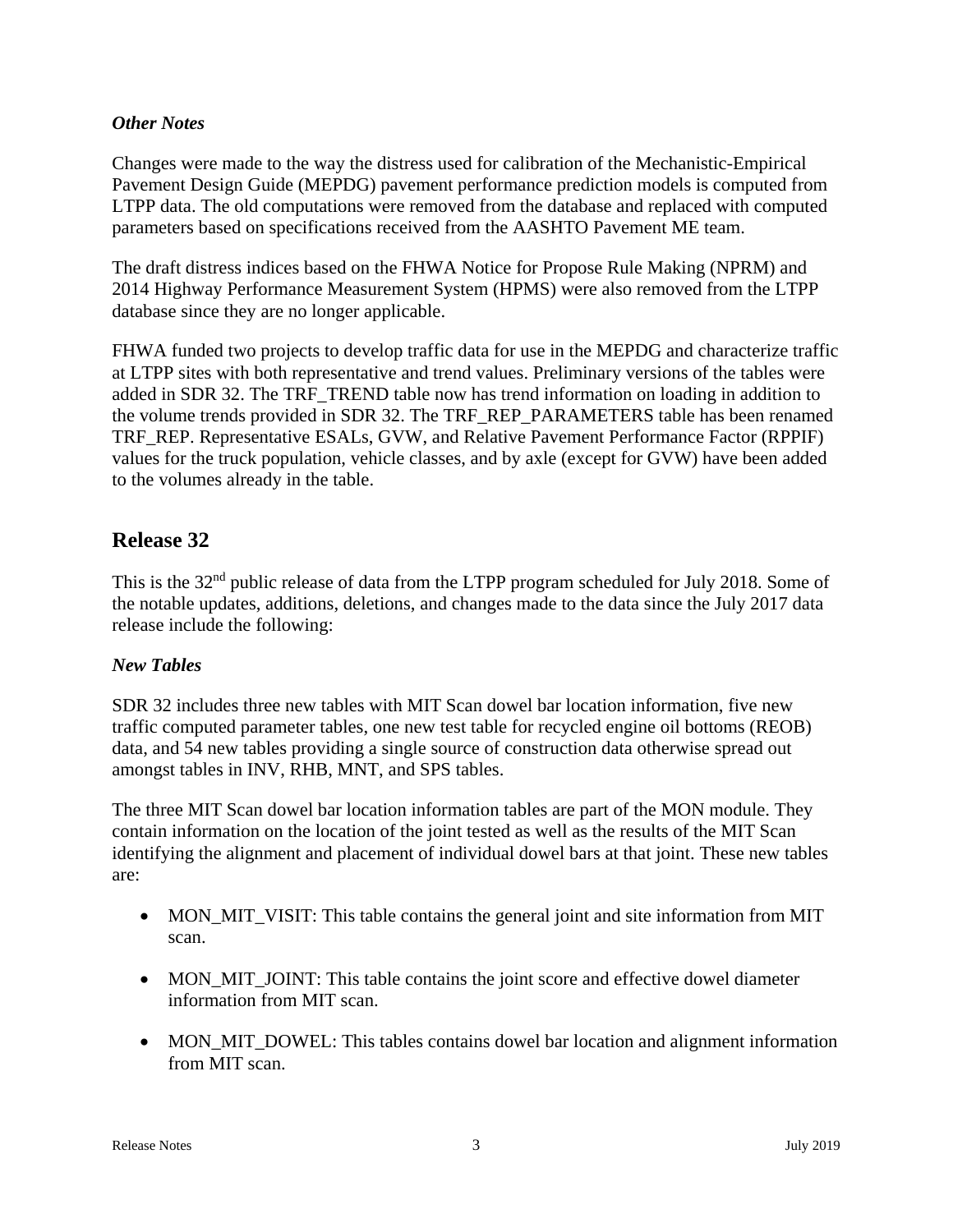Five new traffic tables added in 2018 provide a consolidated set of traffic information. Three are designed for use with the AASHTOWare ME Design software. The other two use monitored and estimated data within the LTPP database to provide traffic site characteristics and complete time series values for each section studied. The new tables are:

- TRF\_TREND: Annual traffic statistics computed or estimated for each in-service and inexperiment year.
- TRF\_REP\_PARAMETERS: Representative truck volume, vehicle classification, and loading summary parameters by site.
- MEPDG\_TRUCK\_VOL\_PARAMETERS: Parameters used in the AASHTOWare Pavement ME software to estimate traffic volumes for FHWA vehicle classes 4 to 13 over the analysis period.
- MEPDG\_AXLE\_LOAD\_DIST\_FACTOR: Axle Load Distribution Factors (ALDF) developed based on normalized axle load spectra (NALS) for use with AASHTOWare Pavement ME software. These factors represent the expected distribution of axle loads by weight for a typical day of the month.
- MEPDG\_AXLE\_PER\_TRUCK: Representative number of axles per truck class for use with AASHTOWare Pavement ME software.

The new test table is the first implemented for the SPS-10 materials testing program.

 TST\_AE11: This table contains results from the recycled engine oil bottoms (REOB) test.

Fifty-Four new tables have been created to provide a single source for most of the construction data available in the INV, MNT, RHB, and SPS modules. These are similar to the data compilation views that were officially released in SDR 28, but are more comprehensive – maintaining all information from the source tables instead of just select information. They are formatted similar to the construction tables first provided in SDR 30, and often have similar names. Those tables were designed with the accommodation of all data in mind, but have been left to contain SPS10 data only. These new tables will provide that accommodation instead. All of these tables end with \*\_EXP to indicate that they are expanded from existing data. The new tables are:

- PROJECT\_ID\_EXP: This table contains project site information.
- PROJECT\_STATIONS\_EXP: This table presents the order, length, and location of test sections within a SPS project.
- PROJECT\_INTERSECTIONS\_EXP: This table contains project level intersection information.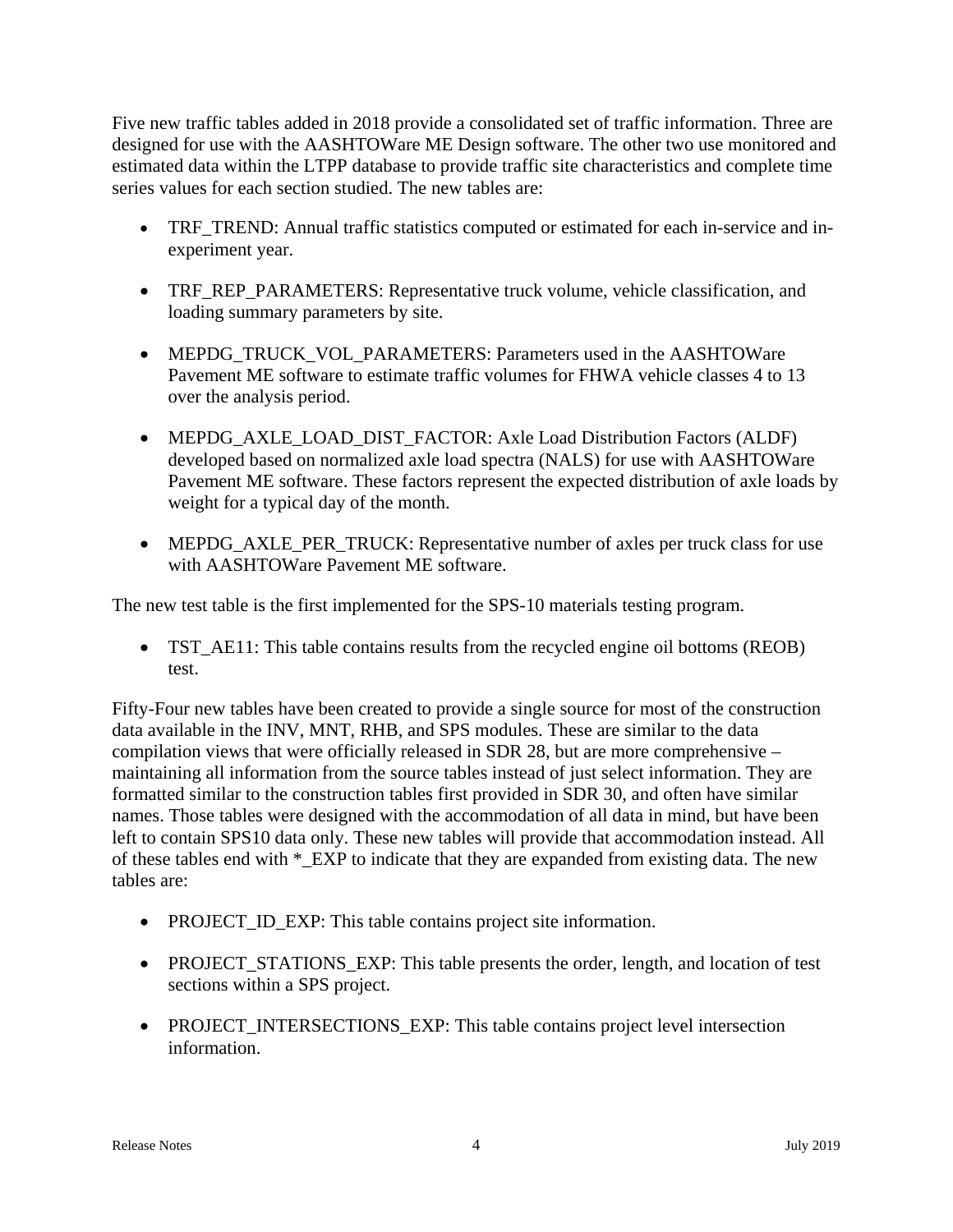- SECTION GENERAL EXP: This table contains section lane, width, and speed information.
- SECTION\_DRAINAGE\_EXP: This table contains section subsurface drainage information.
- SECTION SHOULDER EXP: This table contains section shoulder information.
- SECTION\_CONST\_LAYER\_EXP: This table describes the originally built structure of the pavement.
- PROJECT HIST AGE EXP: This table contains date information for the original pavement section.
- PROJECT MAJOR IMP EXP: This table contains information for major rehabilitation and construction events that took place after the pavement was constructed, but before the section became part of the LTPP program.
- AC\_AGGR\_COMP\_EXP: This table contains composition information for aggregates used in AC layers.
- AC\_AGGR\_DUR\_EXP: This table contains durability data for aggregates used in AC layers.
- AC\_AGGR\_PROP\_EXP: This table contains physical properties of aggregate used in AC mixtures.
- AC\_AGGR\_SP\_PROP\_EXP: This table contains SuperPave-related physical properties of the aggregate used in AC mixtures.
- AC\_AGGR\_GRADATION\_EXP: This table contains gradation information for aggregate used in AC mixtures.
- AC BINDER EXP: This table contains properties of the binder used in AC mixtures.
- AC\_MODIFIER\_EXP: This table contains section lane, width, and speed information.
- AC\_AGED\_BINDER\_EXP: This table contains properties of the binder used in AC mixtures after aging.
- AC\_DSR\_EXP: This table contains Dynamic Shear Rheometer, Bending Beam Rheometer, and Direct Tension tests for binders used in AC mixtures.
- AC\_AGGR\_RECYCLED\_EXP: This table contains type and storage information for recycled aggregates used in AC mixtures.
- AC\_LAB\_MIX\_EXP: This table contains AC laboratory mix design properties.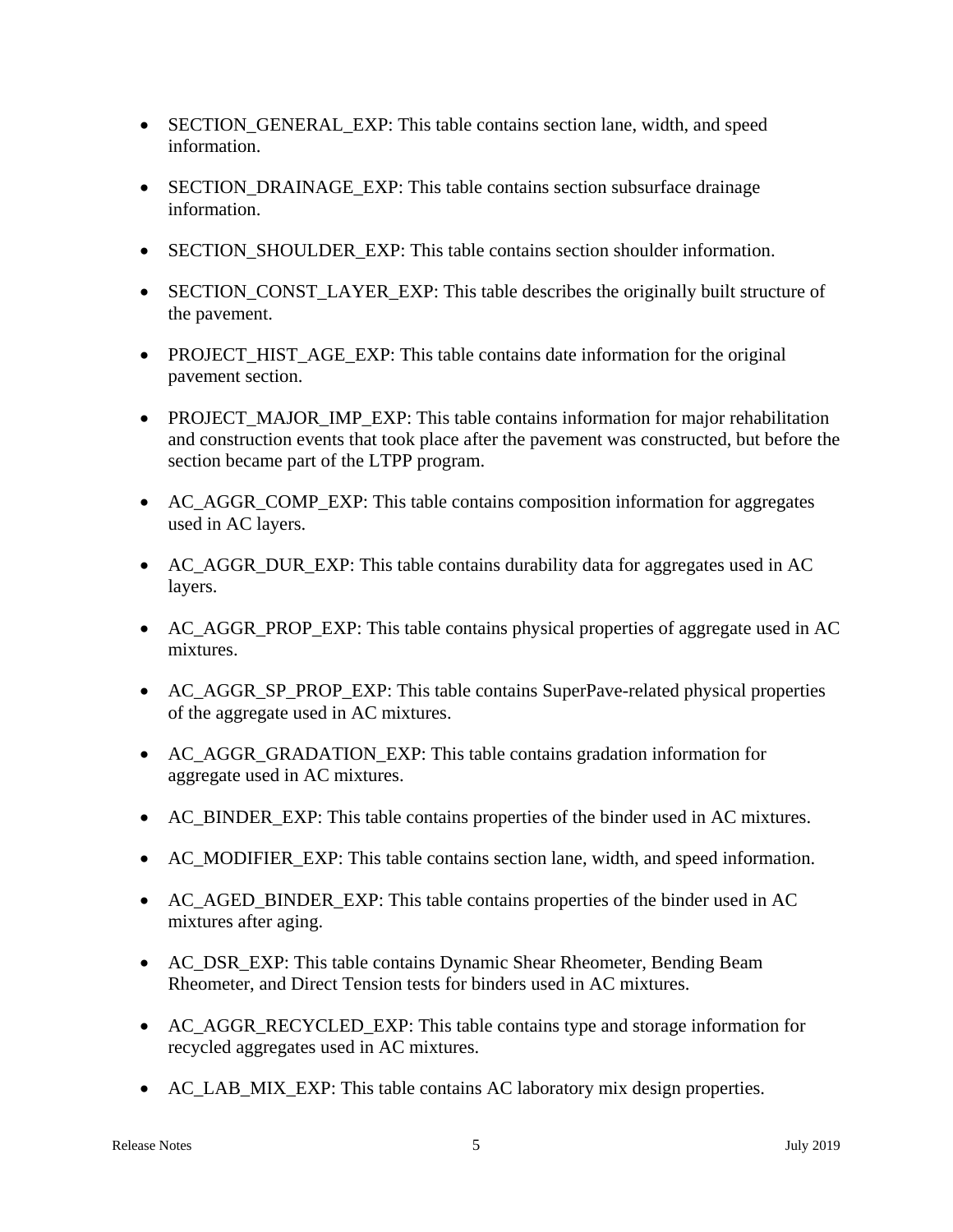- AC\_LAB\_MIX\_RECYCLE\_EXP: This table contains laboratory mix design properties specific to recycled AC mixtures.
- AC\_MIXTURE\_EXP: This table contains AC mixture properties as placed.
- AC\_ANTISTRIPPING\_EXP: This table contains AC antistripping agent information.
- AC\_MOIST\_SUSCEPT\_EXP: This table contains AC\_mixture moisture susceptibility test results.
- AC\_PLACEMENT\_EXP: This table contains placement information for AC layers.
- AC\_CONSTRUCTION\_TEMPS\_EXP: This table contains construction temperature data for AC layers.
- AC\_COMPACTION\_EXP: This table contains compaction data for AC layers.
- AC\_ROLLER\_EXP: This table contains compaction equipment data for AC layers.
- UNBOUND\_STABIL\_EXP: This table contains unbound layer stabilizing agent data.
- UNBOUND LAYER PROP EXP: This table contains unbound or stabilized base or subbase layer properties.
- SUBGRADE LAYER PROP EXP: This table contains subgrade layer properties.
- AC\_DENSITY\_MEAS\_EXP: This table contains density data used for construction quality control of AC layers.
- AC\_PROFILE\_MEAS\_EXP: This table contains profile data used for construction quality control of AC layers.
- SECTION\_CONSTRUCTION\_NOTES\_EXP: This table contains section notes and comments.
- AC\_MILLING\_EXP: This table contains information on AC milling operations.
- CONSTRUCTION EVENTS\_EXP: This table contains improvement information. Includes maintenance and rehabilitation events.
- PCC ADMIX EXP: This table contains PCC admixture amounts and types.
- PCC\_AGGR\_COMP\_EXP: This table contains composition information for aggregates used in PCC layers.
- PCC\_AGGR\_DUR\_EXP: This table contains durability data for aggregates used in PCC layers.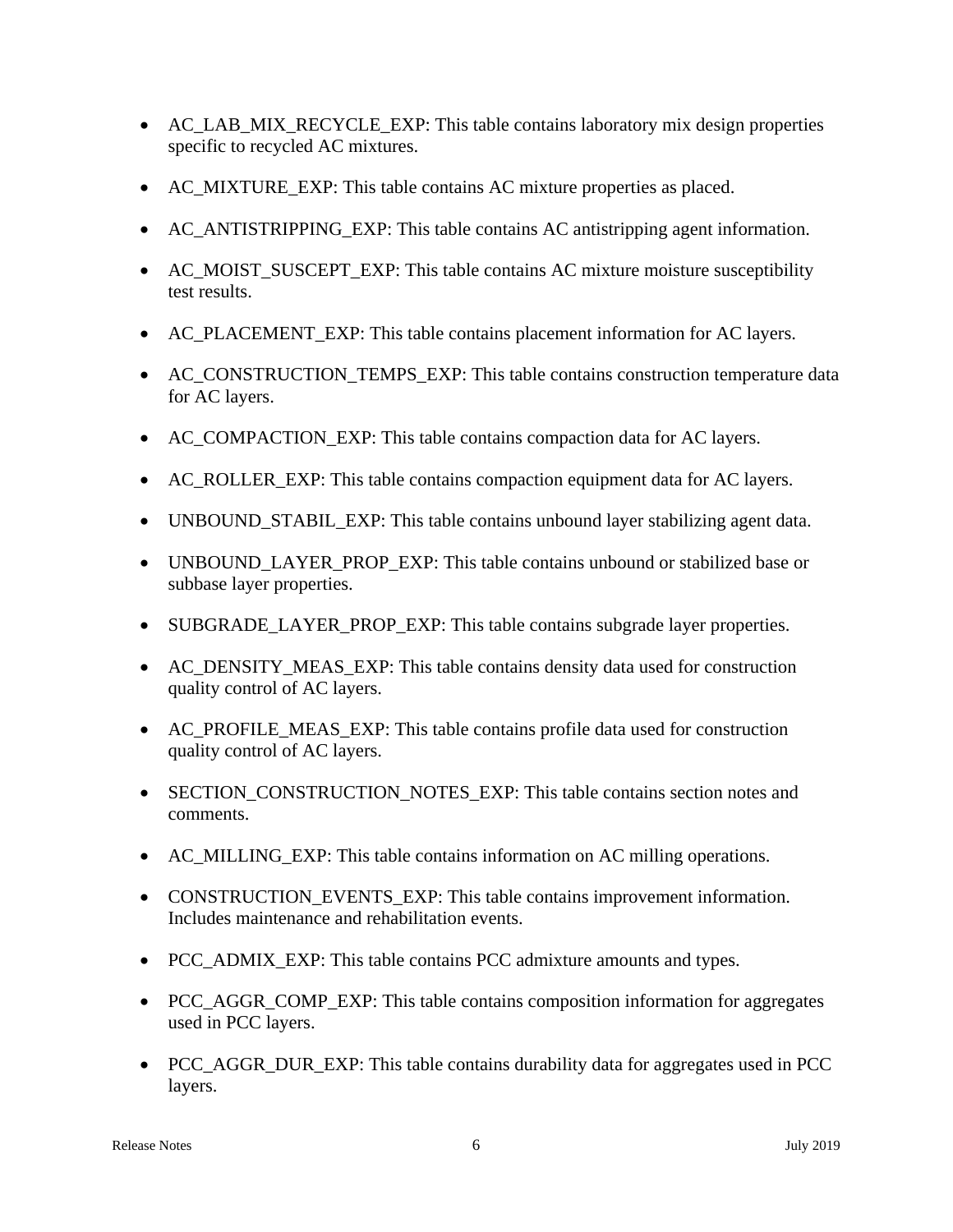- PCC\_AGGR\_GRADATION\_EXP: This table contains gradation information for aggregate used in PCC mixtures.
- PCC\_AGGR\_PROP\_EXP: This table contains physical properties of aggregate used in PCC mixtures.
- PCC\_CONSTRUCTION\_EXP: This table contains PCC paver, curing, and texturing Information.
- PCC\_MIXTURE\_EXP: This table contains PCC mixture and mix design information.
- PCC\_STRENGTH\_EXP: This table contains PCC layer strength information.
- PCC JOINT FORMING EXP: This table contains PCC joint forming methods.
- PCC\_JOINT\_SEALANT\_EXP: This table contains PCC joint sealant type, reservoir, and backer information.
- PCC JOINT SPACING EXP: This table contains PCC joint spacing information.
- PCC TIE BARS EXP: This table contains PCC joint tie bar information.
- PCC\_STEEL\_EXP: This table contains PCC layers reinforcing steel.
- PCC\_LOAD\_TRANSFER\_EXP: This table contains PCC joint load transfer type and placement information.
- SUBDRAIN\_RETROFIT\_EXP: This table contains sub-drainage retrofit data.
- SUBGRADE\_PREP\_EXP: This table contains subgrade stabilization and compaction information.
- UNBOUND\_GRADATION\_EXP: This table contains unbound or stabilized base or subbase layer gradation information.
- AC\_LIFT\_PLACEMENT\_EXP: This table contains un-compacted lift placement information.

## *Tables Excluded*

Because of the creation of the new construction \_EXP tables, most of the DCV tables have been removed. The following tables are no longer available:

- SECTION\_LAYOUT
- STABILIZATION DETAILS
- SUBGRADE\_PROPERTIES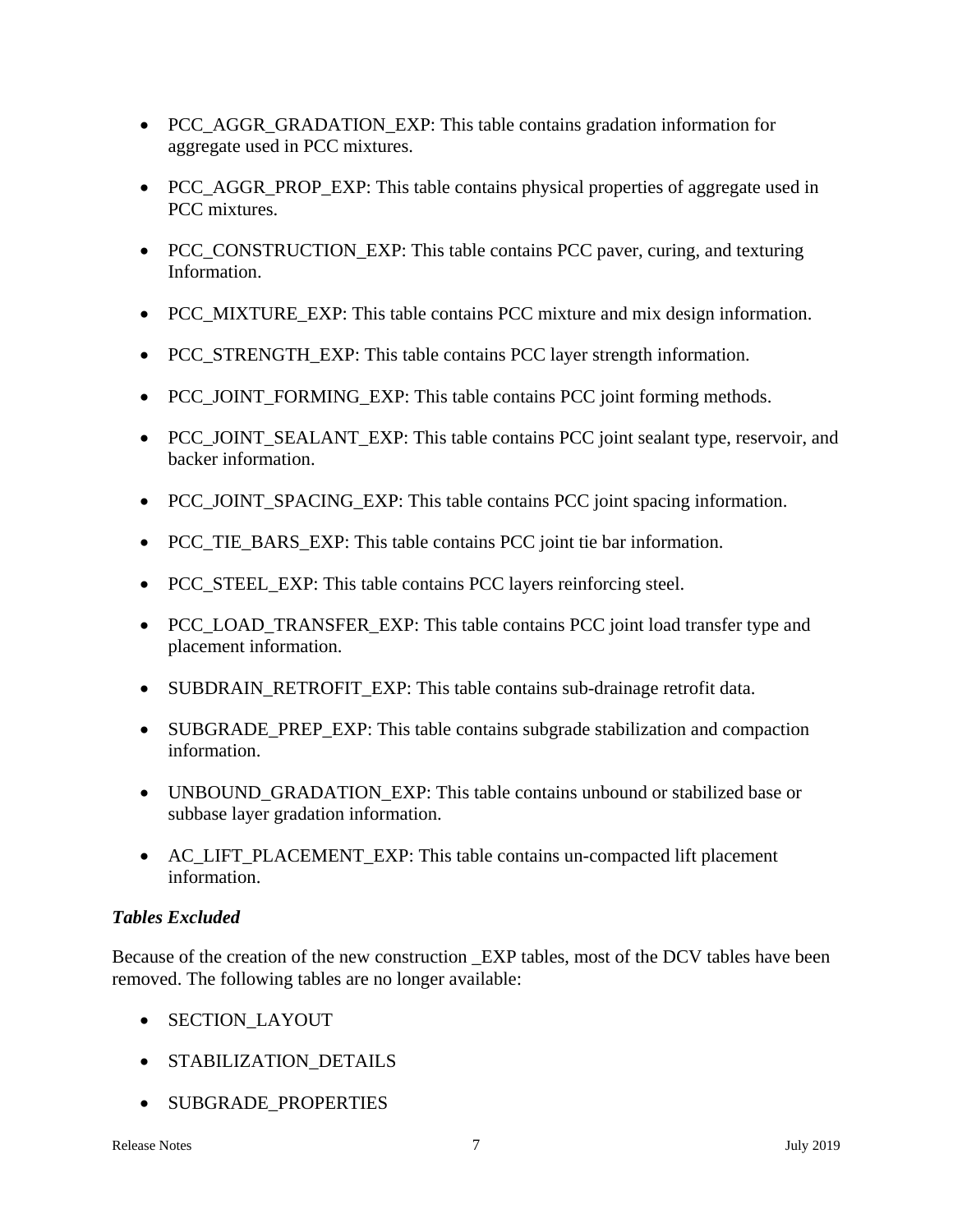- UNBOUND\_LAYER\_PROPERTIES
- AC\_AGG\_GRADATION
- AC\_AGG\_PROP
- AC\_ANTISTRIP
- AC\_BINDER\_PROP
- AC\_MIX\_PROP
- AC\_MOISTURE\_SUSCEPTIBILITY
- AC\_VOLUMETRICS
- PCC\_ADMIXTURE
- PCC\_AGG\_GRADATION
- PCC\_AGG\_PROP
- PCC\_JOINT\_FORMING
- PCC\_JOINT\_SEALANT
- PCC\_JOINT\_SPACING
- PCC\_LOAD\_TRANSFER
- PCC MIX DESIGN
- PCC\_REINFORCING
- PCC\_STRENGTH
- PCC\_TIE\_BARS

#### *Other Notes*

The CLM\_VWS tables have been updated to include new weather stations and climate information to 2017 for test sections still in study as of 2013. Additionally, the OWS weather station IDs have been updated to be consistent with the National Oceanic Atmospheric Administration Global Historical Climatology Network identifiers, and the site locations have been updated to use decimal degrees instead of having separate fields for degrees, minutes, and seconds.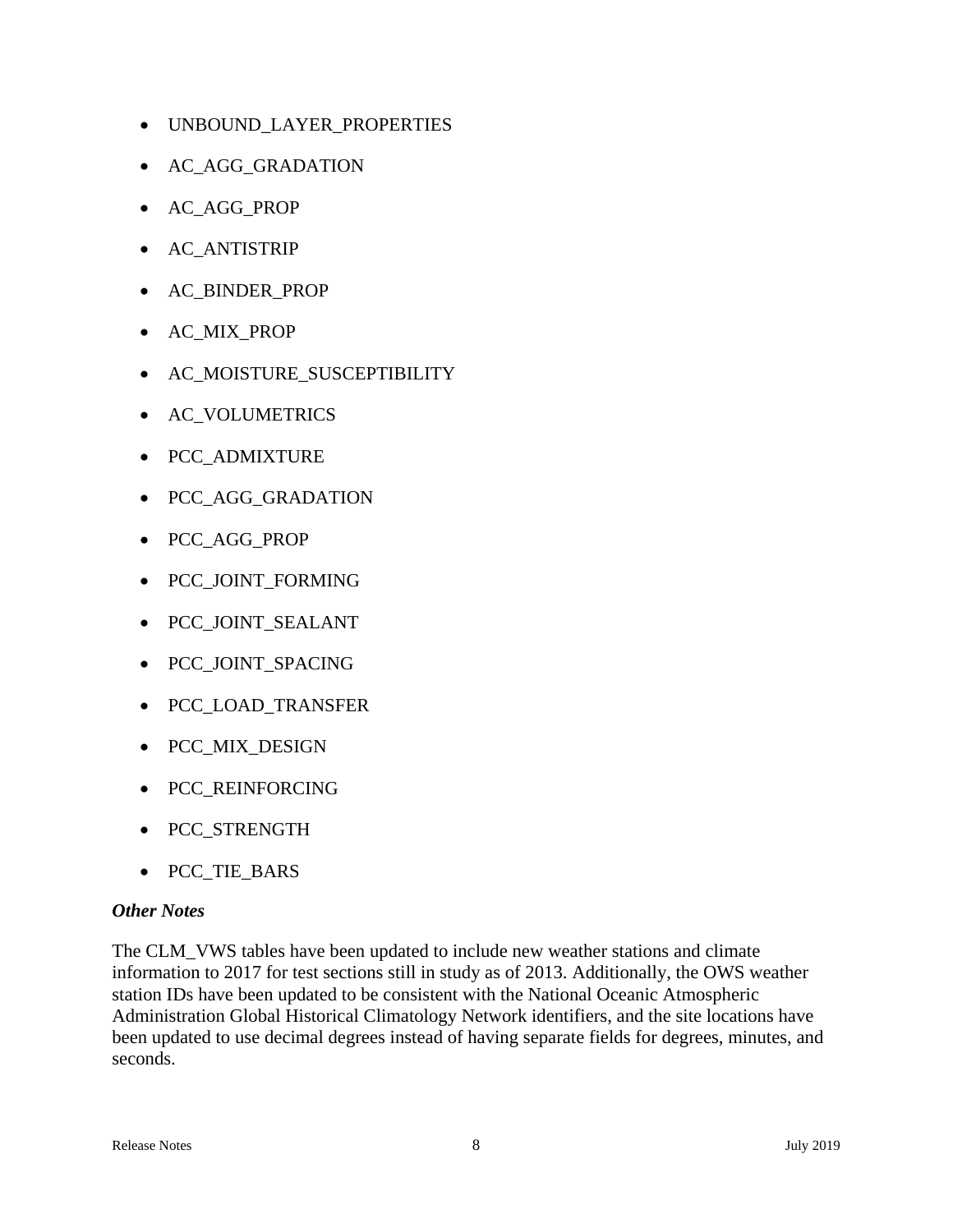# **Release 31**

This is the 31<sup>st</sup> public release of data from the LTPP program scheduled for July 2017. Some of the notable updates, additions, deletions, and changes made to the data since the July 2016 data release include the following:

#### *New Tables*

SDR 31 includes 17 new tables with computed parameters and supporting information for normalized axle load spectra (NALS) and the Relative Pavement Performance Impact Factor (RPPIF).

This group of tables is generally considered to be part of the traffic module, but does not use the TRF module convention. These tables are named NALS, RPPIF, or VEHICLE depending on the contents. The NALS tables contains percentile distributions of axle type count by load range. The RPPIF tables have summary statistics for comparison and grouping of similar NALS. The VEHICLE tables include intermediate computations.

These new tables are:

- NALS\_ANNUAL\_DISTRIB: This table contains the normalized annual axle load distribution based on average of monthly axle distribution percentages.
- NALS\_ANNUAL\_EVAL: This table contains the QC assessment of the NALS\_ANNUAL\_DISTRIB table.
- NALS\_MONTHLY\_DISTRIB: This table contains the normalized axle load distributions based on MM\_AX records.
- NALS\_MONTHLY\_EVAL: This table contains the QC assessment of the NALS\_MONTHLY\_DISTRIB table.
- RPPIF\_ANNUAL\_AVG\_TRUCK: This table contains the average RPPIF for a truck by year.
- RPPIF\_MONTHLY\_AVG\_TRUCK: This table contains the average RPPIF for a truck by month.
- RPPIF\_NALS\_ANNUAL: This table contains the RPPIF computed by year, vehicle class, and axle group.
- RPPIF\_NALS\_MONTHLY: This table contains the RPPIF computed by month, vehicle class, and axle group.
- RPPIF\_VEHICLE\_CLASS\_ANNUAL: This table contains the RPPIF per vehicle class by year.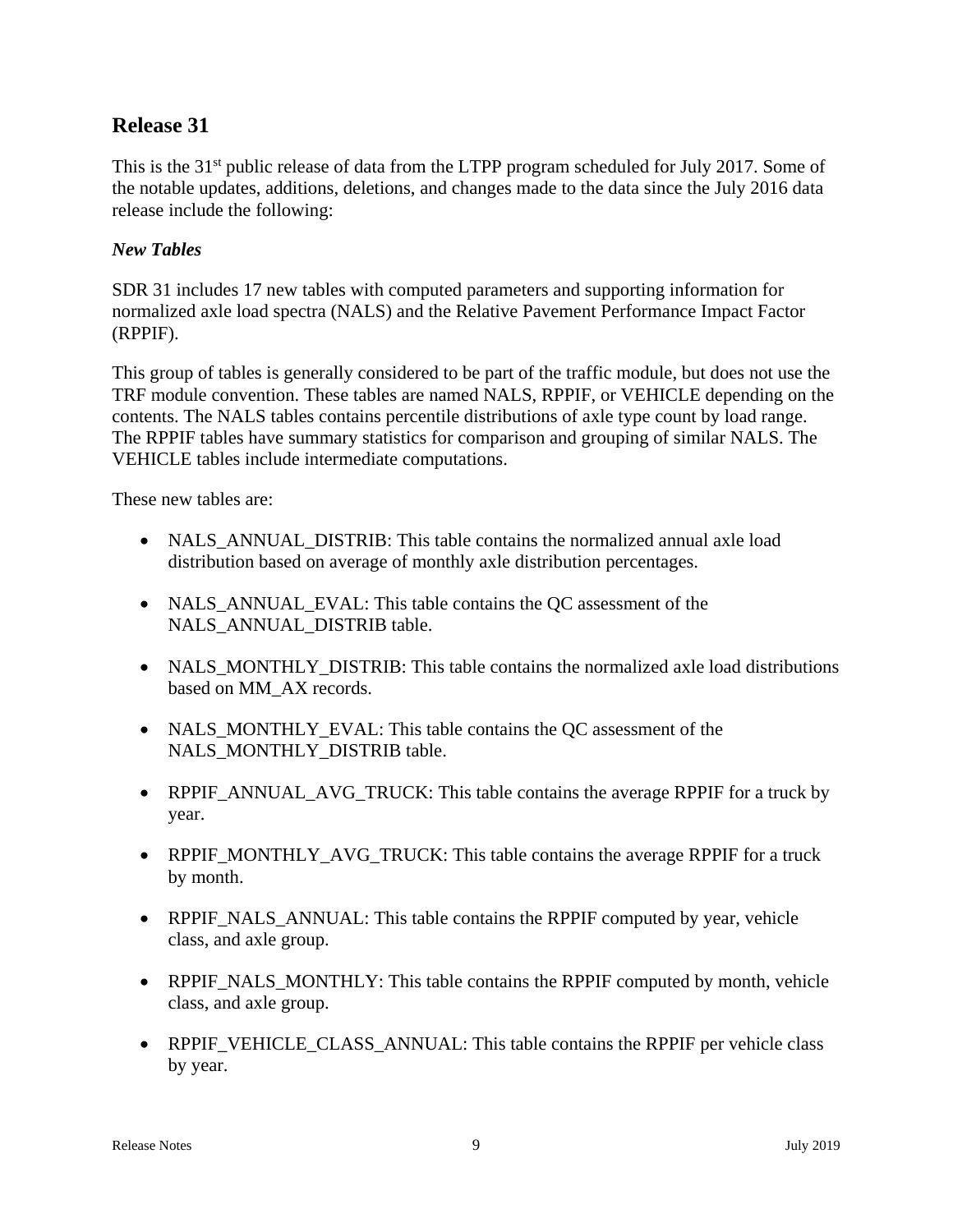- RPPIF\_VEHICLE\_CLASS\_MONTHLY: This table contains the RPPIF per vehicle class by month.
- RPPIF\_WIJ\_FACTOR: This table contains the  $w_{ij}$  factors for computing RPPIF factors by axle group and weight bin.
- VEHICLE CLASS ADT ANNUAL: This table contains the average daily vehicles per class by year (to the nearest tenth).
- VEHICLE\_CLASS\_ADT\_MONTH: This table contains the average daily vehicles by class and month.
- VEHICLE CLASS AVG AX ANL: This table contains the average axles per vehicle class by year.
- VEHICLE CLASS AVG AX MONTH: This table contains the average axles per vehicle class by month.
- VEHICLE\_CLASS\_TOTAL\_AXLES: This table contains the total axles by vehicle class and axle group by month.
- VEHICLE\_CLASS\_TOTAL\_COUNT: This table contains the total trucks per vehicle class by month.

Two new computed parameter test tables have been added to contain air voids information. These new tables are:

- TST\_AIR\_VOIDS\_CALC: This table contains air void calculations for each valid bulk specific gravity measurement in TST\_AC02.
- TST\_AIR\_VOIDS\_SECT: This table contains section level air voids calculations for each section with valid data in TST\_AIR\_VOIDS\_CALC.

## *Tables Excluded*

All tables included in Release 30 are also part of Release 31.

## *Other Notes*

In addition to the fields added previously for SDR 30, more new fields have been added to the MON DIS \* REV tables to accommodate new distress interpretations consistent with the new HPMS 2016 field guide. These new fields are:

- MON\_DIS\_JPCC\_REV.CRACKED\_SLABS\_HALF
- MON\_DIS\_CRCP\_REV.PUNCHOUTS\_A\_L
- MON\_DIS\_CRCP\_REV.PUNCHOUTS\_A\_M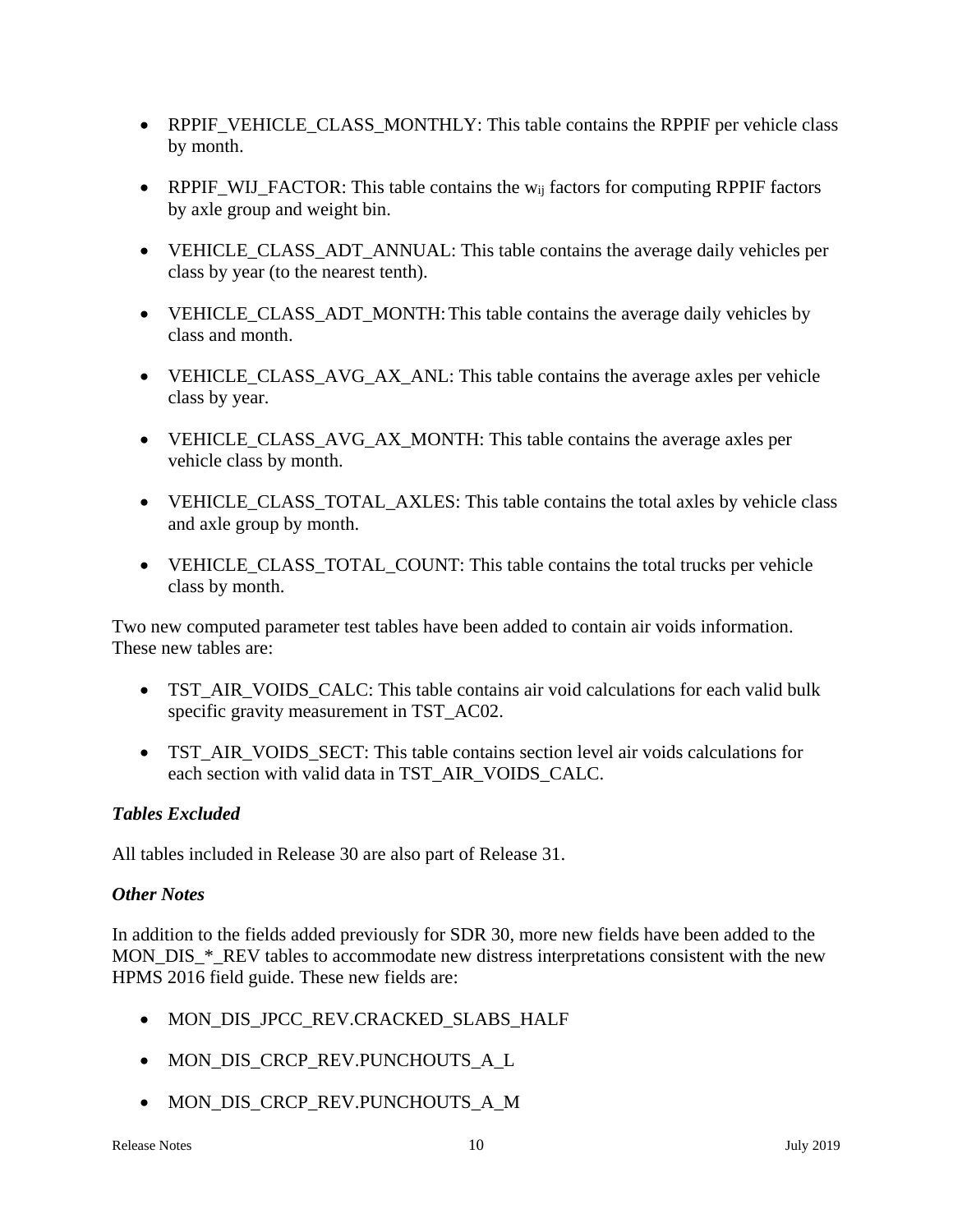MON\_DIS\_CRCP\_REV.PUNCHOUTS\_A\_H

The fields are populated for most records, using data derived from existing distress maps.

The MON\_DIS\_\*\_CRACK\_INDEX tables have been updated to include index values consistent with HPMS 2016 guidelines. The existing HPMS fields have been re-named HPMS14 and are still included for information.

AC\_MODIFIER and AC\_MOIST\_SUSCEPT are included in the release for the first time. Although these tables were built with the rest of the construction tables that were released in SDR 30, they were not initially populated, and were therefore not included in the LTPP public data release.

# **Release 30**

This is the 30<sup>th</sup> public release of data from the LTPP program. Some of the notable updates, additions, deletions, and changes made to the data since the April 2015 data release include the following:

## *New Tables*

Forty-one new tables have been added to the new construction module. Unlike the tables in most other PPDB modules, the tables in the construction module do not have a module designation in the table names. These tables are intended to eventually replace most of the existing MNT, RHB, INV, and SPS  $*$  tables, but for SDR30, they contain only data for the new SPS-10 sites. These new tables are:

- PROJECT ID: This table contains general project layout and location information.
- PROJECT STATIONS: This table contains section lane, width, and speed information.
- PROJECT INTERSECTIONS: This table contains project-level intersection information.
- SECTION\_GENERAL: This table contains section lane, width, and speed information.
- SECTION\_DRAINAGE: This table contains section subsurface drainage information.
- SECTION\_SHOULDER: This table contains section shoulder information.
- SECTION\_CONST\_LAYER: Table describing the originally built structure of the pavement.
- PROJECT\_HIST\_AGE: This table contains age information for events that took place prior to the section becoming part of the LTPP program.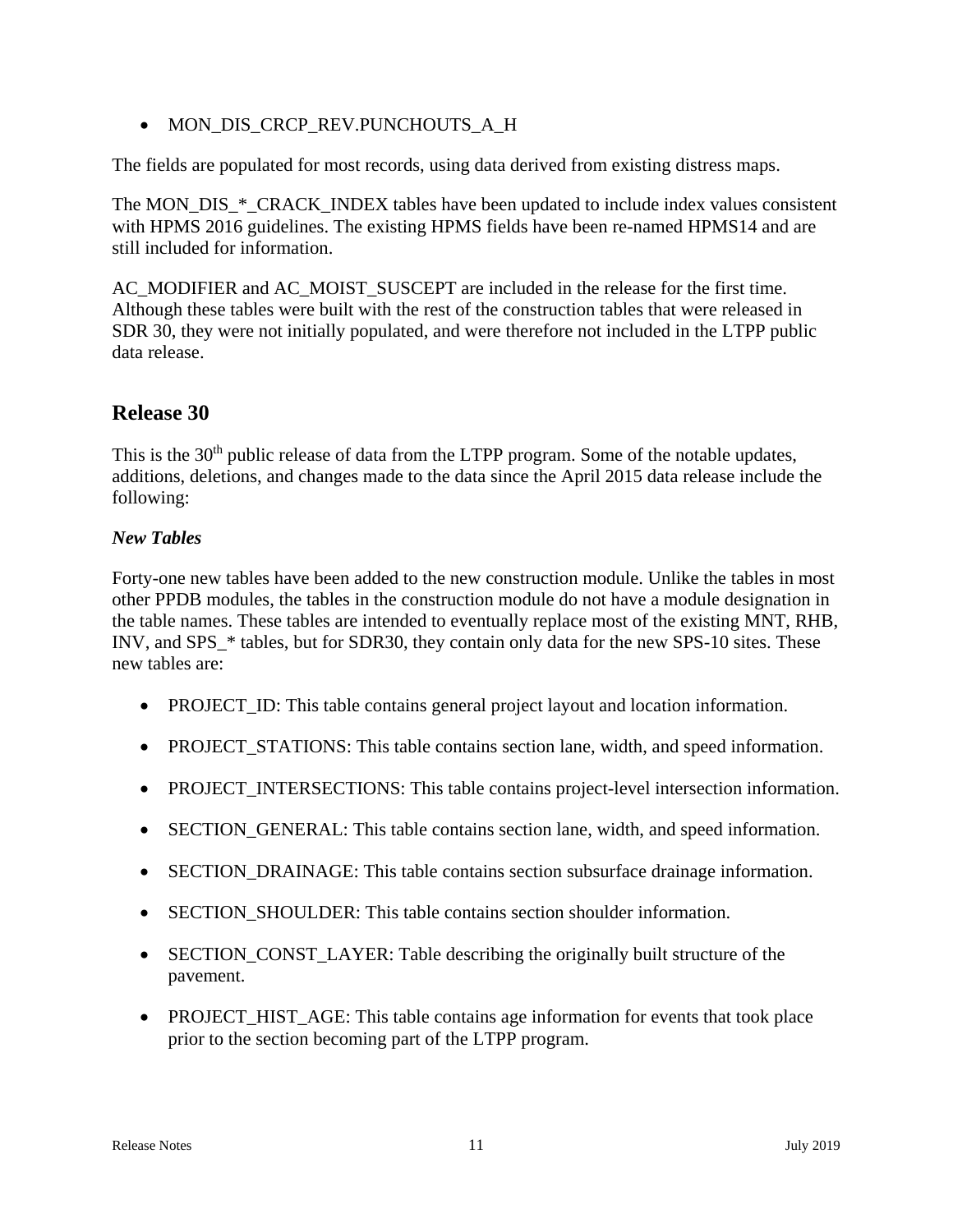- PROJECT MAJOR IMP: This table contains information for major rehabilitation and construction events that took place after the pavement was constructed, but before the section became part of the LTPP program.
- DEICING FREQUENCY: This table contains snow removal and deicing application frequency.
- DEICING\_TYPES: This table contains types of deicing agents used.
- SECTION\_HPMS: This table contains HPMS specific data items.
- AC\_AGGR\_COMP: This table contains composition information for aggregates used in AC layers.
- AC\_AGGR\_DUR: This table contains durability data for aggregates used in AC layers.
- AC\_AGGR\_PROP: This table contains physical properties of aggregate used in AC mixtures.
- AC\_AGGR\_SP\_PROP: This table contains SuperPave-related physical properties of the aggregate used in AC mixtures.
- AC\_AGGR\_GRADATION: This table contains gradation information for aggregate used in AC mixtures.
- AC\_BINDER: This table contains properties of the binder used in AC mixtures.
- AC\_AGED\_BINDER: This table contains properties of the binder used in AC mixtures after aging.
- AC\_DSR: This table contains Dynamic Shear Rheometer, Bending Beam Rheometer, and Direct Tension tests for binders used in AC mixtures.
- AC\_AGGR\_RECYCLED: This table contains type and storage information for recycled aggregates used in AC mixtures.
- AC\_LAB\_MIX: This table contains laboratory mix design for AC mixtures.
- AC\_LAB\_MIX\_RECYCLE: This table contains laboratory mix design properties specific to recycled AC mixtures.
- AC\_LAB\_MIX\_WARM: This table contains laboratory mix design properties specific to warm mix AC mixtures.
- AC\_MIXTURE: This table contains AC mixture properties as placed.
- AC\_ANTISTRIPPING: This table contains AC antistripping agent information.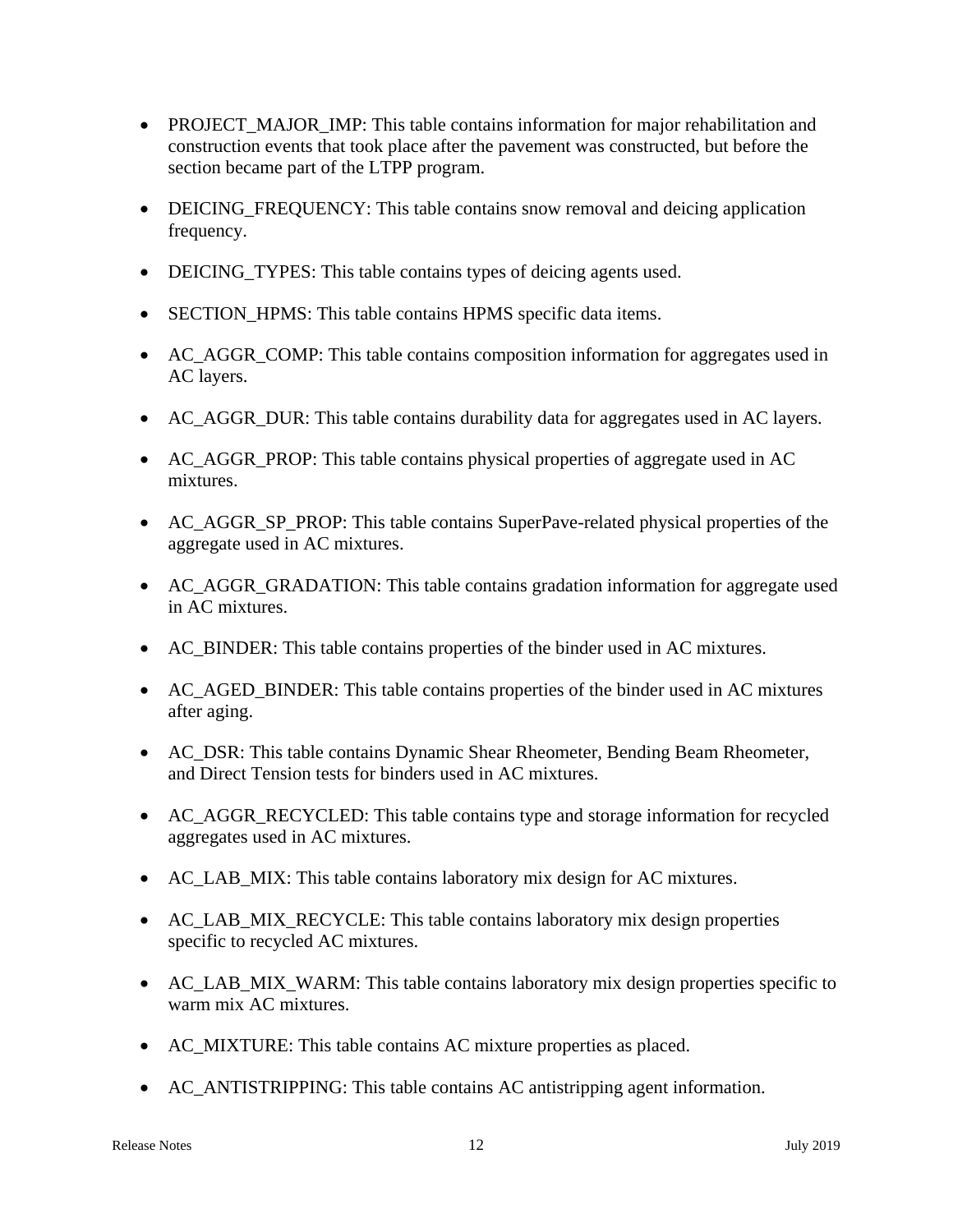- AC\_SP\_MIXTURE: This table contains AC Superpave mixture properties as placed.
- AC\_PLACEMENT: This table contains placement information for AC layers.
- AC\_CONSTRUCTION\_TEMPS: This table contains construction temperature data for AC layers.
- AC\_COMPACTION: This table contains compaction data for AC layers.
- AC\_ROLLER: This table contains compaction equipment data for AC layers.
- UNBOUND STABIL: This table contains unbound layer stabilizing agent data.
- UNBOUND LAYER PROP: This table contains unbound or stabilized base or subbase layer properties.
- UNBOUND\_GRADATION: This table contains unbound or stabilized base or subbase layer gradation information.
- SUBGRADE\_LAYER\_PROP: This table contains subgrade layer properties.
- AC DENSITY MEAS: This table contains AC layer density data used for construction quality control.
- AC PROFILE MEAS: This table contains AC layer profile data used for construction quality control.
- SECTION FIELD THICK MEAS: This table contains field layer thickness measurements from time of construction at different stations.
- SECTION CONSTRUCTION NOTES: This table contains section notes and comments.
- AC\_MILLING: This table contains information on AC milling operations.
- CONSTRUCTION EVENTS: This table contains improvement information maintenance and rehabilitation events.

Three new distress tables have been created to deliver cracking index information that may be useful for other national applications such as HPMS, MAP-21 NPRM, and MEPDG. These new tables are:

- MON DIS AC CRACK INDEX: This table contains the cracking percentage as defined by HPMS, NPRM, and MEPDG, and the HPMS defined cracking length.
- MON\_DIS\_JPCC\_CRACK\_INDEX: This table contains the cracking percentage as defined by HPMS, NPRM, and MEPDG.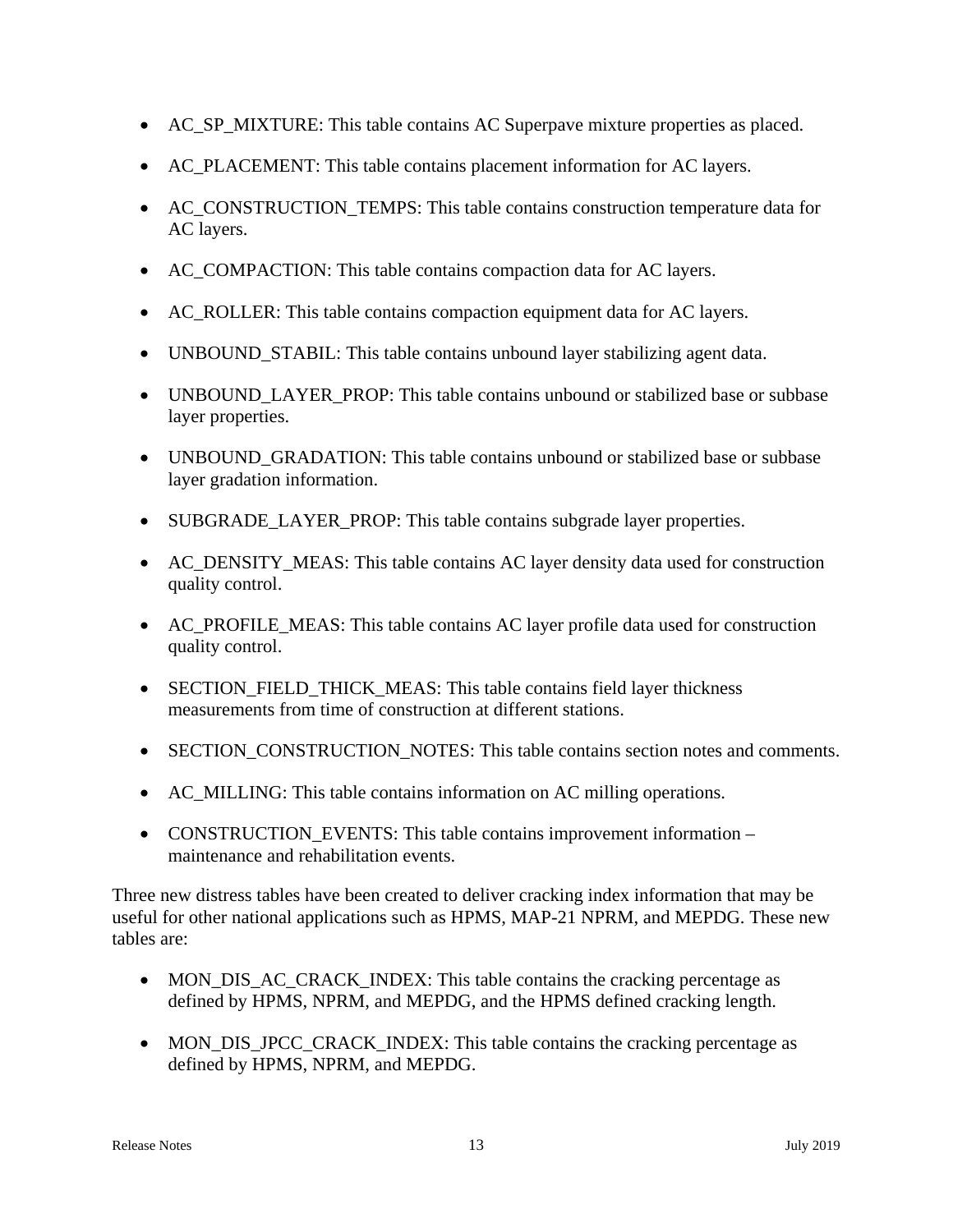• MON DIS CRCP CRACK INDEX: This table contains the cracking percentage as defined by HPMS and NPRM, and the punchouts per unit length as defined by MEPDG.

## *Tables Excluded*

The MERRA tables, initially provided in SDR 29, are no longer part of the SDR. The data is now being provided exclusively through InfoPave. This includes the following tables:

MERRA\_GRID\_ID, MERRA\_HUMID\_DAY, MERRA\_HUMID\_HOUR, MERRA\_HUMID\_MONTH, MERRA\_HUMID\_YEAR, MERRA\_PRECIP\_DAY, MERRA\_PRECIP\_HOUR, MERRA\_PRECIP\_MONTH, MERRA\_PRECIP\_YEAR, MERRA\_SITE\_LINK, MERRA\_SOLAR\_DAY, MERRA\_SOLAR\_HOUR, MERRA\_SOLAR\_MONTH, MERRA\_SOLAR\_YEAR, MERRA\_TEMP\_DAY, MERRA\_TEMP\_HOUR, MERRA\_TEMP\_MONTH, MERRA\_TEMP\_YEAR, MERRA\_WIND\_DAY, MERRA\_WIND\_HOUR, MERRA\_WIND\_MONTH, and MERRA\_WIND\_YEAR.

TRF\_ESAL\_DRAINAGE\_COEFF has been removed because it was unnecessary.

Due to processing issues, texture data will not be part of SDR30. This exclusion is not expected to be permanent, but for SDR30, the following texture tables are excluded:

#### MON\_HSS\_TEXTURE\_SECTION and MON\_HSS\_TEXTURE\_SEGMENT.

The data in these tables will be available through InfoPave in a future data release.

## *Other Notes*

Several fields have been added to the MON\_DIS\_\*\_REV tables to accommodate new distress interpretations so that LTPP may better support national applications. These new fields are:

- MON\_DIS\_AC\_REV.WP\_LENGTH\_CRACKED
- $\bullet$  MON DIS AC REV.TRANS CRACK L GT183
- MON\_DIS\_JPCC\_REV.CRACKED\_SLABS\_TRANS
- MON\_DIS\_JPCC\_REV.CRACKED\_SLABS\_TOTAL
- MON\_DIS\_JPCC\_REV.SLAB\_COUNT
- MON DIS CRCP REV.PUNCHOUTS AREA

The fields are populated for most records, using data derived from existing distress maps.

The data in the MON\_HSS tables for all site visits using the AMES profilers has been reprocessed and re-entered. The data will, in many cases, be different than data for the same visits included in SDR 29. Also, 25mm data collected with previous profilers has been added to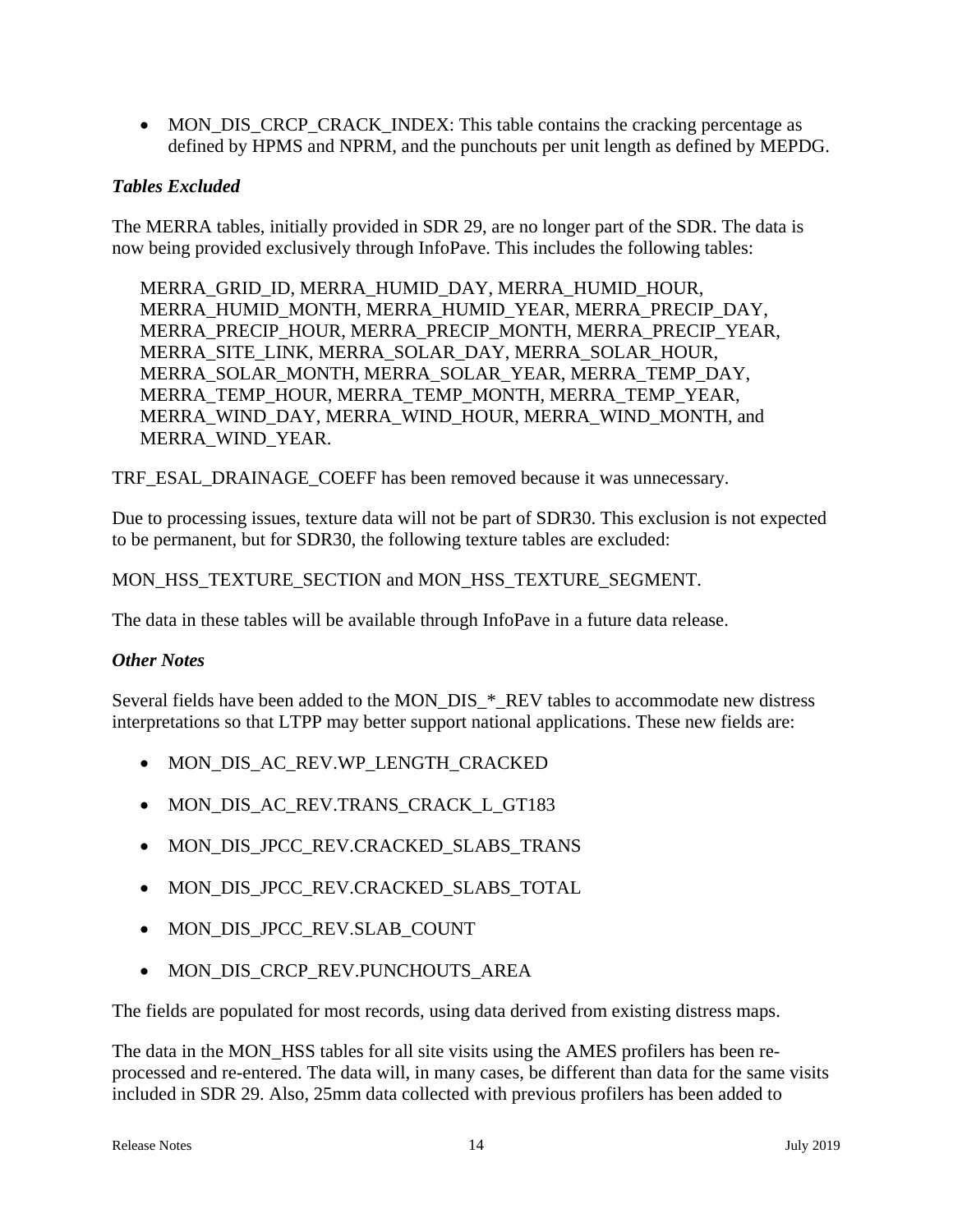MON\_HSS\_PROFILE\_ELEVATION\_25. This includes most profile runs starting in about 1996.

# **Release 29**

This is the 29<sup>th</sup> public release of data from the LTPP program. Some of the notable updates, additions, deletions, and changes made to the data since the January 2014 data release include the following:

## *New Tables*

In SDR 29, 33 new tables were added, 22 new MERRA climate tables, 13 new backcalculation (BAKCAL) tables, and 9 new profile/texture (MON\_HSS) tables.

## *MERRA Tables*

The new MERRA tables contain climate data summaries from Modern-Era Retrospective Analysis for Research and Application (MERRA). This dataset provides continuous hourly precipitation, humidity, temperature, wind, and solar radiation estimates. Due to the size of the data, the hourly tables are not actually part of the SDR, but are included here because they will be made available to the user using other means.

The new tables are similar to the existing CLM\_VWS tables, which provide similar data from a different data set consisting of terrestrial observations. The new MERRA tables are:

- MERRA GRID ID: This table contains location, elevation, and assignment of ID to each MERRA grid centroid.
- MERRA\_HUMID\_DAY: This table contains humidity 2 meters above MERRA centroid by date.
- MERRA\_HUMID\_HOUR: This table contains humidity 2 meters above MERRA centroid by date and hour.
- MERRA HUMID MONTH: This table contains humidity 2 meters above MERRA centroid by year and month.
- MERRA\_HUMID\_YEAR: This table contains humidity 2 meters above MERRA centroid by year.
- MERRA\_PRECIP\_DAY: This table contains precipitation at MERRA cell centroid by date.
- MERRA\_PRECIP\_HOUR: This table contains precipitation at MERRA cell centroid by date and hour.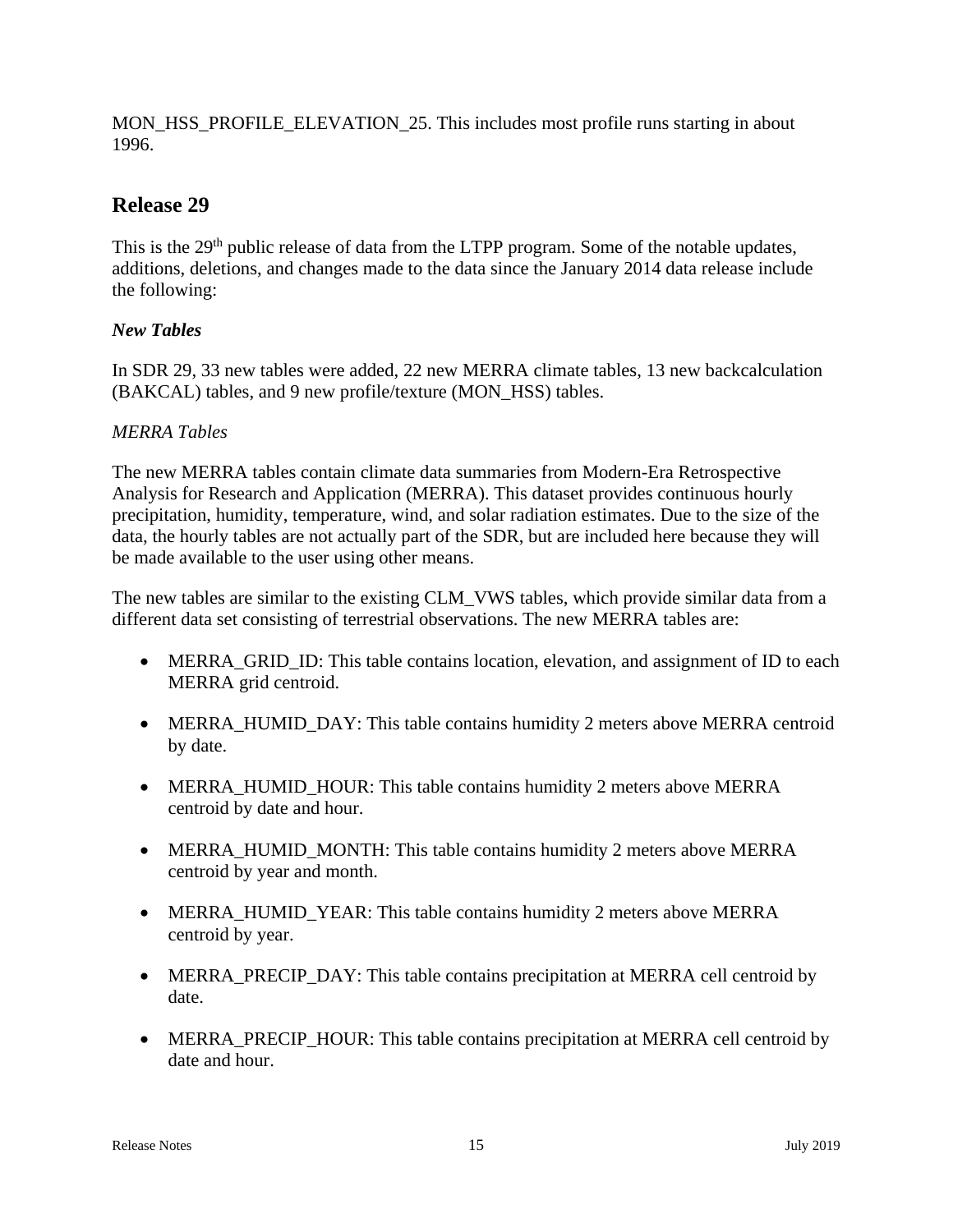- MERRA\_PRECIP\_MONTH: This table contains precipitation at MERRA cell centroid by year and month.
- MERRA\_PRECIP\_YEAR: This table contains precipitation at MERRA cell centroid by year.
- MERRA SITE LINK: This table contains assignment of test sections to MERRA cells.
- MERRA\_SOLAR\_DAY: This table contains solar radiation and cloud cover at MERRA cell centroid by date.
- MERRA SOLAR HOUR: This table contains solar radiation and cloud cover at MERRA cell centroid by date and hour.
- MERRA SOLAR MONTH: This table contains solar radiation and cloud cover at MERRA cell centroid by year and month.
- MERRA SOLAR YEAR: This table contains solar radiation and cloud cover at MERRA cell centroid by year.
- MERRA\_TEMP\_DAY: This table contains air temperature 2 meters above MERRA cell centroid elevation by date.
- MERRA\_TEMP\_HOUR: This table contains air temperature 2 meters above MERRA cell centroid by date and hour.
- MERRA TEMP MONTH: This table contains air temperature 2 meters above MERRA cell centroid elevation by year and month.
- MERRA TEMP YEAR: This table contains air temperature 2 meters above MERRA cell centroid elevation by year.
- MERRA WIND DAY: This table contains wind 2 meters above MERRA cell centroid by date.
- MERRA WIND HOUR: This table contains wind 2 meters MERRA cell centroid by date and hour.
- MERRA WIND MONTH: This table contains wind 2 meters above MERRA cell centroid by year and month.
- MERRA\_WIND\_YEAR: This table contains wind 2 meters above MERRA cell centroid by year.

## *BAKCAL Tables*

The new BAKCAL tables contain backcalculation information for deflection data sets in the MON\_DEFL tables. These tables nominally replace the MON\_DEFL\_FLX and

```
Release Notes 16 July 2019
```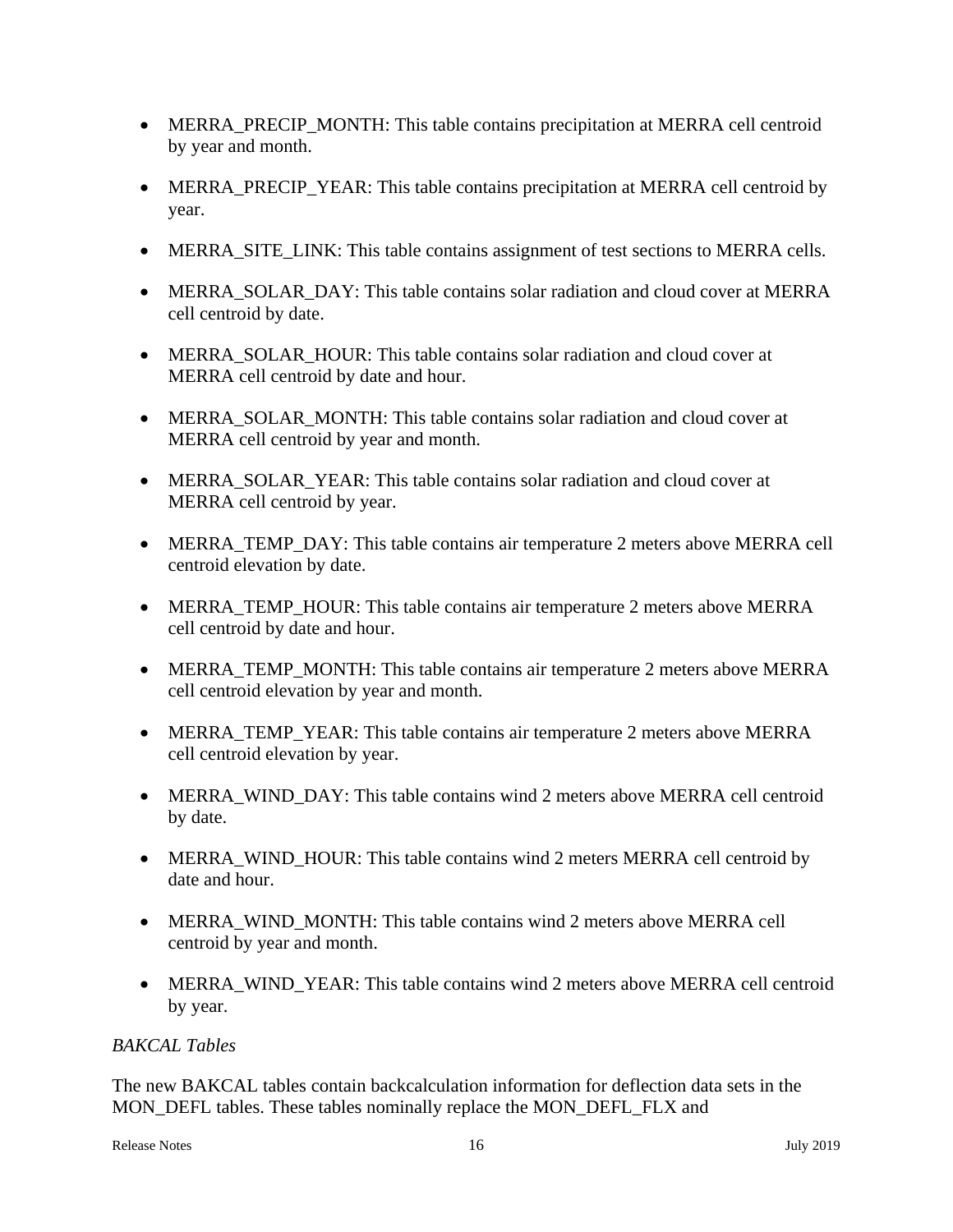MON\_DEFL\_RGD tables, which were last available in Release 20.0. The new BAKCAL tables are:

- BAKCAL\_BASIN: This table contains identifying information for each deflection basin used in the backcalculation process.
- BAKCAL BEST FIT BASIN LAYER: This table contains best fit backcalculation modulus values for each deflection basin. This table only has information for PCC surfaced sections only.
- BAKCAL\_BEST\_FIT\_BASIN\_MASTER: This table contains backcalculation fit and quality measures for each deflection basin.
- BAKCAL BEST FIT LAYERS: This table contains layer thicknesses used calculation of layer modulus values using the BEST FIT procedure.
- BAKCAL BEST FIT SECTION LAYER: This table contains best-fit backcalculated modulus values for each FWD pass. This table only has information for PCC surfaced sections only.
- BAKCAL\_BEST\_FIT\_SECTION\_MASTER: This table contains best-fit backcalculation quality measures and other non-layer specific information for each FWD pass. This table only has information for PCC surfaced sections only.
- BAKCAL LAYER LINK: This table contains mapping of backcalculation layers to the current TST\_L05B layering structure.
- BAKCAL\_MODULUS\_BASIN\_LAYER: This table contains backcalculated modulus values for each measured deflection basin.
- BAKCAL\_MODULUS\_BASIN\_MASTER: This table contains backcalculation fit and quality measures for each deflection basin.
- BAKCAL\_MODULUS\_SECTION\_LAYER: This table contains backcalculated modulus values averaged for each FWD pass.
- BAKCAL\_MODULUS\_SECTION\_MASTER: This table contains backcalculation quality and fitment information applicable to a given FWD pass.
- BAKCAL PASS: This table contains identifying information for each FWD pass used in the backcalculation process.
- BAKCAL STRUCTURE LAYERS: This table contains layer thicknesses used for backcalculation of layer modulus values.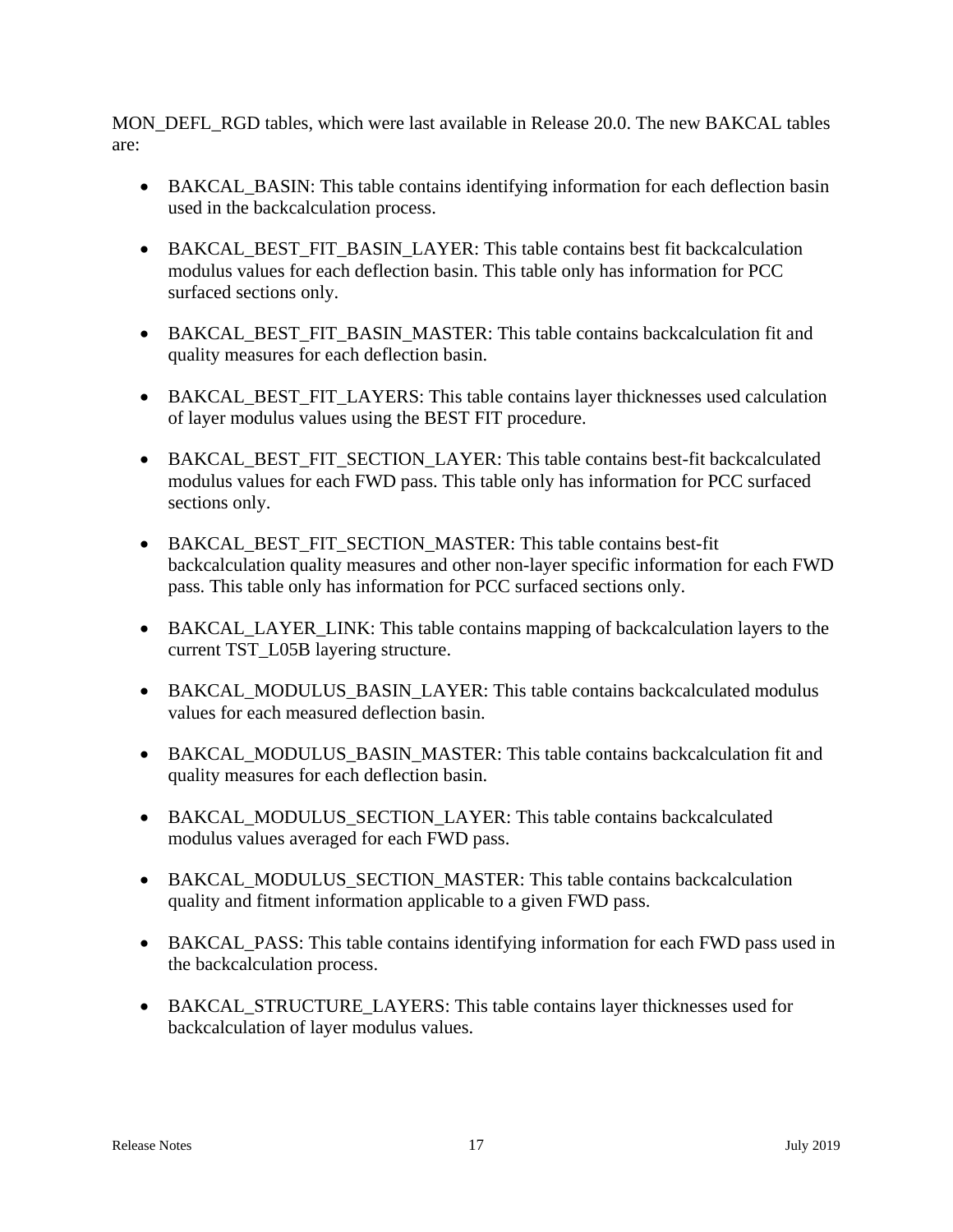#### *MON\_HSS Tables*

The new MON HSS tables contains information from the new longitudinal profile/texture units, as well as all of the data that was previously in MON\_PROFILE\_MASTER and MON\_PROFILE\_DATA. The new tables are:

- MON\_HSS\_FAULT\_VALUES: This table contains high-speed survey fault data.
- MON\_HSS\_PROFILE\_ELEVATION\_150: This table contains high-speed survey profile elevation data at 150mm or 152.4mm intervals.
- MON HSS PROFILE ELEVATION 25: This table contains high-speed survey profile elevation data at 25mm or 25.4mm intervals.
- MON HSS PROFILE SECTION: This table contains high-speed survey section level profile computed parameters and statistics based on 150 mm interval data.
- MON\_HSS\_RUN\_NO: This table contains identification of each high-speed survey run made during each visit.
- MON HSS TEXTURE SECTION: This table contains high-speed survey section level texture computed parameters and statistics.
- MON\_HSS\_TEXTURE\_SEGMENT: This table contains high-speed survey texture data for 100mm segments.
- MON\_HSS\_UNIT\_ID: This table contains high-speed survey unit identification.
- MON\_HSS\_VISIT\_NO: This table contains information related to each high-speed survey site visit.

#### *Tables Excluded*

MON\_PROFILE\_MASTER and MON\_PROFILE\_DATA are no longer part of the SDR. The information that was in these tables in now in the MON\_HSS series of tables.

#### *Other Notes*

SECTION COORDINATES has a new field for elevation. The ELEVATION field contains elevation derived from the coordinates.

MON\_DEFL\_LOC\_INFO has two new fields for location – LATITUDE and LONGITUDE. For this SDR, the fields exist but are not populated.

The structure of TST\_AC02 has been modified. The table previously had one BSG field that either contained a coated or uncoated value. The table now has BSG for uncoated values, and COATED\_BSG for coated values. This is now consistent with the data sheet.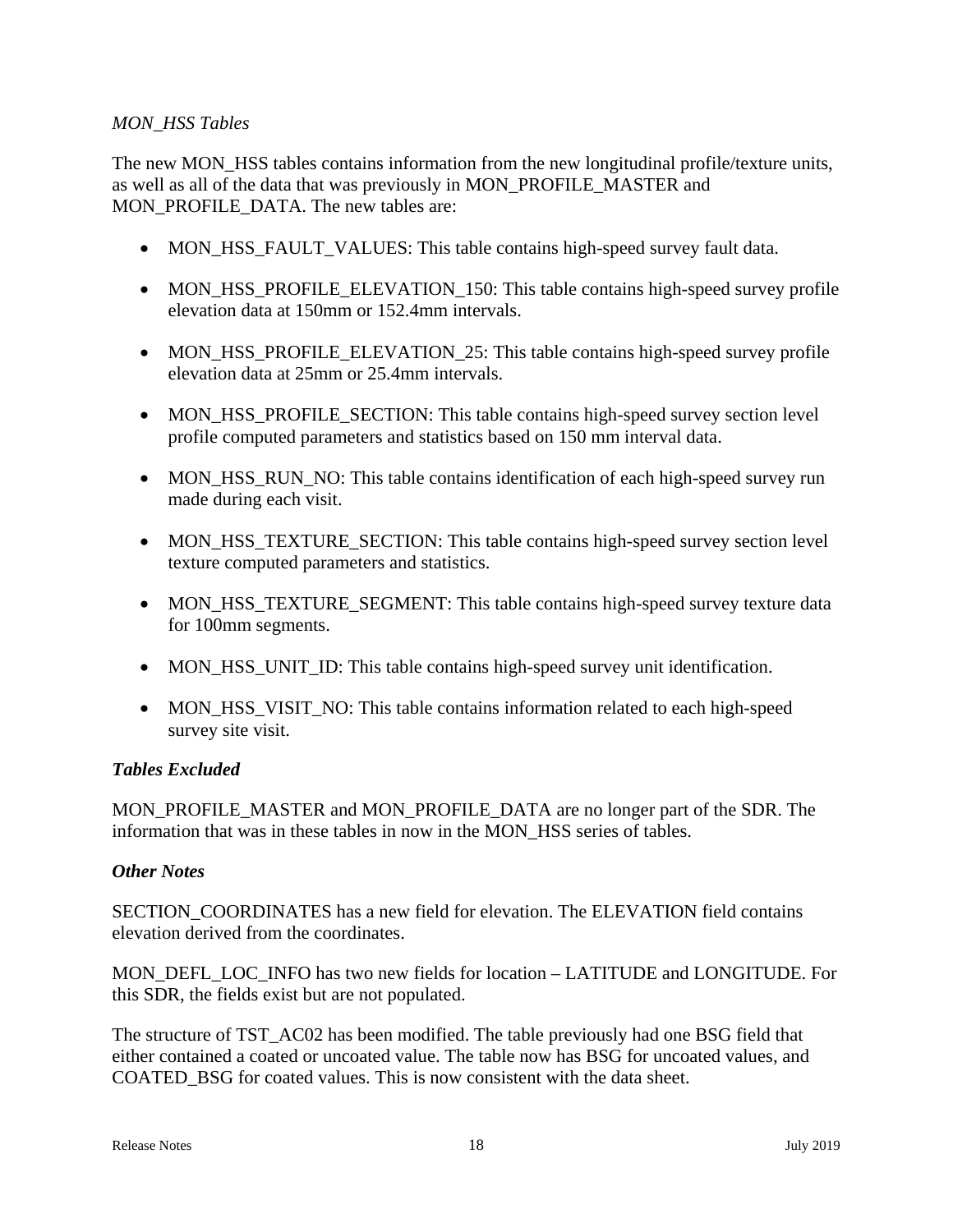# **Release 28**

In SDR 28 the Data Compilation View (DCV) tables were promoted from beta to full SDR table status. This includes the six new tables and the 18 tables that were included in SDR27 as beta.

#### *New Tables and Table Name Changes*

Six new tables were added to the DCV module. All of these tables contain data combined from existing tables. Unlike the tables in most other PPDB modules, the tables in the DCV module do not have a module designation in the table names. These new tables are:

- MNT\_IMP\_SOURCE. This table contains the location of the detailed information for those events included in MNT\_IMP. The source tables which contain available data from entries in the MNT\_IMP table include MNT\_ASPHALT\_CRACK\_SEAL, MNT\_ASPHALT\_PATCH, MNT\_ASPHALT\_SEAL, MNT\_GMG, MNT\_IMP, MNT\_PCC\_CRACK\_SEAL, MNT\_PCC\_FULL\_DEPTH, MNT\_PCC\_JOINT\_RESEAL, MNT\_PCC\_PART\_DEPTH, RHB\_MILL\_AND\_GRIND, SPS2\_PCC\_FULL\_DEPTH, SPS3\_CHIP, SPS3\_CRACK, SPS3\_SLURRY, SPS4\_CRACK\_SEAL\_GENERAL, SPS4\_PCC\_CRACK\_SEAL, SPS5\_AC\_PATCHES, SPS6\_DIAMOND\_GRIND, SPS6\_PCC\_CRACK\_SEAL, SPS6\_PCC\_FULL\_DEPTH, SPS6\_PCC\_JOINT\_RESEAL, SPS6\_PCC\_PART\_DEPTH, and SPS7\_MILLING tables.
- SECTION LAYOUT: This table contains section layout and location information. This table contains combined data from INV\_ID, INV\_GENERAL, SPS\_ID, SPS\_GENERAL, and SPS\_PROJECT\_STATIONS.
- SECTION STRUCTURE HISTORY: This table contains information on dates of structural changes to each section, including original construction, milling, overlays, and crack and seat events. It contains a mixture of data extracted from the EXPERIMENT\_SECTION, RHB\_IMP, SPS\_ID, INV\_AGE, and SECTION\_LAYER\_STRUCTURE tables.
- STABILIZATION DETAILS: This table contains information on stabilization types and quantities for unbound layers compiled from the INV\_STABIL, SPS1\_SUBGRADE\_PREP, SPS2\_SUBGRADE\_PREP, SPS8\_SUBGRADE\_PREP, and SPS9\_SUBGRADE\_PREP tables.
- SUBGRADE\_PROPERTIES: This table contains the physical properties of subgrade material. Contains data from INV\_SUBGRADE, which has been expanded to the test section level. Data from the INV module does not include properties from test sections newly constructed after the start of the LTPP program in 1987.
- UNBOUND\_LAYER\_PROPERTIES: This table contains physical properties of unbound layers expanded to test section level from data contained in the INV\_UNBOUND table. Data in this table is constrained to that reported by participating highway agencies for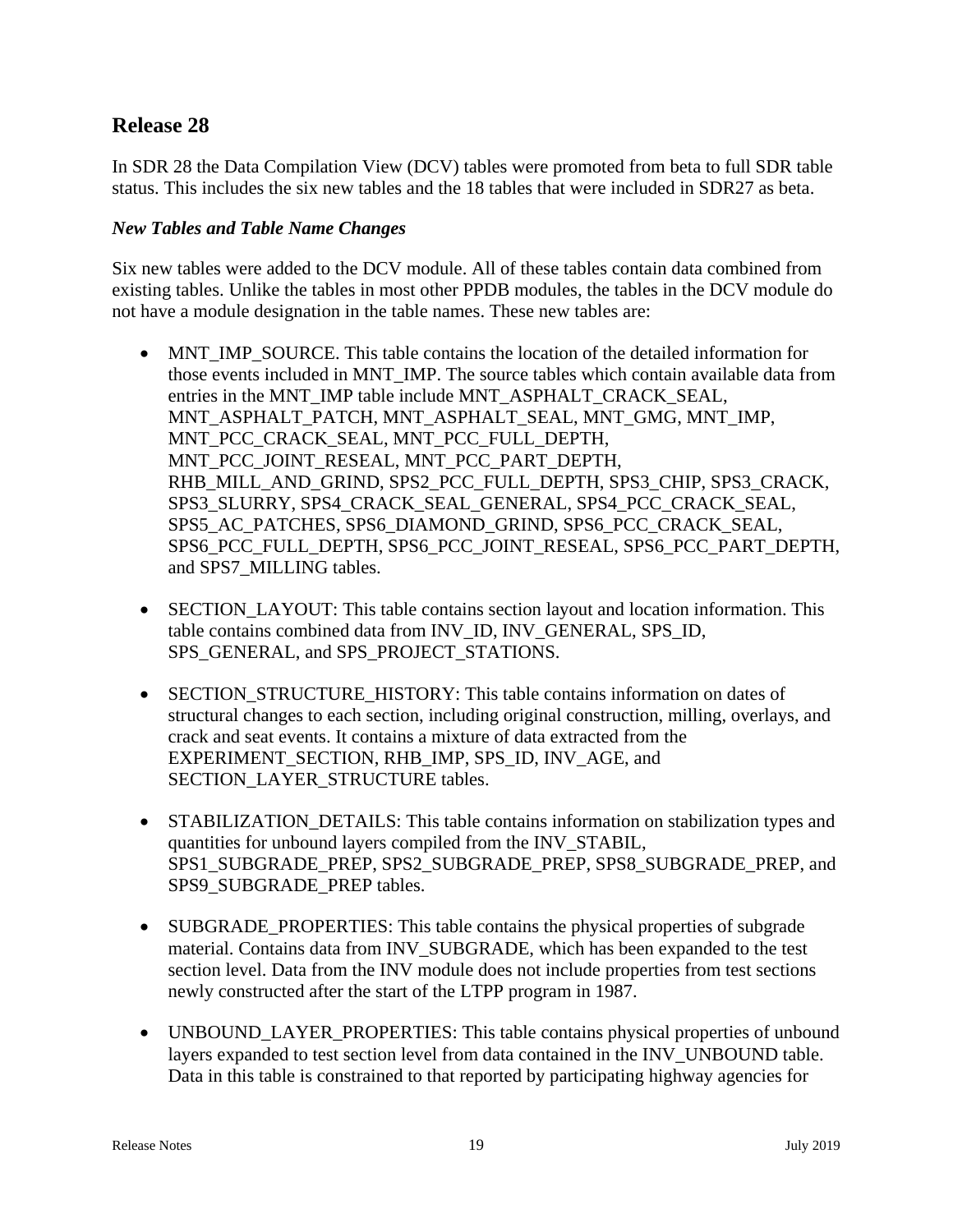pavement structures whose initial construction was completed prior to inclusions into the LTPP program.

## *Tables Excluded*

All tables included in SDR 27 are also included in SDR 28.

#### *Other Notes*

The TST PC03 data has been updated with new information provided by the FHWA lab at Turner-Fairbanks Highway Research Center. The new data is primarily repeat tests on previously tested PCC cores.

The DTE field in MON\_DEFL\_DROP\_DATA has been removed. This field was never populated. Load transfer efficiency calculations are provided in MON\_DEFL\_LTE.

The structure of SPSWIM\_VALIDATION\_INIT has been modified to include three new fields: OUT OF STUDY TPF, LAST FULL YEAR, and COMMENTS.

# **Release 27**

## *New Tables and Table Name Changes*

In SDR 27, 33 new tables were added and seven existing tables were renamed. One new table was added for falling weight deflectometer (FWD) load transfer efficiency computations, 14 new tables for interpreted Dynamic Load Response (DLR) measurements, and 18 new tables that contain data combined from multiple existing tables. Seven of the existing DLR tables were renamed.

## *FWD Load Transfer Efficiency*

One new table, MON\_DEFL\_LTE, was added to the FWD\_Data\_Without\_Drop\_Data database to contain the results of load transfer efficiency computations from FWD measurements at transverse joints and cracks on Portland cement concrete pavement layers.

• MON\_DEFL\_LTE. This table contains load transfer efficiency computation from falling weight deflectometer measurements from the J4, J5, C4, and C5 LANE\_NO measurements at transverse joints/cracks on jointed and continuously reinforced Portland cement concrete pavements. The LTE computation is not corrected for slab bending effects.

## *DLR Tables*

The new DLR tables are the reinterpreted data from Ohio, which were removed from SDR 26. Due to differences in the interpretation method and table restructuring, this data is being added back into the database using a table name format starting with DLR\_OH. The data tables containing DLR data from North Carolina that were retained in SDR 26 were renamed using a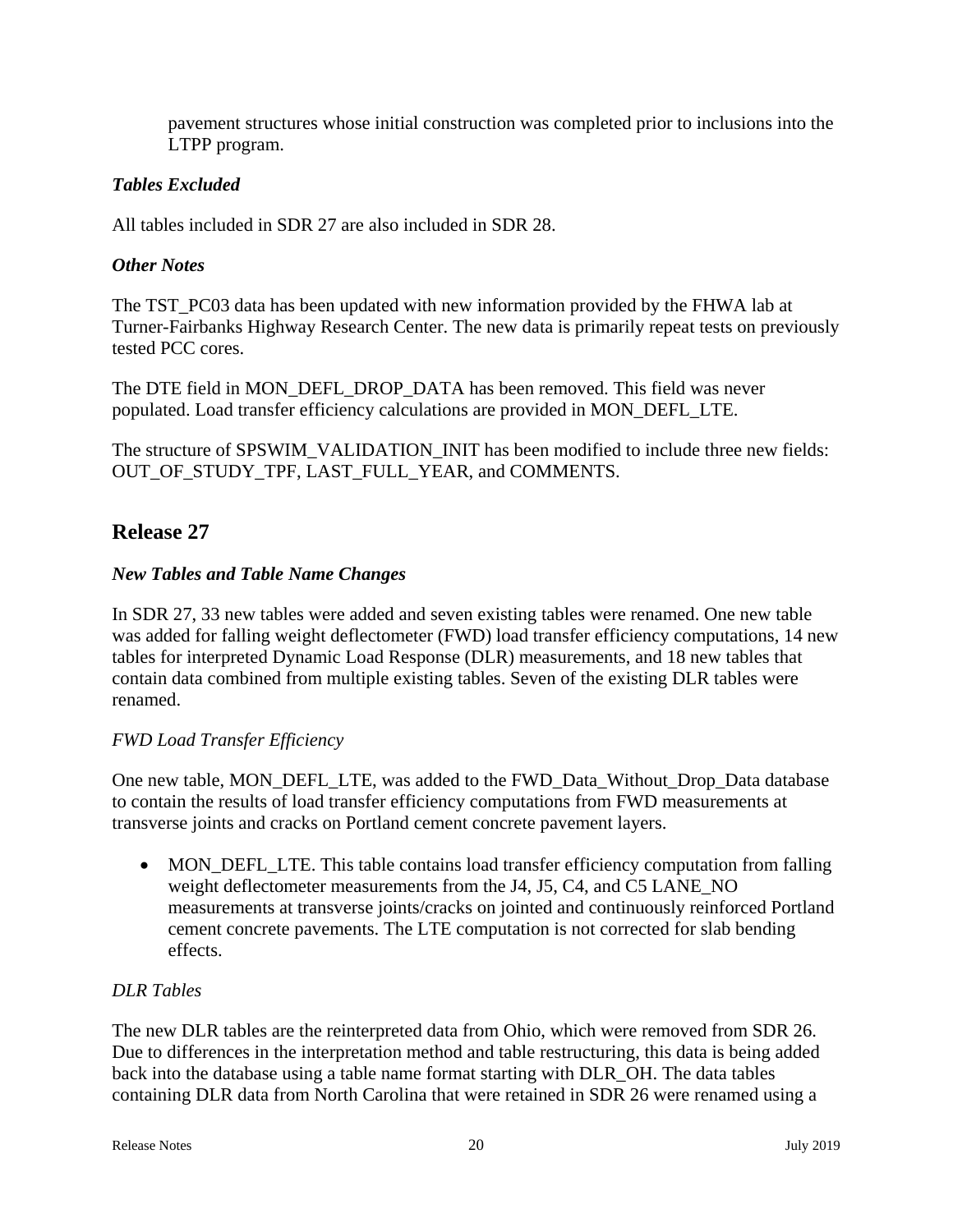name format that begins with DLR\_NC to distinguish this data from the Ohio DLR data. The DLR module now contains the following tables:

- DLR\_NC\_LVDT\_CONFIG\_PCC. This table contains LVDT gauge settings and location information for North Carolina DLR tests.
- DLR\_NC\_LVDT\_TRACE\_SUM\_PCC. This table contains LVDT trace summary information developed using DLRCheck for North Carolina DLR tests.
- DLR\_NC\_MASTER\_PCC. This table contains North Carolina DLR site and instrumentation summary information for Dynamic Load Response on AC sections.
- DLR\_NC\_STRAIN\_CONFIG\_PCC. This table contains North Carolina DLR test sensor gauges – device, settings and location information.
- DLR\_NC\_STRAIN\_TRACE\_SUM\_PCC. This table contains North Carolina Data Load Response strain trace summary information.
- DLR\_NC\_TEST\_MATRIX. This table contains North Carolina Dynamic Load Response test matrix summary information.
- DLR\_NC\_TRUCK\_GEOMETERY. This table contains North Carolina Dynamic Load Response truck geometry summary information.
- DLR\_OH\_LVDT\_CONFIG\_AC. This table contains LVDT gauge configuration settings and location information for Ohio DLR AC test sections.
- DLR\_OH\_LVDT\_CONFIG\_PCC. This table contains gauge configuration settings and location information for Ohio DLR PCC test sections.
- DLR\_OH\_LVDT\_TRACE\_SUM\_AC. This table contains interpreted LVDT peak values from AC pavement measurements at the Ohio DLR test site.
- DLR\_OH\_LVDT\_TRACE\_SUM\_PCC. This table contains interpreted LVDT peak values from PCC pavement measurements at the Ohio DLR test site.
- DLR\_OH\_MASTER\_AC. This table contains site summary instrumentation measurement information for Ohio DLR AC sections.
- DLR\_OH\_MASTER\_PCC. This table contains site summary instrumentation measurement information for Ohio DLR PCC sections.
- DLR OH\_PRESSURE\_CONFIG\_AC. This table contains pressure gauge configuration settings and location information for Ohio DLR AC test sections.
- DLR\_OH\_PRESSURE\_TRACE\_SUM\_AC. This table contains interpreted pressure peak values from AC pavement measurements at the Ohio DLR test site.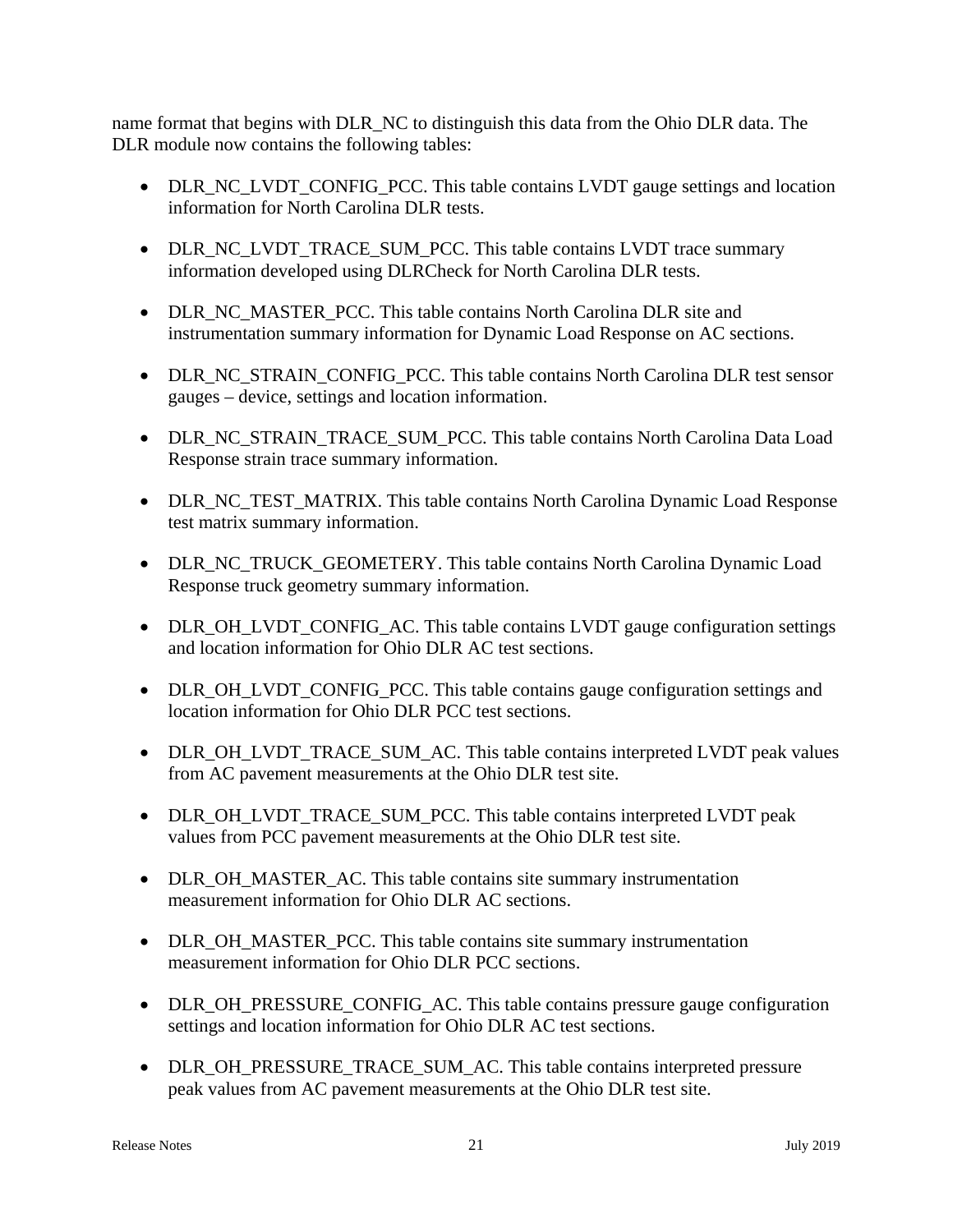- DLR\_OH\_STRAIN\_CONFIG\_AC. This table contains strain gauge configuration settings and location information for Ohio DLR AC test sections.
- DLR\_OH\_STRAIN\_CONFIG\_PCC. This table contains strain gauge configuration settings and location information for Ohio DLR PCC test sections.
- DLR\_OH\_STRAIN\_TRACE\_SUM\_AC. This table contains interpreted strain peak values from AC pavement measurements at the Ohio DLR test site.
- DLR\_OH\_STRAIN\_TRACE\_SUM\_PCC. This table contains interpreted strain peak values from PCC pavement measurements at the Ohio DLR test site.
- DLR\_OH\_TEST\_MATRIX. This table contains test matrix summary information for the Ohio DLR tests.
- DLR\_OH\_TRUCK\_GEOMETERY. This table contains Ohio load response truck geometry summary information.

#### *Data Compilation Views*

The tables in the new Data Compilation View (DCV) module contain data compiled from other existing tables with the primary intent of reducing the number of tables a user needs to look at for similar types of data elements. In addition to combining data, these tables also expand linked and project level data to create individual test section level records. Coded values have been replaced with the code description to alleviate the need to perform the linking necessary to get those values otherwise. While this information is technically implemented as a "view" in database terminology, it is presented as tables in the SDR.

The tables in the DCV module are included in SDR 27 as a beta or trial release in the interest of receiving data user feedback. The module is being released as volume 2 in SDR 27 to indicate a separation from the other PPDB data tables. Unlike most other PPDB modules, the views do not have a module designation in the table names. The new tables in the DCV module are:

- AC\_AGG\_GRADATION. This table contains gradation information for aggregate used in AC mixtures. Contains data from INV\_GRADATION, RHB\_ACO\_AGGR\_PROP, RHB\_CMRAP\_COMBINED\_AGG, and RHB\_HMRAP\_COMBINED\_AGG.
- AC AGG PROP. This table contains physical properties of aggregate used in AC mixtures. Contains data from INV\_PMA, RHB\_ACO\_AGGR\_PROP, RHB\_CMRAP\_COMBINED\_AGG, RHB\_HMRAP\_COMBINED\_AGG, SPS1\_PMA\_AGGREGATE\_PROP, SPS2\_PMA\_AGGREGATE\_PROP, SPS8\_PMA\_AGGREGATE\_PROP, and SPS9\_PMA\_AGGREGATE\_PROP.
- AC ANTISTRIP. This table contains information on anti-stripping agents used in AC mixtures. Contains data from INV\_PMA\_ORIG\_MIX, RHB\_ACO\_MIX\_PROP, SPS1\_PMA\_MIXTURE\_PROP, SPS2\_PMA\_MIXTURE\_PROP, SPS8\_PMA\_MIXTURE\_PROP, and SPS9\_PMA\_MIXTURE\_PROP.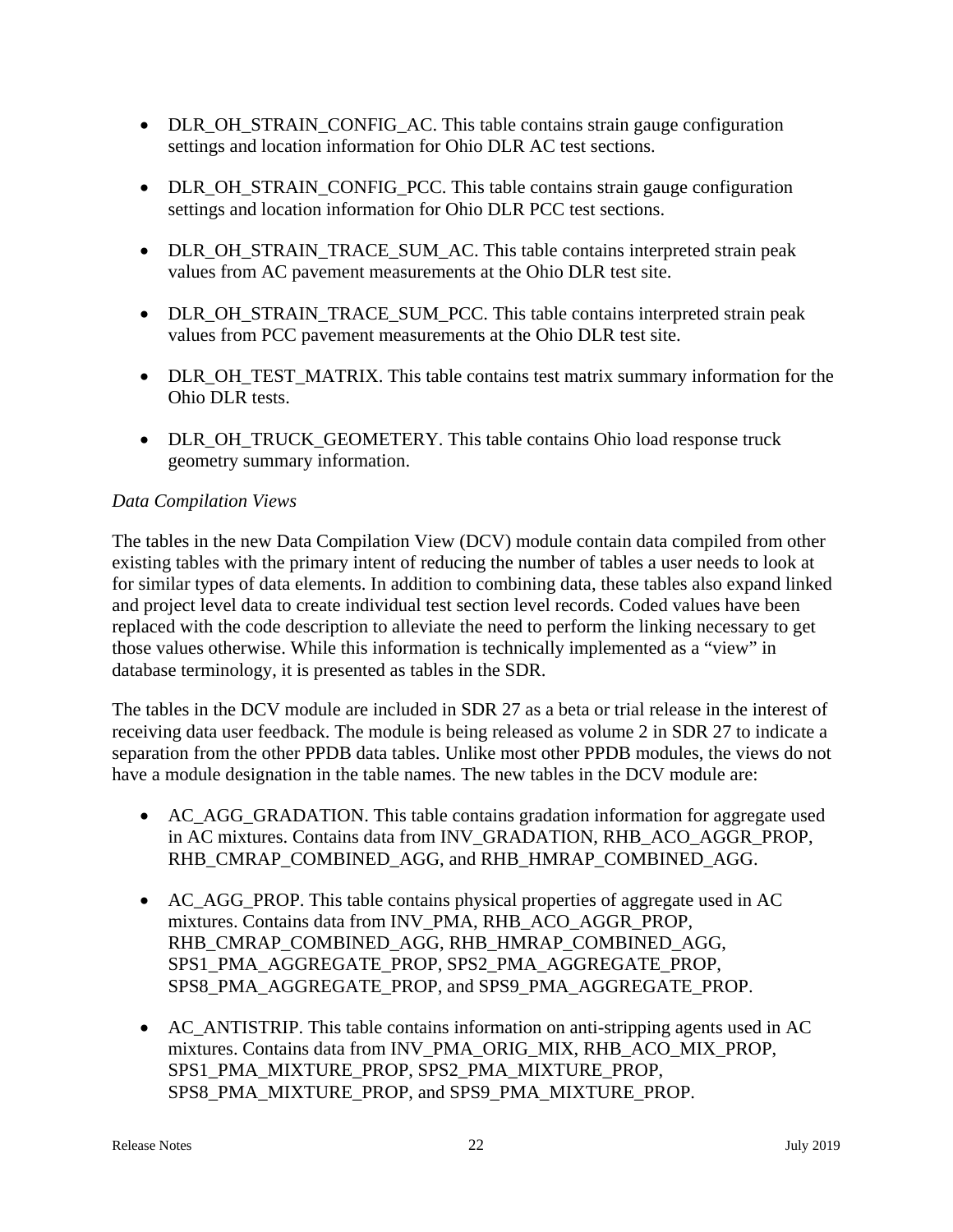- AC BINDER PROP. This table contains properties of the binder used in AC mixtures. Contains data from INV\_PMA\_ASPHALT, RHB\_ACO\_PROP, SPS1\_PMA\_AC\_PROPERTIES, SPS8\_PMA\_AC\_PROPERTIES, and SPS9\_PMA\_AC\_PROPERTIES.
- AC\_MIX\_PROP. This table contains AC Hveem and Marshall mixture information. Contains data from INV\_PMA\_ORIG\_MIX, RHB\_ACO\_LAB\_MIX, RHB\_CMRAP\_LAB\_MIX, RHB\_HMRAP\_LAB\_MIX, SPS1\_PMA\_MIXTURE\_PROP, SPS2\_PMA\_MIXTURE\_PROP, SPS8\_PMA\_MIXTURE\_PROP, SPS9\_PMA\_MIXTURE\_PROP, and SPS9\_PMA\_MIX\_DES\_PROP.
- AC\_MOISTURE\_SUSCEPTIBILITY. This table contains results from moisture susceptibility tests on AC samples. Contains data from INV\_PMA\_ORIG\_MIX and RHB\_ACO\_MIX\_PROP.
- AC VOLUMETRICS. This table contains volumetric properties of AC mixtures as reported by agencies. Contains data from INV\_PMA\_ORIG\_MIX, RHB\_ACO\_LAB\_MIX, RHB\_ACO\_MIX\_PROP, RHB\_CMRAP\_LAB\_MIX, RHB\_CMRAP\_MIX\_PROP, RHB\_HMRAP\_LAB\_MIX, RHB\_HMRAP\_MIX\_PROP, SPS1\_PMA\_MIXTURE\_PROP, SPS2\_PMA\_MIXTURE\_PROP, SPS8\_PMA\_MIXTURE\_PROP, SPS9\_PMA\_MIXTURE\_PROP, SPS9\_PMA\_MIX\_DES\_PROP, and SPS9\_SP\_PMA\_MIXTURE\_PROP.
- PCC\_ADMIXTURE. This table contains properties of admixtures used in PCC mixtures. Contains data from SPS8\_PCC\_MIXTURE\_DATA, SPS2\_PCC\_MIXTURE\_DATA, RHB\_PCCO\_MIXTURE, and INV\_ADMIX.
- PCC AGG GRADATION. This table contains gradation information for aggregate used in PCC mixtures. Contains data from INV\_GRADATION, RHB\_PCCO\_AGGR, SPS2\_PCC\_MIXTURE\_DATA, and SPS8\_PCC\_MIXTURE\_DATA.
- PCC\_AGG\_PROP. This table contains physical properties of aggregate used in PCC mixtures. Contains data from RHB\_PCCO\_AGGR, SPS2\_PCC\_MIXTURE\_DATA, SPS8\_PCC\_MIXTURE\_DATA, and INV\_PCC\_MIXTURE.
- PCC\_JOINT\_FORMING. This table contains methods used to create the joints on PCC layers. Contains data from RHB\_PCCO\_JOINT\_DATA, SPS8\_PCC\_JOINT\_DATA, SPS2\_PCC\_JOINT\_DATA, and INV\_PCC\_JOINT.
- PCC JOINT SEALANT. This table contains properties of joint sealants used during initial placement of PCC layers. Contains data from RHB\_PCCO\_JOINT\_DATA, SPS8\_PCC\_JOINT\_DATA, SPS2\_PCC\_JOINT\_DATA, and INV\_PCC\_JOINT.
- PCC JOINT SPACING. This table contains joint spacing used on PCC layers. Contains data from RHB\_PCCO\_JOINT\_DATA, SPS8\_PCC\_JOINT\_DATA, SPS7\_PCCO\_JOINT\_DATA, SPS2\_PCC\_JOINT\_DATA, and INV\_PCC\_JOINT.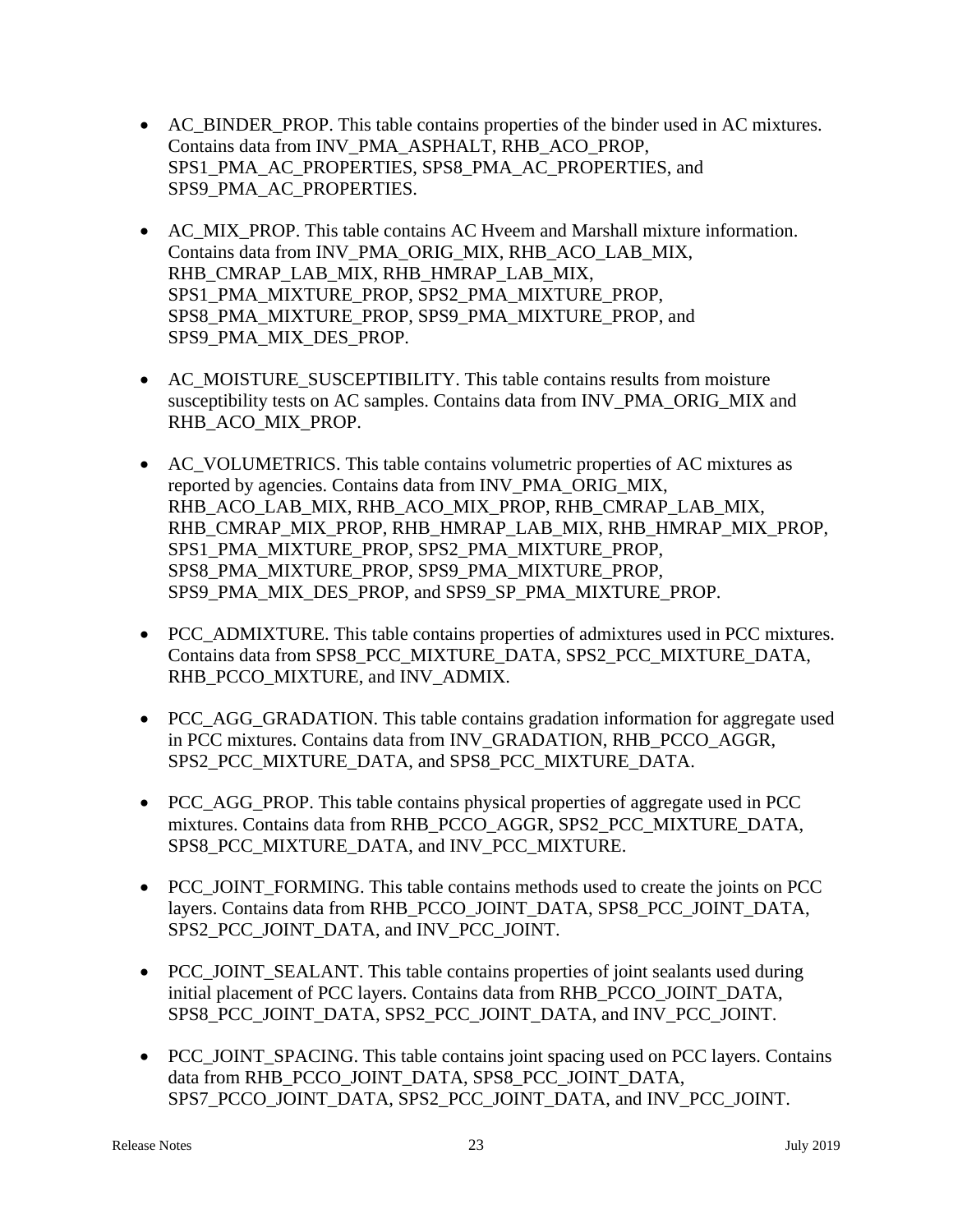- PCC LOAD TRANSFER. This table contains properties of load transfer devices used on PCC layers. Contains data from INV\_PCC\_JOINT, RHB\_PCCO\_JOINT\_DATA, SPS8\_PCC\_JOINT\_DATA, and SPS2\_PCC\_JOINT\_DATA.
- PCC MIX DESIGN. This table contains PCC mix design properties. Contains data from INV\_PCC\_MIXTURE, RHB\_PCCO\_MIXTURE, SPS2\_PCC\_MIXTURE\_DATA, and SPS8\_PCC\_MIXTURE\_DATA.
- PCC\_REINFORCING. This table contains physical properties of reinforcement used in PCC layers. Contains data from SPS2\_PCC\_STEEL, RHB\_PCCO\_STEEL, and INV\_PCC\_STEEL.
- PCC STRENGTH. This table contains strength properties of PCC layers. Contains data from RHB\_PCCO\_STRENGTH and INV\_PCC\_STRENGTH.
- PCC TIE BARS. This table contains properties of tie bars placed in PCC layers. Contains data from RHB\_PCCO\_JOINT\_DATA, SPS8\_PCC\_JOINT\_DATA, SPS2\_PCC\_JOINT\_DATA, and INV\_PCC\_JOINT.

## *Tables Excluded*

The only tables that were in SDR26 that will not be in SDR27 are the renamed DLR tables which contained data from North Carolina. The following tables will not be in SDR27 as a result of the renaming:

- DLR LVDT CONFIG PCC
- DLR\_LVDT\_TRACE\_SUM\_PCC
- DLR MASTER PCC
- DLR\_STRAIN\_CONFIG\_PCC
- DLR STRAIN TRACE SUM PCC
- DLR\_TEST\_MATRIX
- DLR\_TRUCK\_GEOMETERY

## *Other Notes*

The CLM\_VWS tables have been updated to include new weather stations and climate information to 2013.

The TST PC03 data has again been updated with new information provided by the lab. The new data is primarily repeat tests on previously tested cores.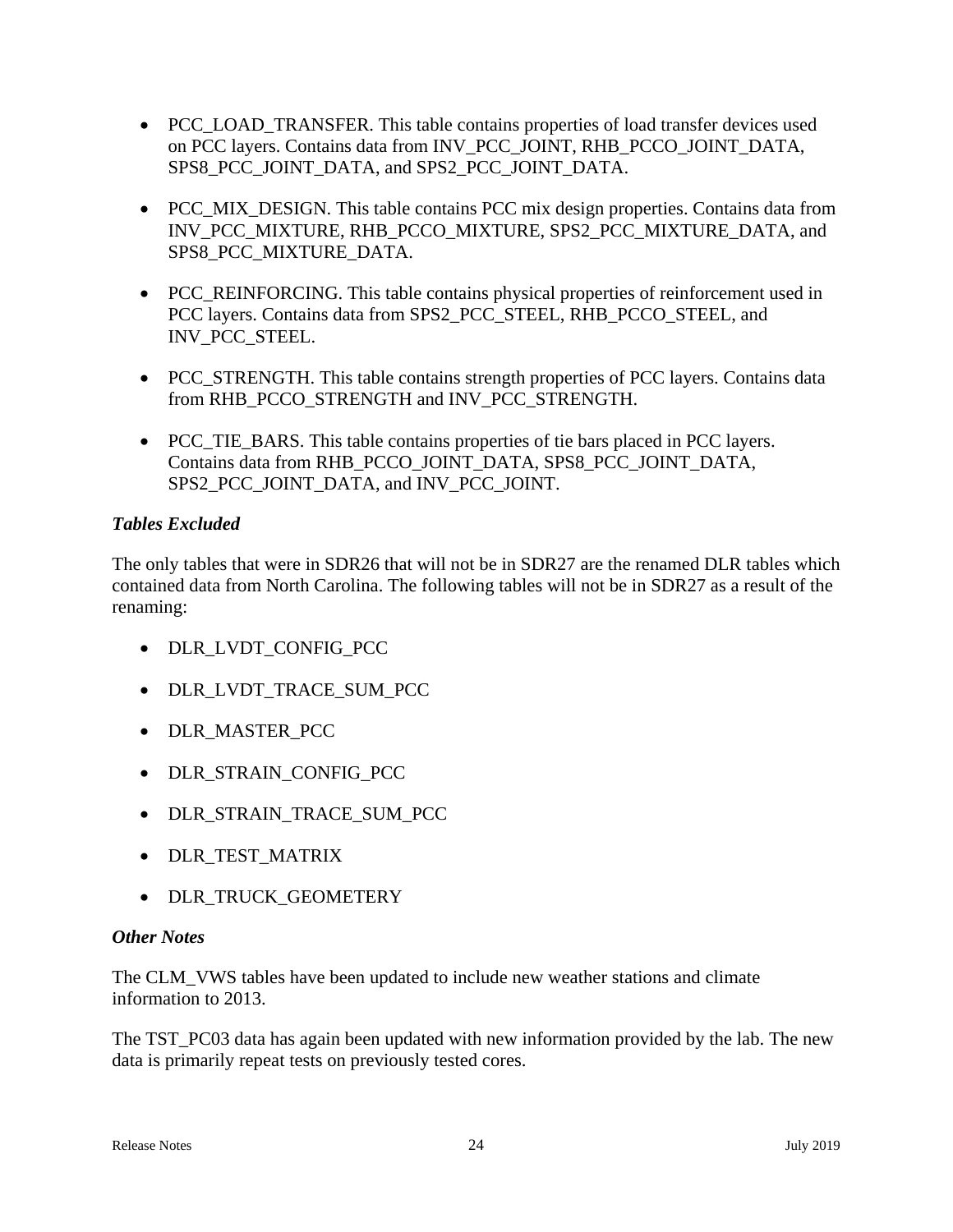Some of the databases in the FWD drop data and profile data volumes had to be reorganized to keep within the 2 GB limit on MS Access databases.

# **Release 26**

This is the 26<sup>th</sup> public release of data from the LTPP program. Some of the notable updates, additions, deletions, and changes made to the data since the January 2011 data release include the following:

## *Tables Added*

No new tables were added to the database for SDR 26.

## *Tables Excluded*

Problems were found with the Ohio DLR data that warranted excluding the data from this release. All of the DLR data on AC surfaces were from Ohio, and as a result, the AC DLR tables are not populated for SDR 26, and have therefore been excluded. These excluded tables are:

- DLR\_LVDT\_CONFIG\_AC
- DLR\_LVDT\_TRACE\_SUM\_AC
- DLR MASTER AC
- DLR\_PRESSURE\_CONFIG\_AC
- DLR\_PRESSURE\_TRACE\_SUM\_AC
- DLR\_STRAIN\_CONFIG\_AC
- DLR\_STRAIN\_TRACE\_SUM\_AC

There are several LTAS tables that were previously included that have been excluded because they did not contain data of interest to users. These tables are:

- ESAL\_PER\_VEH
- STAT\_QC\_A\_AX
- STAT\_QC\_A\_AX\_9\_DD
- STAT\_QC\_BC\_AX
- STAT AC BC SPACE
- STAT\_QC\_GVW\_9\_DD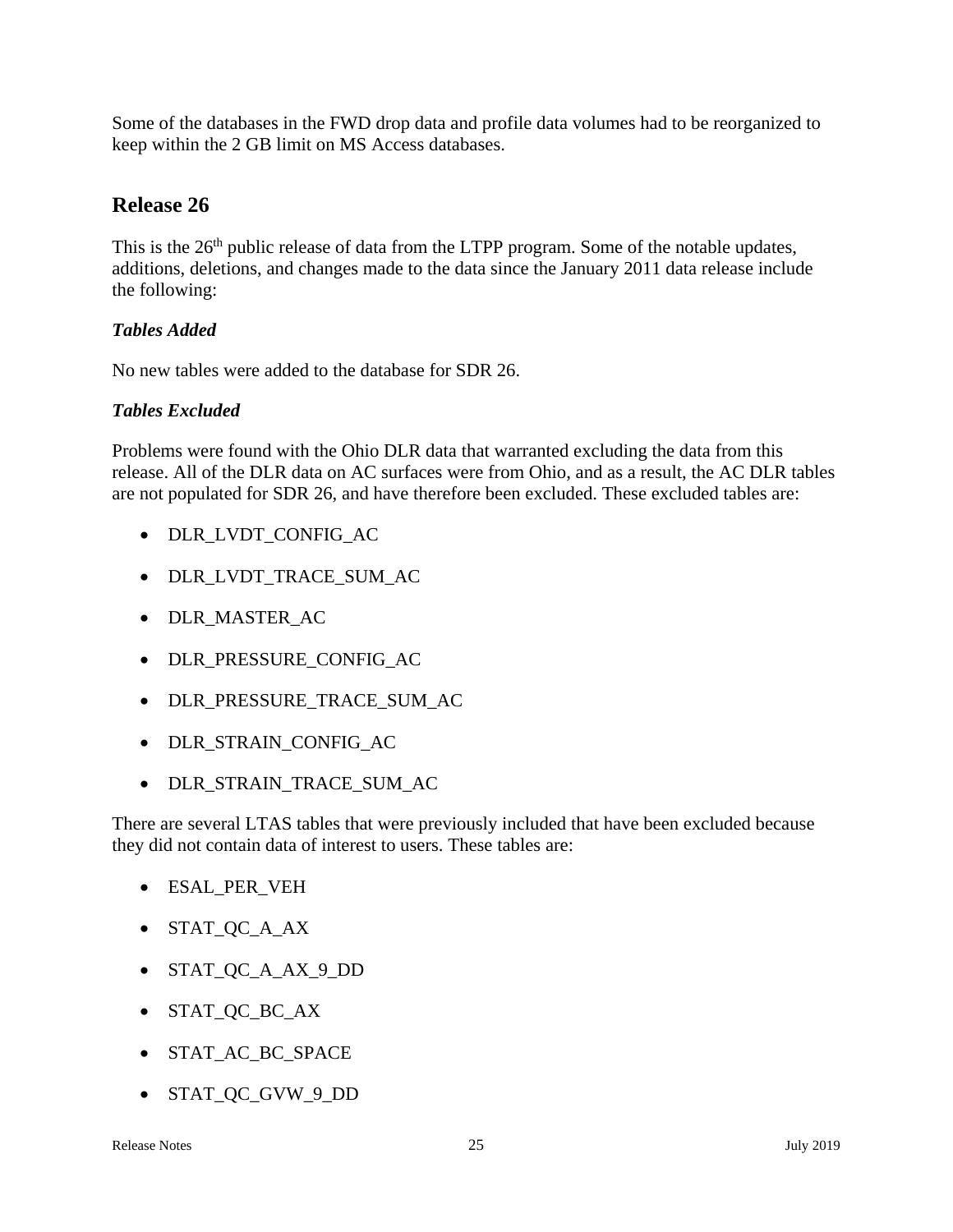- COMP\_CL\_CT
- COMP\_WT\_CT
- COMP AX
- COMP\_GVW
- ESAL\_FACTOR\_SN\_5\_PT\_2\_5

#### *Other Notes*

#### RHB\_CMRAP\_COMBINED\_AC, RHB\_CMRAP\_LAB\_AGED\_AC, and

RHB\_CMRAP\_MIX\_PROP are included in the release for the first time. Although these tables have existed for some time now, they had not previously been populated, and were therefore not included in the Standard Data Release. There is now one record in each of these tables.

DD\_VOL was included in the LTAS database for the first time. This table contains the accepted daily volume records.

The TST\_PC03 data has again been updated with new information provided by the lab. The new data is primarily retests of previously tested cores.

The SURVEY\_WIDTH fields in the MON\_DIS\_\* tables have been updated, and are now effectively complete. There are only a handful of records left with no recorded survey width.

The structure of MON\_DIS\_PADIAS\_AC has been significantly altered. The longitudinal cracking has been split into wheelpath and non-wheelpath, and the reflective cracking has been redistributed to either longitudinal or transverse as appropriate. These changes make the structure of this table more compatible with the other distress tables, and allow for easier tracking of changes in distress over time.

LTPPDD, LTPPTD, CODES, and CODETYPES all now contain information for the tables in all five volumes. The LTAS information in the corresponding TRAFFIC tables is still also available separately in LTAS\_Administration on Volume 5 for use as a standalone traffic data set.

# **Release 25**

This is the 25<sup>th</sup> public release of data from the LTPP program. Some of the notable updates, additions, deletions, and changes made to the data since the January 2010 data release include the following:

## *Tables Added*

Five new TRF\_ESAL tables were added to the PPDB in the TRF module. These tables contain the annual ESAL estimates and computation parameters for the LTPP lane based on traffic monitoring measurements and computed using the 1993 AASHTO Guide for Design of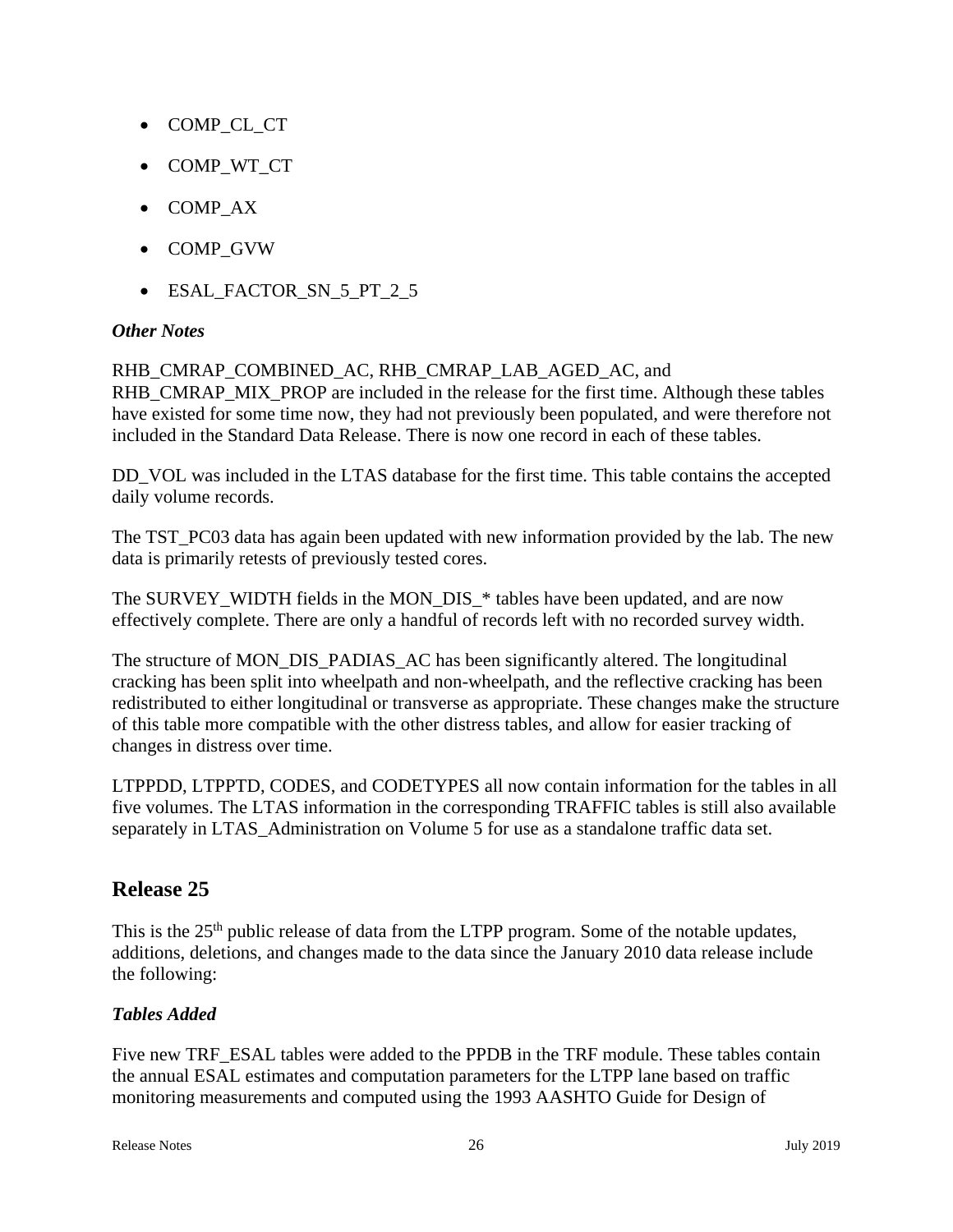Pavement Structures methodology. Previously, these tables and the associated computation program were contained on the Reference Library disk as part of the ESALCalc utility software that was distributed with the SDR.

- TRF\_ESAL\_AC\_THICK. This table contains the thicknesses and other various properties of the layers in an AC pavement used to calculate ESALs. There may be slight differences between these thicknesses and those in SECTION\_LAYER\_STRUCTURE based on the input needs of the software.
- TRF\_ESAL\_COMPUTED. This table contains the yearly ESAL estimates for each section with an acceptable sample of axle load measurements contained in the LTPP database in the indicated year.
- TRF\_ESAL\_DRAINAGE\_COEFF. This table contains the drainage coefficient for unbound base and subbase layers used in the ESAL calculation and the climate zone that the coefficient is based upon.
- TRF\_ESAL\_INPUTS\_SUMMARY. This is the master table that contains a summary of all of the input data used in the annual ESAL estimate. It includes properties such as pavement type, functional classification, climatic characterizations, and general structural properties.
- TRF\_ESAL\_PCC\_COMP\_THICK. This table contains the values used to compute the value of the effective thickness of the PCC layers used in the ESAL calculation. The table includes information on the thickness of multiple PCC layers and whether or not they are bonded.

One new table was added in the LTAS database.

 HH\_CL\_CT. This table contains the hourly classification volumes from classification records for sites included in the SPS Traffic pooled fund.

## *Other Notes*

RHB\_ACO\_ SP\_MIX\_PROP is included in the release for the first time. Although this table has existed for some time now, it had not previously been populated, and was therefore not included in the Standard Data Release. There is now one record in this table.

The TST PC03 data has again been updated with new information provided by the lab. This includes some new data not previously available, and some replacement data.

The SURVEY WIDTH fields in the MON DIS \* tables have been updated. However, there are still approximately 700 manual distress surveys from the Southern Region that have not had the SURVEY\_WIDTH field populated. Data users interested in this missing data should contact LTPP Customer Support Service Center, which should have it available by the time of this data release.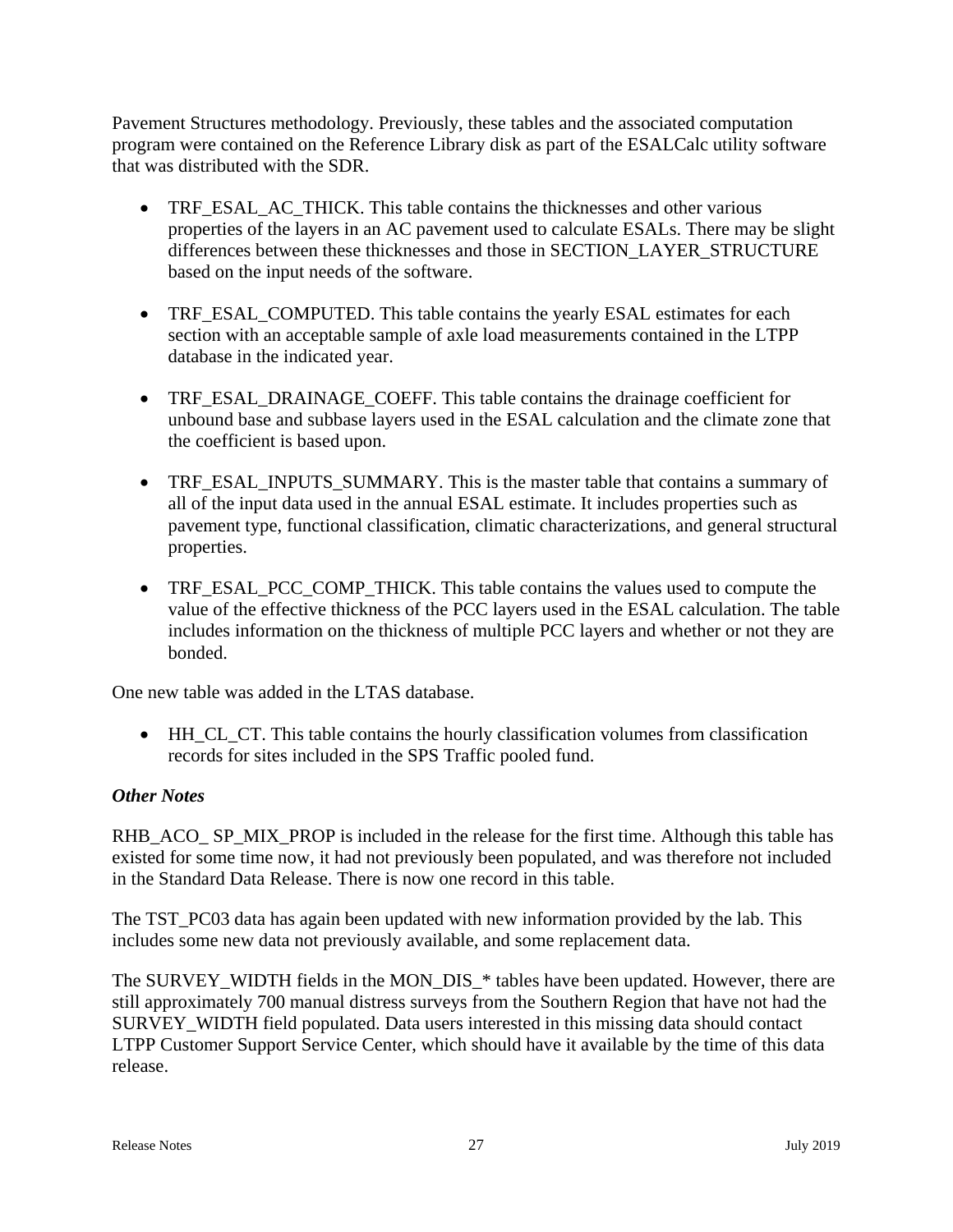Traffic data for all lanes reported to the LTPP program have been added to the LTAS DB. Previously, traffic data for only the LTPP study lane were available.

Data issues significant enough to affect proper interpretation of the DLR data contained in SDR 25 and all previous data releases have been found. LTPP efforts to correct and enhance this data have not been completed. Because of these problems, those wishing to analyze the DLR data should not use the data provided in SDR 25 without first contacting LTPP Customer Support Service Center at LTPPINFO@dot.gov to obtain information on identified problems and request corrected data.

# **Release 24**

This is the 24<sup>th</sup> public release of data from the LTPP program. Some of the notable updates, additions, deletions, and changes made to the data since the January 2009 data release include the following.

## *Tables Added*

Two new MON\_DRAIN\_PERM tables. These tables contain measurements and calculations made as part of the drainage study undertaken as part of NCHRP project 1-34D and included in the final report – NCHRP report 583 "Effects of Subsurface Drainage on Pavement Performance."

- MON\_DRAIN\_PERM\_CALC. This table contains the calculated permeability and other drainage characteristics resulting from NCHRP 1-34D. The values in these new MON\_DRAIN tables were taken from the appendices in the report.
- MON\_DRAIN\_PERM\_MEAS. This table contains the field measurements made in support of the permeability calculations conducted as part of NCHRP 1-34D. These values are necessary to get the values in the MON\_DRAIN\_PERM\_CALC table.

Nine new TST\_ESTAR tables. These tables house the newly-developed dynamic modulus  $|E^*|$ computed parameter data, which contain the inputs used by the developed Artificial Neural Network (ANN) models, as well as the outputs those models created. Dynamic modulus  $|E^*|$  is a fundamental property that defines the stiffness characteristic of hot mix asphalt (HMA) mixtures as a function of loading rate and temperature. Details on the models and intermediate calculations can be found in the report *LTPP Computed Parameter: Dynamic Modulus* included on the LTPP Reference Library distributed with the SDR.

- TST\_ESTAR\_MASTER. This is the master linking table for all of the new TST\_ESTAR tables. It contains the information necessary to relate the information in the tables keyed with the ESTAR\_LINK field to the rest of the database.
- TST\_ESTAR\_GSTAR\_CAM\_COEFF. This table contains the coefficients necessary to use the Christensen-Anderson-Marasteanu (CAM) model to predict |G\*| input values.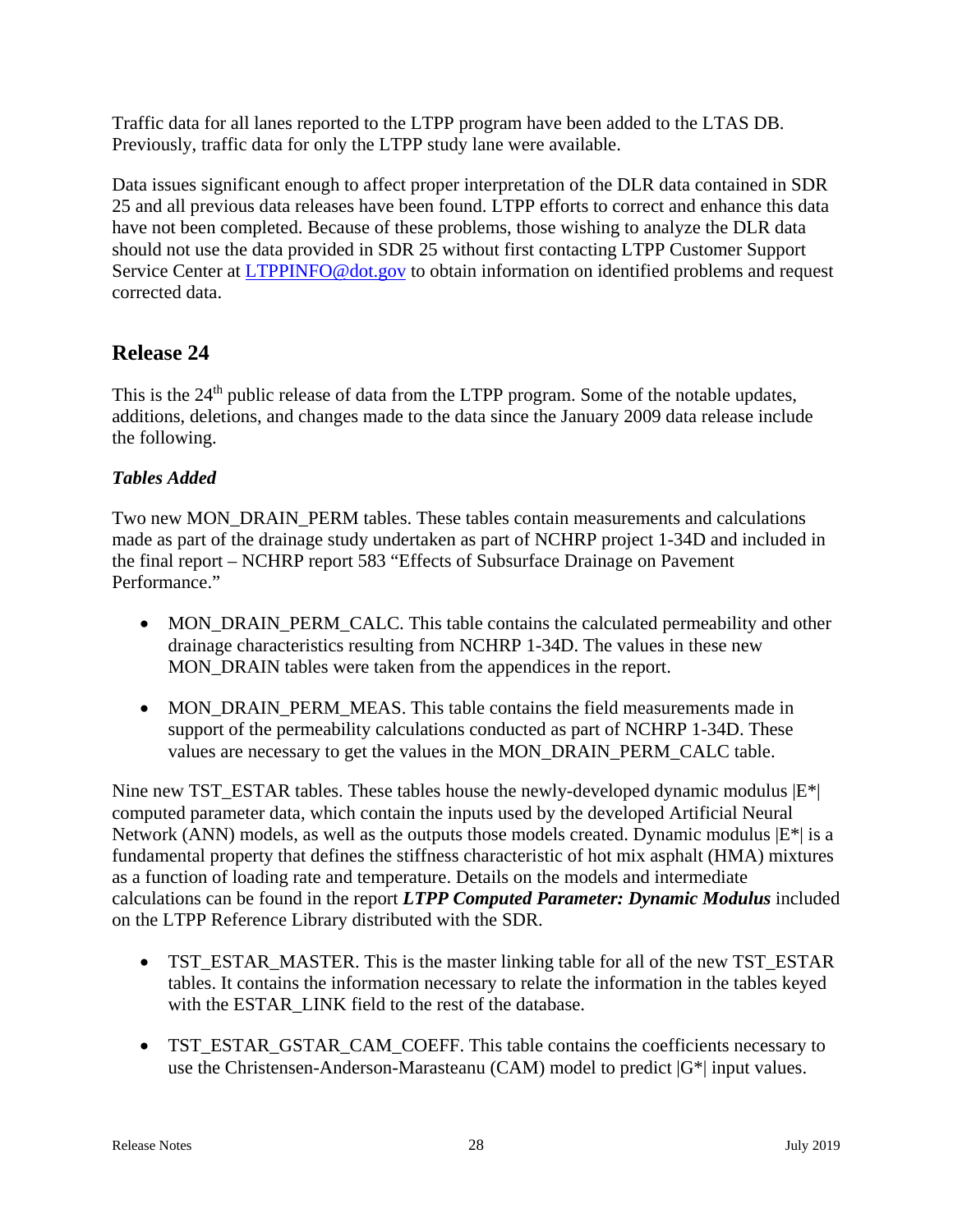- TST\_ESTAR\_GSTAR\_INPUT. This table contains the  $|G^*|$  information used as input to the two G\* based E\* ANN models.
- TST\_ESTAR\_VISC\_MODEL\_COEFF. This table contains the A and VTS values used to generate the input viscosity values.
- TST\_ESTAR\_VISC\_INPUT. This table contains the viscosity values used as input to the two viscosity-based |E\*| ANN models.
- TST\_ESTAR\_VOLUM\_INPUT. This table contains the volumetric data (VMA and VFA) used in the  $|G^*|$  and viscosity-based  $|E^*|$  ANN models.
- TST\_ESTAR\_MR\_INPUT. This table contains the resilient modulus data used in the resilient modulus-based |E\*| ANN model.
- TST\_ESTAR\_MODULUS. This table contains the modulus values predicted by the various E\* models for a given temperature and frequency. The data in this table is very similar to the data required for input into the MEPDG.
- TST\_ESTAR\_MODULUS\_COEFF. This table contains the Sigmoidal and Shift Factor fitting function coefficients. These values are developed from the modulus values contained in the TST\_ESTAR\_MODULUS tables, and will fail QC if the resulting curve does not match the modulus values well enough.

The LTPP Traffic Analysis database has been added as a separate set of databases. This database contains daily and monthly traffic data used in the annual traffic estimates stored in the pavement performance database, traffic monitoring equipment locations, statistical summaries used in the quality review of traffic data, data errors, and other information used in the traffic data review and analysis procedure. The database is structured as a standalone series of ACCESS databases following the same type of functional structure as the pavement database.

The following tables will be included as part of this new LTAS database:

- COMP\_AX. This table contains comparison data sets for axle distributions based on 14 days of weight data immediately after a site validation for SPS-1, -2, -5, and -6 sites.
- COMP\_CL\_CT. This table contains comparison data sets for vehicle counts based on 14 days of classification data immediately after a site validation for SPS-1, -2, -5, and -6 sites.
- COMP GVW. This table contains comparison data sets for GVW distributions based on 14 days of weight data immediately after a site validation for SPS-1, -2, -5, and -6 sites.
- COMP WT CT. This table contains comparison data sets for vehicle counts based on 14 days of weight data immediately after a site validation for SPS-1, -2, -5, and -6 sites.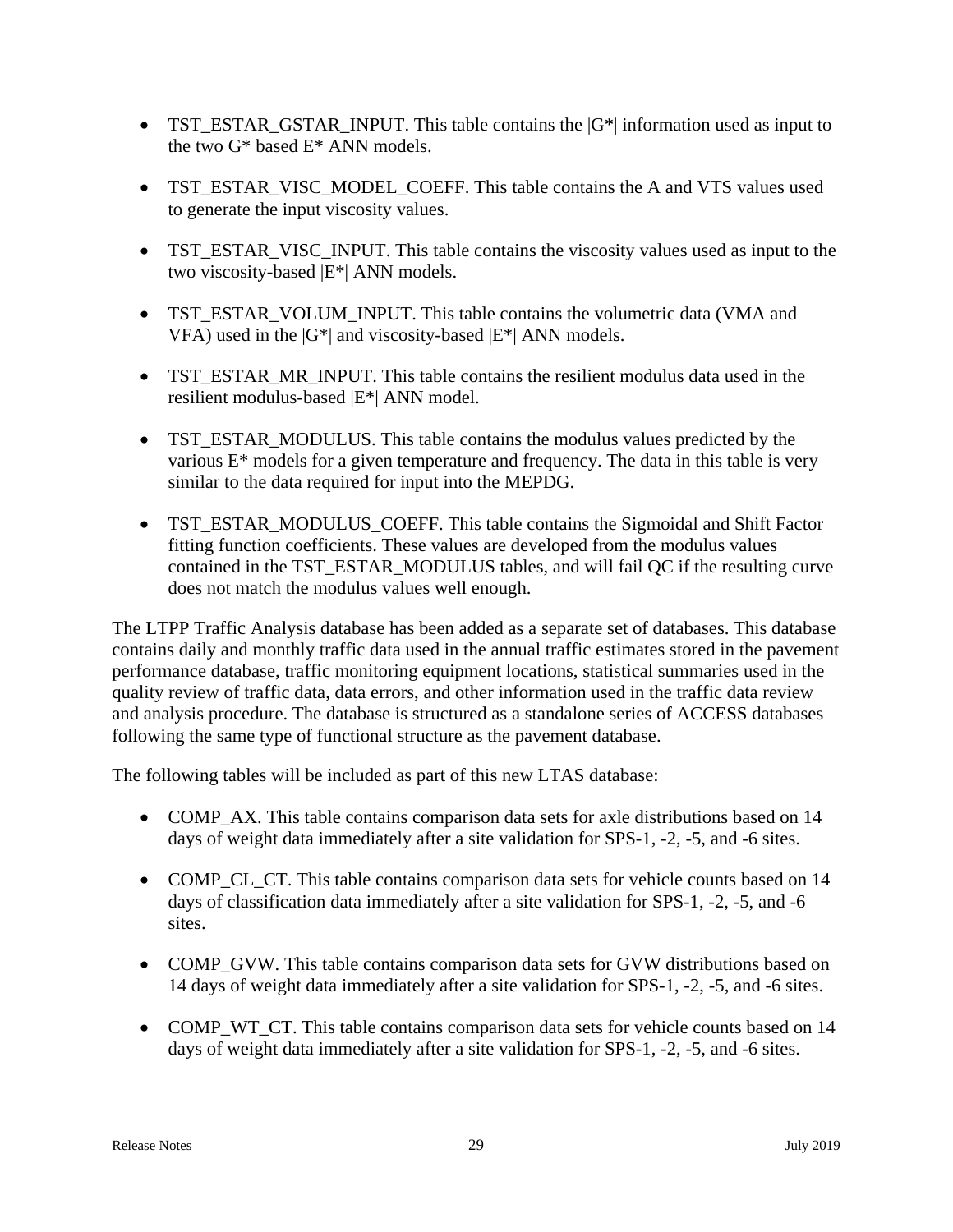- DD\_AX. This table contains daily axle group counts by vehicle class and axle group using the agency's classification scheme.
- DD CL CT. This table contains count data by site, year, month, day, lane, and direction based on classification data records using the agency's classification scheme.
- DD GVW. This table contains daily GWV data by vehicle class using the agency's classification scheme.
- DD\_WT\_CT. This table contains count data by site, year, month, day, lane, and direction based on weight data records using the agency's classification scheme.
- ERR\_CL. This table contains a record for each lane and direction by date that was rejected in processing classification data.
- ERR WT. This table contains a record for each type of error encountered for each lane and direction by date while processing weight data.
- ESAL\_FACTOR\_SN\_5\_PT\_2\_5. This table is hard-coded with the factors to be used in computing average ESALs per vehicle for the purposes of graphical evaluation of relative changes in loading. The factors are for a flexible pavement with a structural number of 5 and a terminal serviceability of 2.5.
- ESAL\_PER\_VEH. This table contains for every site, year, month, lane, direction, and vehicle class the average ESALs per vehicle based on the ESAL factors found in ESAL\_FACTOR\_SN\_5\_PT\_2\_5. They are used solely for evaluating reasonableness of weight data.
- MM AX. This table contains monthly axle group counts by day of week by vehicle class for buses and trucks using the Traffic Monitoring Guide (TMG) 13-bin scheme.
- MM\_CT. This table contains monthly vehicle class counts summarized separately for weight and class data by day of week using the Traffic Monitoring Guide (TMG) 13-bin scheme.
- MM\_GVW. This table contains monthly GVW data by day of week by vehicle class for buses and trucks using the Traffic Monitoring Guide (TMG) 13-bin scheme.
- SHRP\_INFO. This table describes the relationship between an LTPP section or project and the traffic data collected used as inputs to estimation of pavement loading.
- SITE\_EQUIPMENT\_INFO. This table is used to identify the type of equipment installed and the classification schemes being used with that equipment.
- SPSWIM\_VALIDATION\_INIT. This table contains a listing of all sites being validated by the SPS WIM Pooled Fund Study, including date of initial validation.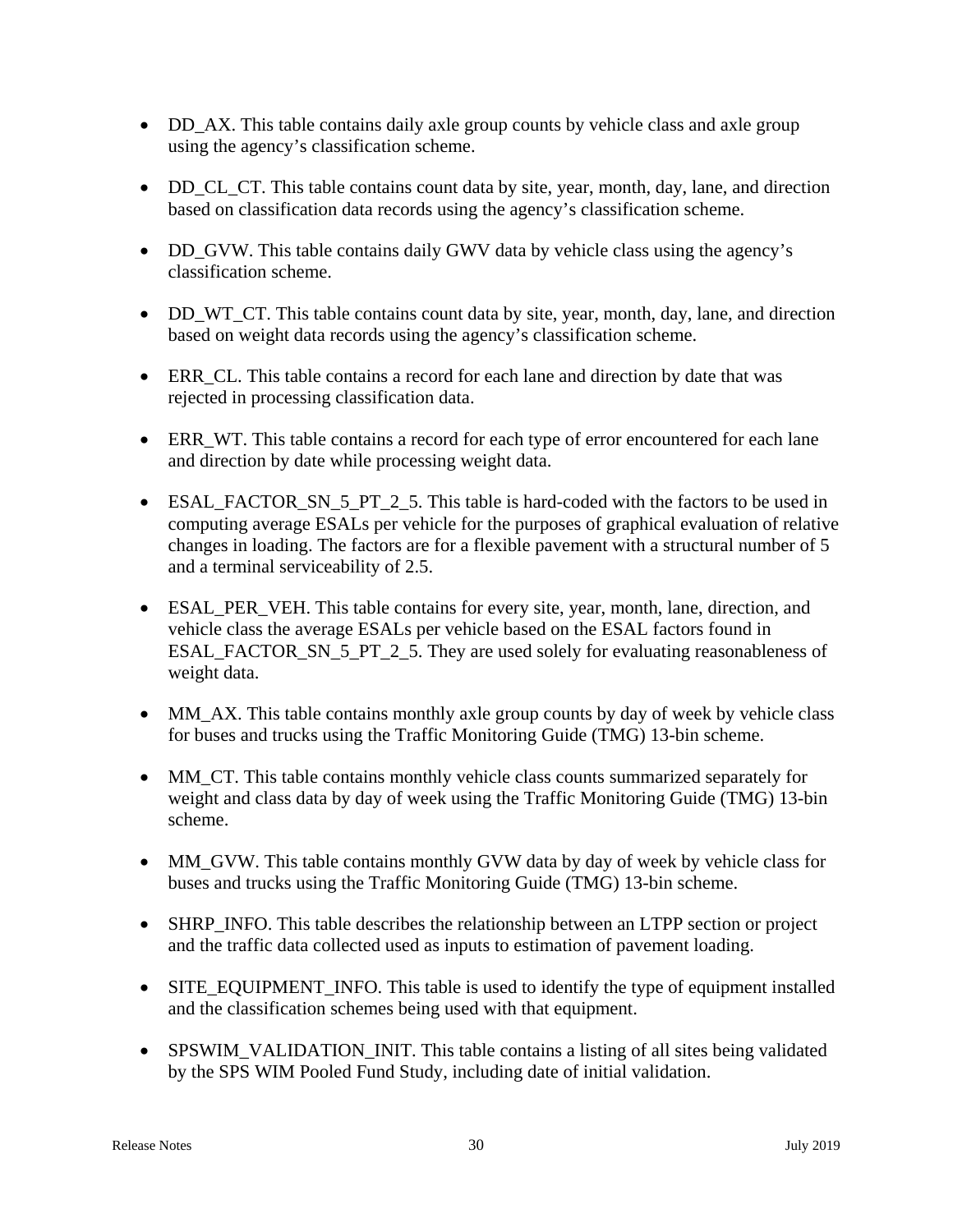- STAT QC A AX. This table contains first axle weights by site, year, month, day, lane, direction, vehicle class, and axle group using the agency's vehicle classification scheme.
- STAT QC A AX 9 DD. This table contains average steering axle weights and their standard deviations for all class 9 vehicles as population and for class 9 vehicles weighing 60,000 pounds or more where a class 9 is not necessarily a 5-axle tractor trailer combination.
- STAT QC BC AX. This table contains B-C axle weights by site, year, month, day, lane, direction, and vehicle class using the agency's vehicle classification scheme. The B-C axle is axles 2 and 3 from the front of the vehicle separated by 8 feet or less.
- STAT\_QC\_BC\_SPACE. This table contains B-C axle spacing by site, year, month, day, lane, direction, and vehicle class using the agency's vehicle classification scheme.
- STAT\_QC\_GVW\_9\_DD. This table is used to accumulate gross vehicle weights of class 9 vehicles in kips where a class 9 is not necessarily a 5-axle tractor trailer combination. The data is stored by site, year, month, day, lane, and direction.
- TRAFFIC ANALYSIS TRACKER. This table tracks when daily, monthly, and annual summaries and annual estimates were last updated.
- TRAFFIC\_CLASS\_CONVERT\_DATA. This table describes how the agency classes are divided among the TMG 13-bin classification scheme being used for LTPP reporting purposes.
- TRAFFIC\_CLASS\_CONVERT\_MASTER. This table has a minimum of two records for every state or province in SHRP\_INFO covering the entire LTPP study period 1/1/1990 to 12/31/2050. One refers to the relationships for classification data, the other to those for weight data.
- TRAFFIC\_CODES. This table contains a listing of all of the codes used by the traffic tables.
- TRAFFIC CODE TYPES. This table contains the codes and the sources used in creating the Codes List report for the traffic data base.
- TRAFFIC\_PURGES. This table contains purges pending or applied to traffic data.
- TRAFFIC\_REGIONS. This table contains the correspondence between the state code and the region that the state belongs.
- TRAFFIC\_RS\_CHANGES. This table stores information on changes made to record status, including the reason(s) why the modification was made.
- TRAFFICDD. This table is the data dictionary for the LTAS database, and provides a listing of all data tables and their associated fields for the LTPP traffic analysis software.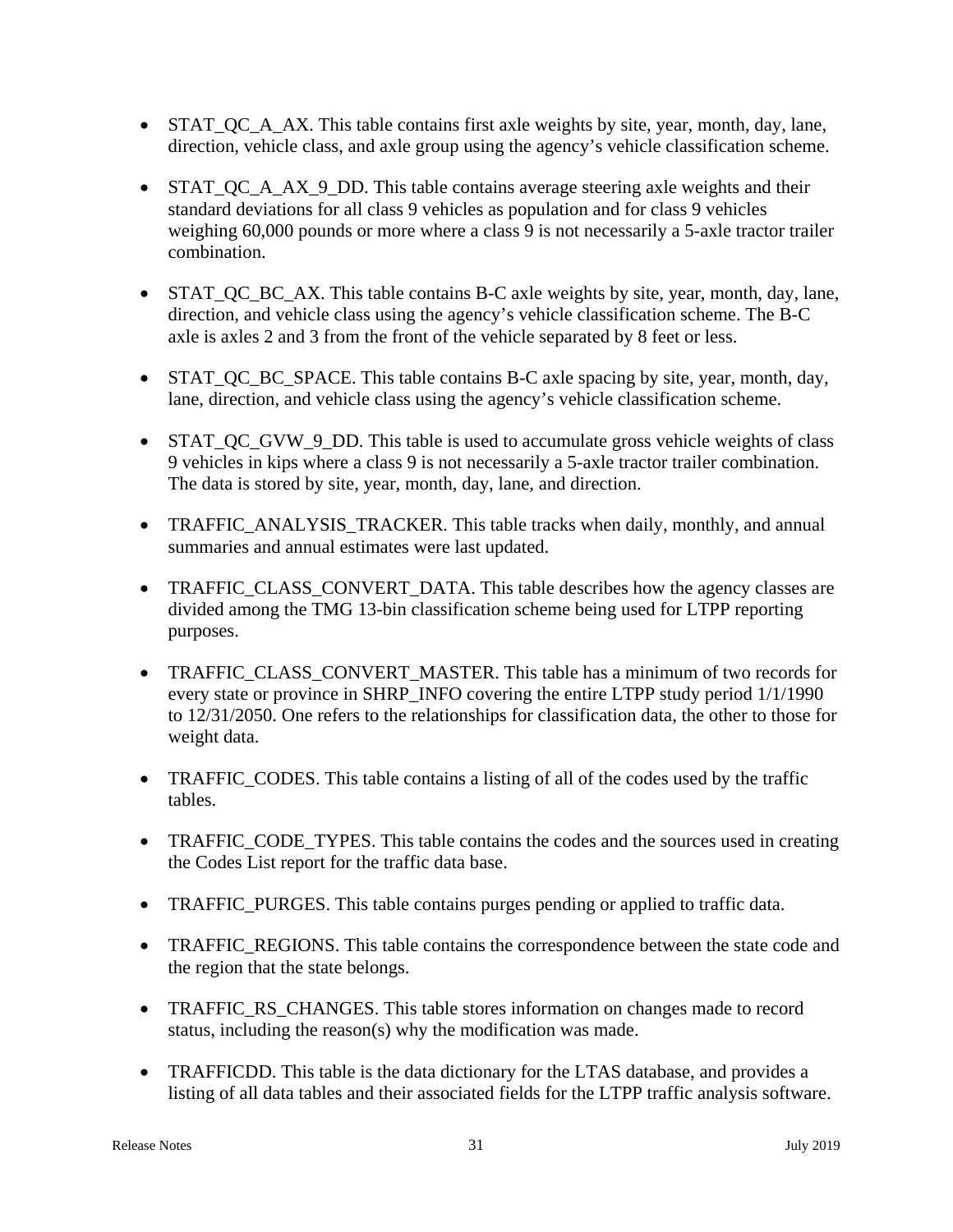- TRAFFICTD. This table provides a description of all data tables used for the LTPP traffic analysis software.
- TRF\_MONITOR\_AXLE\_DISTRIB. This table has annual estimated axle distributions by vehicle class and axle group for the LTPP lane only. It is identical to the table of the same name in the pavement database.
- TRF\_MONITOR\_LTPP\_LN. This table has annual estimated counts by vehicle class and axle group for the LTPP lane only. It is identical to the table of the same name in the pavement database.
- YY\_AX. This table contains yearly axle group counts by day of week by vehicle class for buses and trucks using the Traffic Monitoring Guide (TMG) 13-bin scheme.
- YY\_CT. This table contains yearly vehicle class counts summarized separately for weight and class data by day of week using the TMG 13-bin scheme.
- YY\_GVW. This table contains yearly GVW data by day of week by vehicle class for buses and trucks using the Traffic Monitoring Guide (TMG) 13-bin scheme.

Additionally, two mostly empty databases are included – one with all the PPDB tables and one with all the LTAS tables. The PPDB database is included in Volume 1 and is named SKELETON. The tables normally contained in the Administration module are populated in this database, but the rest are unpopulated. The LTAS database is included in Volume 5 and is named TRAFFIC\_SKELETON. Again, the tables that contain more general administrative information are populated. These databases may serve as a useful tool for those wishing to create projectlevel databases or create a version of the tables in an alternate format.

## *Other Notes*

The TST\_PC03 (PCC Coefficient of Thermal Expansion) table has been altered somewhat with the addition of several new fields. TEST\_SEQUENCE is included to indicate several tests on the same sample; EQUIP\_MANUFACTURER contains codified manufacturer information; PRIMARY\_AGG\_CLASS and SECONDARY\_AGG\_CLASS replace the old AGGR\_TYPE\_PCC field and use codified values instead of the open text previously used.

Additionally, the data in TST\_PC03 has been updated with new information provided by the lab. The new data set includes a significant increase in the number of available records, and replaces the previous data set entirely, which was incorrect due to faulty calibration values.

The profile elevation data in MON\_PROFILE\_DATE for manual Dipstick measurements has been updated since the last release using a corrected algorithm. The previous values were generally not filtered correctly and had large values reflecting actual elevation changes in the pavement surface. The new process removed these elevations changes and presents the Dipstick data consistently with the data collected by the inertial profilers.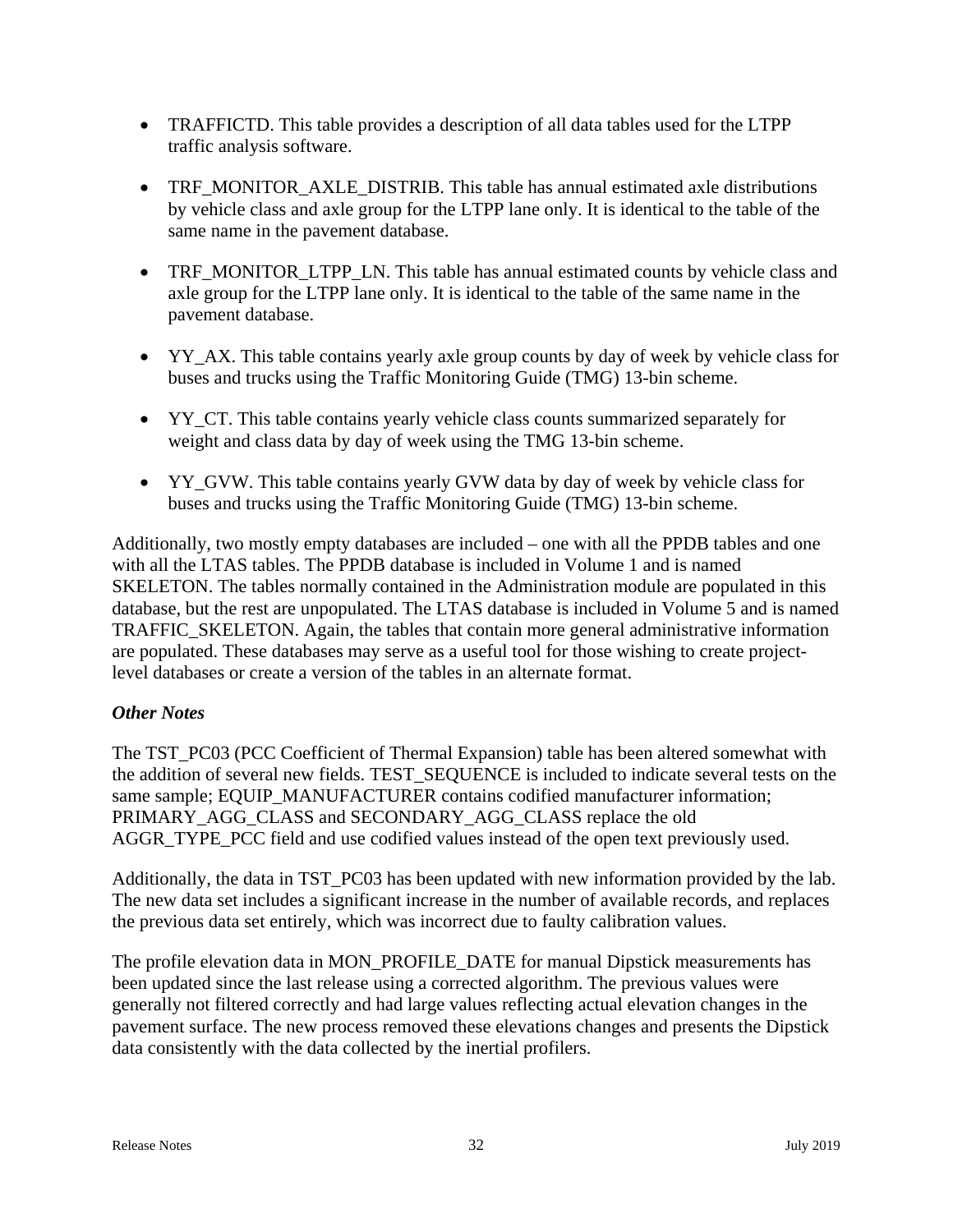Nearly 1000 new values have been added to the SURVEY\_WIDTH field in the MON\_DIS\_PADIAS42\_AC, MON\_DIS\_PADIAS42\_CRCP, and MON\_DIS\_PADIAS42\_JPCP tables. These values were taken from the distress maps by the MRL contractor.

# **Release 23**

This is the 23<sup>rd</sup> public release of data from the LTPP program. Some of the notable updates, additions, deletions, and changes made to the data since the January 2008 data release include the following:

## *Tables Added*

SECTION\_LAYER\_STRUCTURE. This table is a master pavement layer structure table. It is a copy of the contents of the TST\_L05B table. It was added to the administration module and is included in all MS Access pavement databases in the SDR for user convenience.

TRF\_MEPDG\_HOURLY\_DIST. This table contains annual average hourly distribution of trucks by hour in the LTPP lane. The computations were performed following the algorithm contained in the Mechanistic-Empirical Guide for the Design of New and Rehabilitated Pavement Structures developed under NCHRP project 1-37A.

SMP\_FROST\_PRESENCE. This table contains the number of frozen layers on a test day from interpretation of the measurement on SMP test sections.

## *Tables Removed*

MON DIS PADIAS CRCP. This table was removed since it is now empty. Records from the MON\_DIS\_PADIAS tables are removed when matching records are contained in the MON DIS PADIAS42 tables. This means all of the data previously in the table was reinterpreted using the newer method.

RHB\_CMRAP\_MIX\_PROP. The three records that used to be in this table were removed in reaction to a Data Analysis Operations Feedback Report. Since the table is now empty it was removed from the data release.

MEPDG AX BINS. Although the MEPDG tables in release 22 were renamed in release 23, this table was removed since the information that was previously contained in the table was added to the renamed TRF\_MEPDG\_AX\_DIST table.

## *Other Notes*

RHB\_ACO\_SP \_PROP is included in the release for the first time. Although this table has existed for some time now, it had not previously been populated, and was therefore not included in the Standard Data Release.

The tables named MEPDG\_\* in release 22 were renamed TRF\_MEPDG as follows: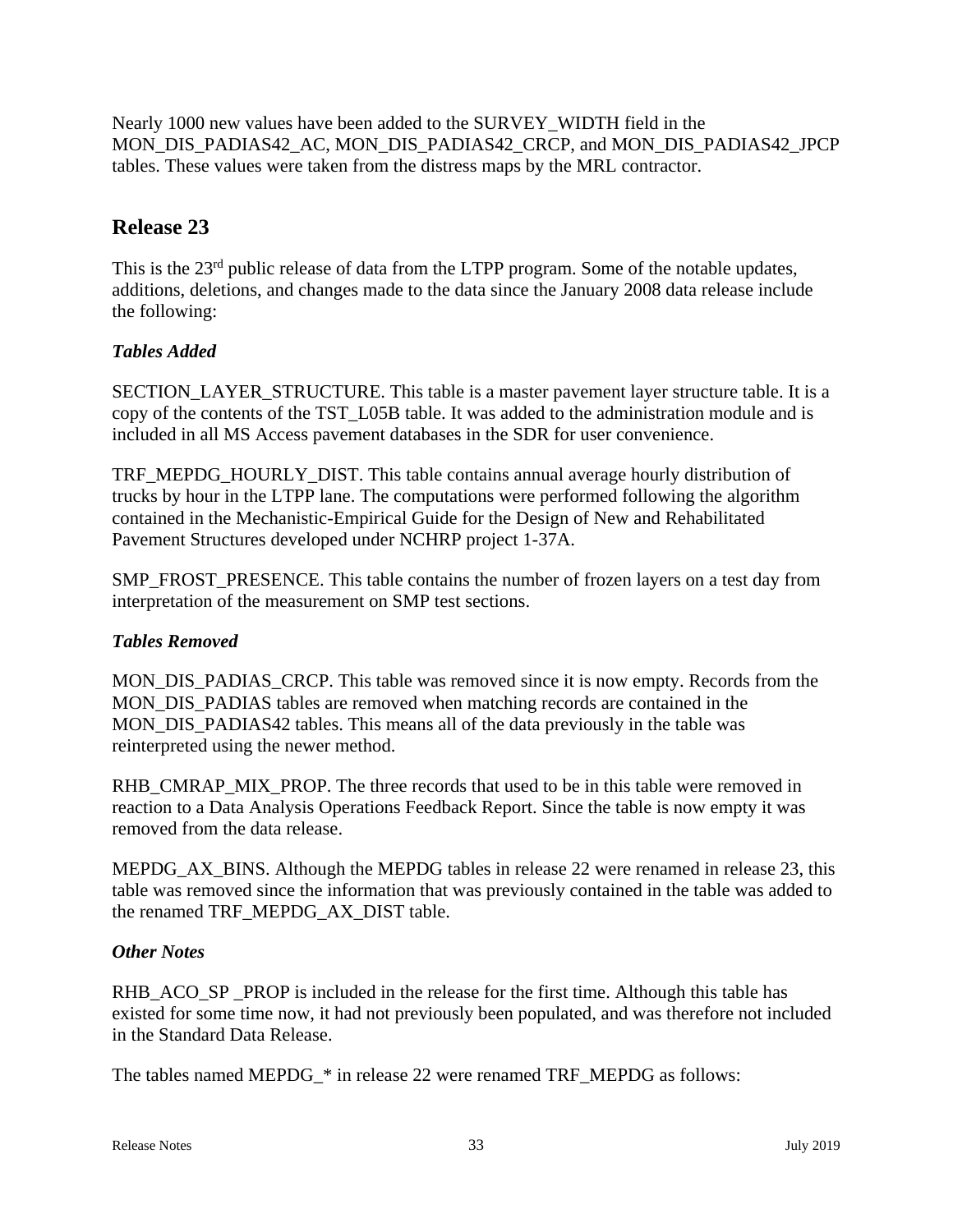- MEPDG\_ADTT\_LTPP\_LN was renamed TRF\_MEPDG\_AADTT\_LTPP\_LN.
- MEPDG\_AXLE\_DIST was renamed TRF\_MEPDG\_AX\_DIST.
- MEPDG\_AXLE\_DIST\_ANL was renamed TRF\_MEPDG\_AX\_DIST\_ANL.
- MEPDG\_AXLE\_DIST\_ANL\_VAR was renamed TRF\_MEPDG\_AX\_DIST\_ANL\_VAR.
- MEPDG\_AXLE\_PER\_TRUCK was renamed TRF\_MEPDG\_AX\_PER\_TRUCK.
- MEPDG\_MONTHLY\_ADJ\_FACTORS was renamed TRF\_MEPDG\_MONTH\_ADJ\_FACTOR.
- MEPDG\_VEHICLE\_CLASS\_DIST was renamed TRF\_MEPDG\_VEH\_CLASS\_DIST.

The new tables were added to the TRF module in the SDR.

In the TRF\_MEPDG\_AX\_DIST table, records where the percentage distribution value for the axle bin weight range was zero were added to the table. Previously the zero values were left out of the MEPDG\_AXLE\_DIST table. The resulting increase in size of the table requires that it be split into five databases due to the limitation of the size of MS Access tables.

This data release contains an update of the climate tables in the CLM module with new data through 2006. For this update, the virtual weather stations statistics were recomputed using the new test section coordinates contained in the SECTION\_COORDINATES table.

The data contained in the SMP\_FREEZE\_STATE and SMP\_FROST\_PENETRATION table were replaced with the results of a LTPP analysis project, which reinterpreted all of the frost measurements on SMP test sections. The new table SMP\_FROST\_PRESENCE was added as part of this effort.

During the final processing of the upload data it was discovered that the majority of profile elevation data contained in the MON\_PROFILE\_DATA tables from manual Dipstick measurements had not been filtered in accordance with LTPP guidelines. The problem was traced back to an incorrect setting in the ProQual program used to process LTPP longitudinal profile data prior to upload into the database. While filtered profile data was used in the computation of the ride statistics, the wrong set of profile elevation measurements was loaded into the database. The problem was not able to be corrected prior to the data release. This problem is also present in other data releases.

In the SECTION\_COORDINATES table, project level entries were added for all SPS sites. When individual test section coordinate measurements were available using the new global positioning equipment, the SPS project level ID was set to the coordinates of the first test section at the site in the direction of traffic. When new measurements were not available, older measurements were used to populate these records. All SPS sites now contain an entry in the SECTION\_COORDINATES table. Use of the SPS\_GPS\_LINK table is no longer necessary to find the location of SPS site linked to a GPS section.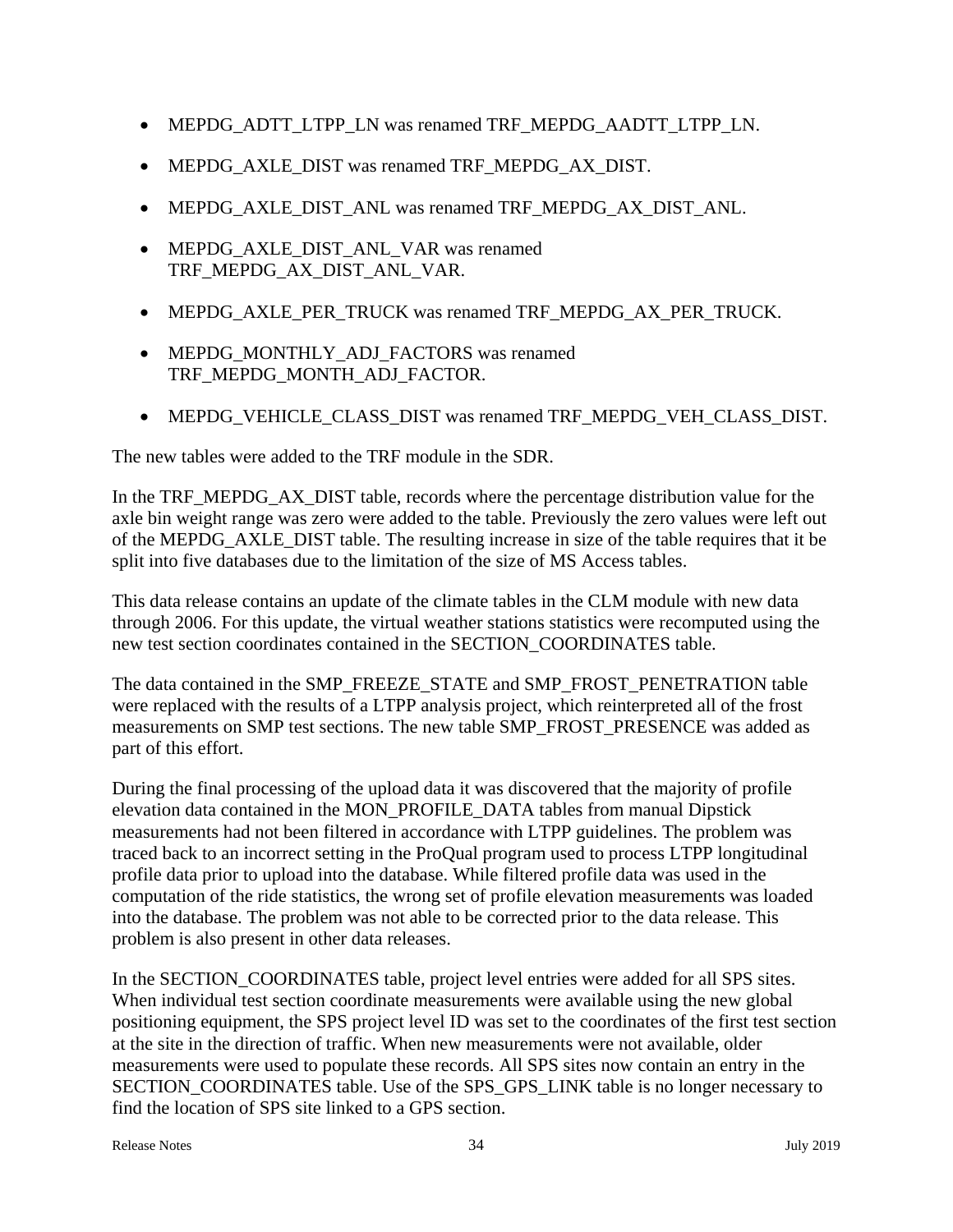The SURVEY WIDTH fields in the MON DIS PADIAS42 AC, MON\_DIS\_PADIAS42\_CRCP, and MON\_DIS\_PADIAS42\_JPCP tables were populated with information extracted from the raw survey reports contained in the AIMS data files. The SURVEY\_WIDTH field was added to the pavement distress tables since the magnitude of transverse and areal distresses can vary significantly depending on the width of the pavement included in the distress survey. Not all records were able to be updated due to differences in reporting requirements over time.

A significant update was made to the AGGR\_TYPE\_PCC field in the TST\_PC03 table for data included in previous data releases. The TST\_PC03 table contains the results of thermal coefficient of expansion tests on PCC layers. The AGGR\_TYPE\_PCC filed contains information on the classification of the coarse aggregate used in the PCC mix. The type of coarse aggregate used in a PCC mixture has been a primary variable associated with differences in the thermal coefficient of PCC mixes.

# **Release 22**

This is the 22<sup>nd</sup> public release of data from the LTPP program. Some of the notable updates, additions, deletions, and changes made to the data since the November 2006 data release include the following:

There are no deleted tables in this release because of structural changes to the database or tables that contain no records.

## *Tables Added*

The most significant addition to data release 22 is the addition of tables containing data extracted from the LTPP traffic database formatted for use as inputs to the Mechanistic-Empirical Guide for the Design of New and Rehabilitated Pavement Structures developed under NCHRP project 1-37A, the MON\_DIS\_LINK table, and the SECTION\_COORDINATES table.

MON\_DIS\_LINK. This table links distress records in various distress tables that are considered to be part of the same survey.

SECTION\_COORDINATES. This table contains updated coordinates for most GPS and SPS test sections measured using high precision global positioning receivers. Where new coordinate measurements have not been made, the previous coordinates contained in the INV\_ID and SPS\_ID tables were transformed to the new fractional degree and negative longitude format used in this table. The coordinate location fields in the \*ID tables have been removed.

SMP\_TDR\_AUTO\_MOISTURE\_TLE. This table contains volumetric and gravimetric contents calculated using the transmission line equations (TLE) and micromechanics model to interpret TDR traces store in the SMP\_TDR\_AUTO table.

SMP\_TDR\_AUTO\_CALIBRATION\_TLE. This table contains the values used to calibrate the micromechanics model to each specific TDR sensor used as the basis of volumetric moisture and density computations contained in the SMP\_TDR\_AUTO\_MOISTURE\_TLE table.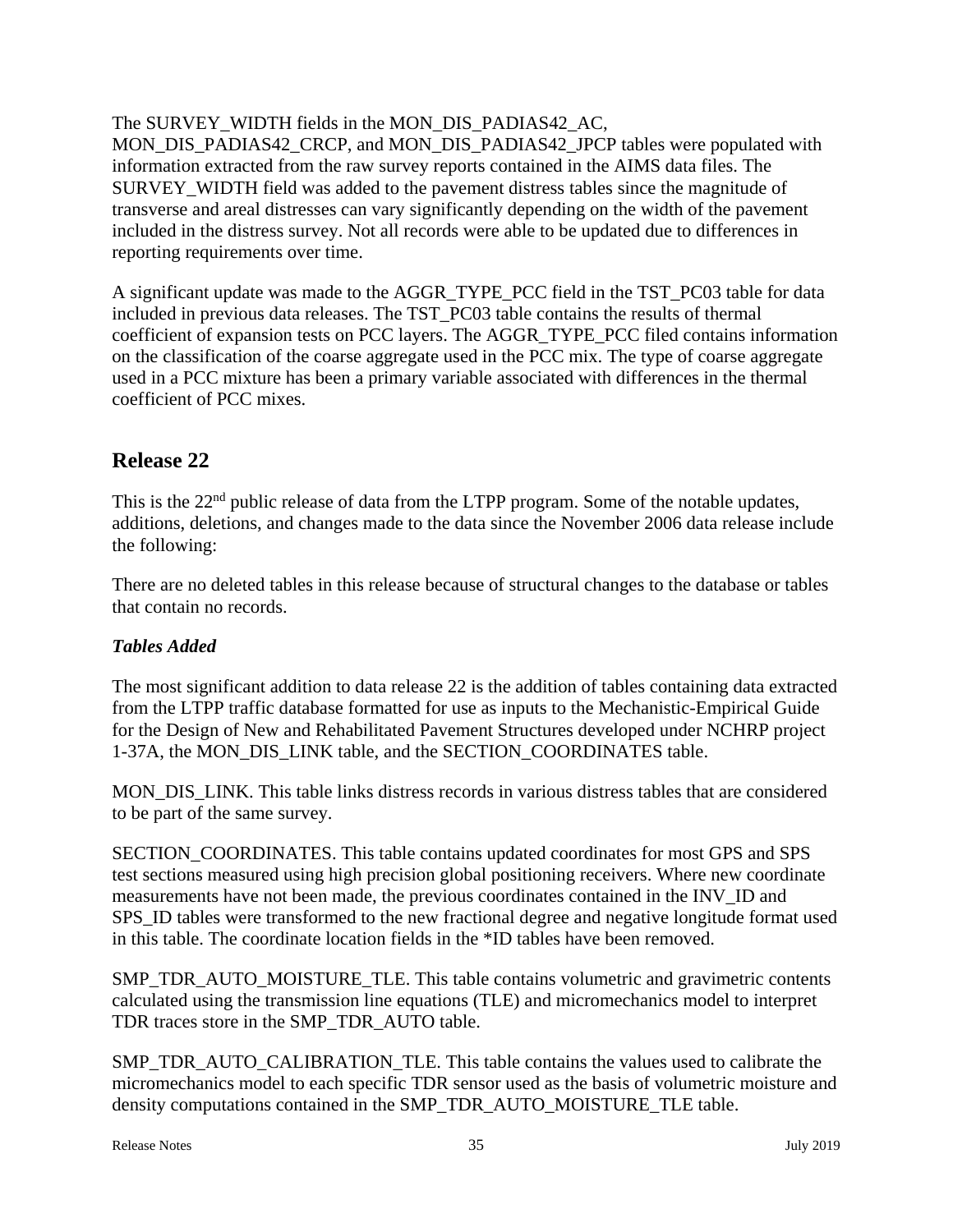MEPDG\_ADTT\_LTPP\_LN. This table contains estimates of the annual average daily truck traffic in the LTPP test section lane computed using three different estimates of the inputs.

MEPDG AXLE DIST. This table contains normalized axle distributions by month, truck class, and axle group. Records in this table are generated from the MM\_AX table in the LTPP traffic database that contain at least 210 days of WIM data for a calendar year.

MEPDG AX BINS. This table contains the weight range of axle weight bins for data contained in the MEPDG\_AXLE\_DIST, MEPDG\_AXLE\_DIST\_ANL, and MEPDG\_AXLE\_DIST\_ANL\_VAR tables.

MEPDG\_AXLE\_DIST\_ANL. This table contains the annual average normalized axle distribution by class and axle group.

MEPDG\_AXLE\_DIST\_ANL\_VAR. This table contains the mean and variance of the elements of the normalized axle distributions by vehicle class and axle type for all years of available sitespecific monitoring data where at least two years with 210 days of weight data exist.

MEPDG\_AXLES\_PER\_TRUCK. This table contains the annual average number of axles by vehicle class and axle type by year.

MEPDG\_MONTHLY\_ADJ\_FACTORS. This table contains the adjustment factor for of ADTT for each truck class by month.

MEPDG VEHICLE CLASS DIST. This table contains the percentage of trucks by vehicle class within the truck population (FHWA Classes 4-13) on an annual basis.

## *Other Notes*

In the MON\_DIS\_AC\_REV and MON\_DIS\_PADIAS42\_AC tables, the fields for raveling, bleeding, and polished aggregate fields where changed from zero to null for pavement surfaces with a preventative maintenance surface treatment as defined in the LTPP directive D-29. This action was taken because by directive these types of defects are not supposed to be rated on these types of pavement surfaces. These rules where based on implementation of the SHRP SPS-3 study, but should not be interpreted as meaning that maintenance applications such as chip seals and slurry seals do not bleed or lose aggregate. The original intent of the SPS-3 data collection guidelines was to evaluate how the selected maintenance treatments affected the existing pavement prior to application of the treatment. These distress data collection rules were applied to all LTPP test sections.

The MAY\_OUTPUT field was removed from the MON\_PROFILE\_MASTER table because the index is no longer relevant to current practice and it had quality issues associated with its computation from some data sets.

In the various MON\_DIS\_\* tables a new field named SURVEY\_WIDTH was added that is not currently populated. This field is being added to indicate differences of the width of pavement distress surveys. Differences in the width of measured distress features cause apparent discrepancies in time series analysis of extent of distress features such as transverse cracking.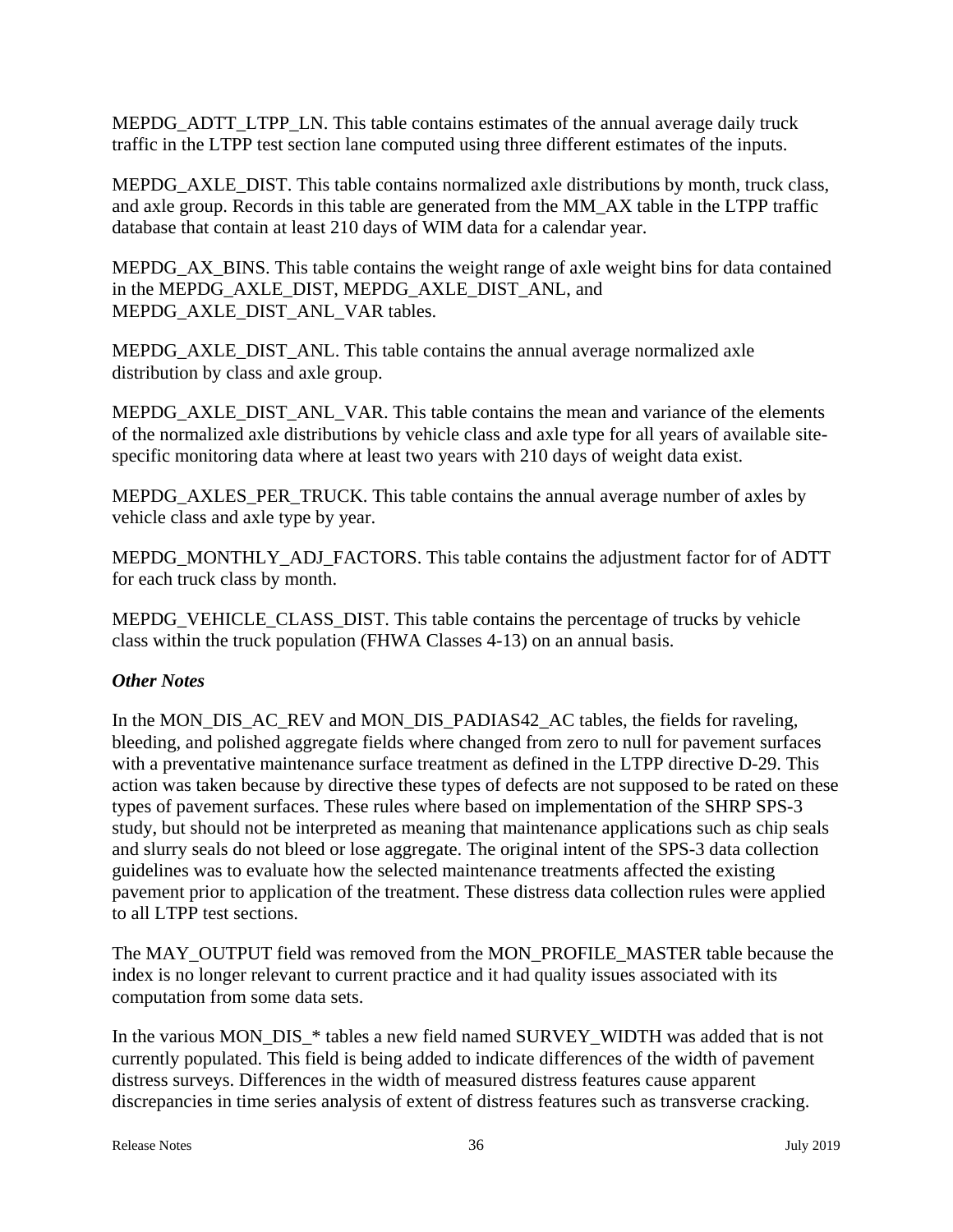LTPP plans to start to populate this field for the next data release. Advanced database users can add data to these fields for current research objectives based on information contained in the various distress data forms currently contained in the Ancillary Information System available upon request from LTPP customer service.

In this release, the status of data in the inventory module was set to frozen. Frozen status means that LTPP made one last significant effort to review and correct data contained in this module. Required future changes to this data will be made centrally in order to reduce program costs on a priority basis.

# **Release 21**

This is the 21<sup>st</sup> national release of data from the LTPP program. Some of the notable updates, additions, deletions, and changes made to the data since the November 2005 data release include the following:

# *Tables Added*

TST\_SS14\_UG14\_MASTER, TST\_SS14\_UG14\_DATA, and TST\_SS14\_UG14\_COMMENTS. These three tables contain the results from Dynamic Cone Penetrometer tests performed on SPS test sections as part of the SPS Materials Action Plan. This data release contains measurements from several sections. More data is expected to become available in the next data release.

TST\_SAMPLE\_COMBINE. The purpose of this table is to document the multiple locations used when a sample is combined in order to have enough material to perform a laboratory test. For example, it is often necessary to combine samples of unbound material from different core/borehole locations since the layer is not thick enough to provide enough material to be obtained from one hole. A new sample numbering convention code is being used, which uses an X in the SAMPLE\_NO field to indicate the sample is a combined sample. This new convention will be used for materials from the SPS Materials Action Plan. If resources permit, attempts will be made in the future to add entries to this table for previously combined samples which currently use the \* or \*\* convention in the SAMPLE\_NO field.

TST\_SAMPLE\_BASIC\_INFO. This table is a view that combines basic sampling information from all the other sampling tables to make certain internal automated quality control checks operations easier, and to provide the user with a single source for sampling information. Information contained in this table comes from TST\_ASPHALT\_CEMENT, TST\_FRESH\_PCC, TST\_SAMPLE\_BULK\_AC\_AGG, TST\_SAMPLE\_COMBINE, TST\_SAMPLE\_LAB\_AC\_MIX, TST\_SAMPLE\_LOG, TST\_SAMPLE\_LOG\_LAB, TST\_SAMPLE\_LOG\_SPS\_3\_4, and TST\_UNCOMP\_BITUMINOUS.

## *Tables Removed*

The results of the backcalculation analysis performed on Falling Weight Deflectometer (FWD) data extracted from the database in 1997 have been removed from the SDR because the results of the analysis were valid for a fixed point in time and the rest of the database is dynamic. If users are interested in obtaining this data they should request a copy of SDR 20 from LTPP Customer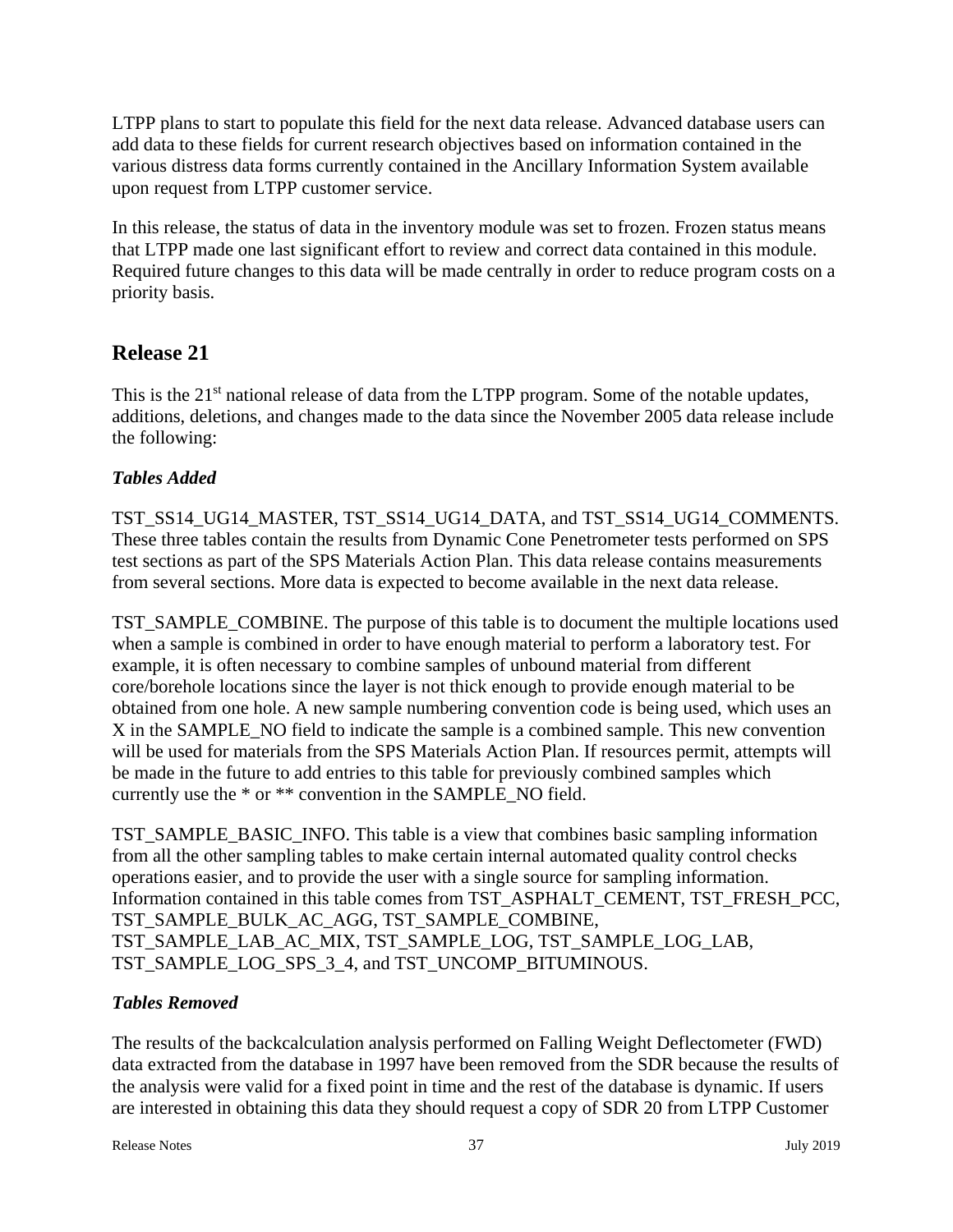Service (LTPPINFO@dot.gov). The tables containing the results of the backcalculation analysis removed are:

- MON\_DEFL\_FLX\_BAKCAL\_BASIN
- MON\_DEFL\_FLX\_BAKCAL\_LAYER
- MON DEFL FLX BAKCAL POINT
- MON\_DEFL\_FLX\_BAKCAL\_SECT
- MON DEFL FLX NMODEL POINT
- MON\_DEFL\_FLX\_NMODEL\_SECT
- MON\_DEFL\_RGD\_BAKCAL\_BASIN
- MON\_DEFL\_RGD\_BAKCAL\_LAYER
- MON DEFL RGD BAKCAL POINT
- MON DEFL RGD BAKCAL SECT

MON CATEGORY. This table is being discontinued due to changes to monitoring frequencies in response to the LTPP budget under the SAFETEA-LU legislation. The new monitoring frequencies are contained in LTPP Directive GO-38 available from the WWW.LTPP.ORG web site.

#### *Other Notes*

#### *Data from the SPS Materials Action Plan*

The SPS Materials Action Plan (MAP) was initiated to address the issue of missing materials test data from test sections in the Specific Pavement Study (SPS) experiments. This data release contains the first material test results from this activity. A partial set of data updates are contained in this data release since material sampling and testing are still being performed. This data release contains more material sampling data than material property test results since testing always lags behind field sampling.

#### *Data from the SPS Traffic Pooled Fund Study*

The traffic pooled fund study is designed to address deficiencies and improve the quality and quantity of monitored traffic data from the SPS -1, -2, -5, -6, and -8 projects. This five-year study consists of two phases. Phase I consists of assessing, evaluating, and calibrating the current Weigh-In-Motion (WIM) and Vehicle Classification (VC) systems used to collect traffic data at the SPS sites across the country. Phase II consists of installing and maintaining new WIM equipment as necessary to ensure high-quality data collection. This is the first release of data from Phase II of the study for the Colorado SPS-2, Maryland SPS-5, and Illinois SPS-6 project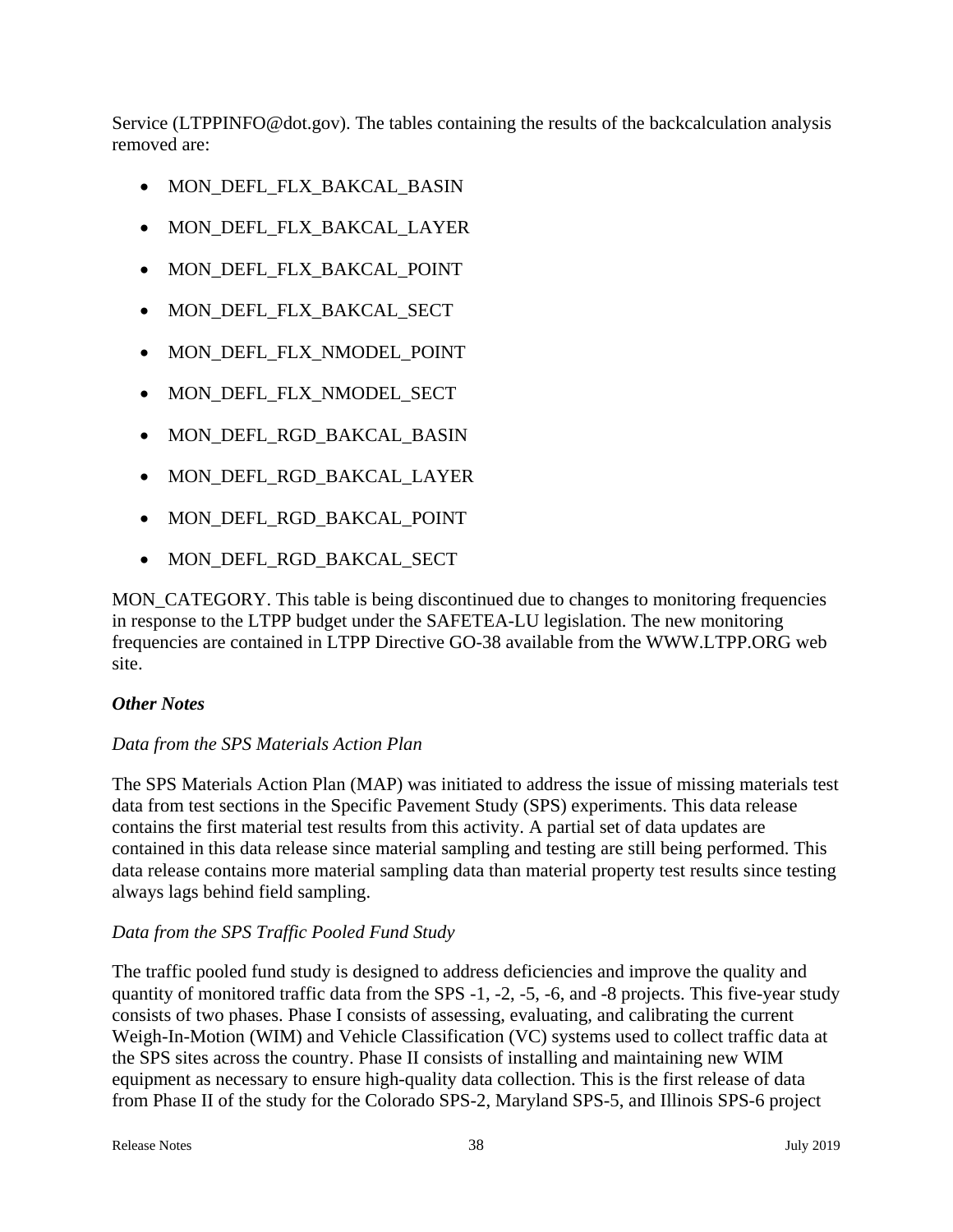sites. The data release also contains traffic data from sites validated as part of Phase I from Florida SPS-1 and 5, Ohio SPS-1 and 2, Texas SPS-1, and Michigan SPS-1.

#### *Photographic Distress and Transverse Profile Data Reconciliation*

After SDR 20, a major effort was made to reconcile pavement distress and transverse profile measurements performed using photographic-based technology. The objective of this reconciliation was to resolve discrepancies between field measurements and data contained in the database. This effort has resulted in the addition of approximately 600 distress surveys stored in the MON\_PADIAS42\_\* tables and 1,400 transverse profile measurements stored in the MON\_T\_PROF\_\* tables. Some of these data date back to the start of pavement test section monitoring in 1990.

## **Release 20.0**

This was the 20<sup>th</sup> national release of data from the LTPP program. This release contains some revisions to data included in the January 2005 Data Release. In addition, several tables have been added to this release as noted below:

#### *Tables Added*

TST\_SAMPLE\_BULK\_AC\_AGG. This new table in the Material Testing module contains information on bulk aggregate sampled at asphalt concrete plants for test sections included in the SPS-9 SuperPave experiment.

TST\_SAMPLE\_LAB\_AC\_MIX. This new table in the Material Testing module contains information on laboratory mixed AC samples for test sections included in the SPS-9 SuperPave experiment.

#### *Tables Removed*

RHB\_ACO\_SP\_PROP. This table was added in SDR 19 and has no data in it yet. It will be included in future releases if data becomes available.

#### *Other Additions to Release 20.0*

CONSTRUCTION\_NO added to tables:

The field CONSTRUCTION\_NO field was added to the following Material Testing tables:

TST\_ASPHALT\_CEMENT, TST\_FRESH\_PCC, TST\_SAMPLE\_BULK\_AC\_AGG, TST\_SAMPLE\_LOG\_SPS\_3\_4, TST\_UNCOMP\_BITIMINOUS.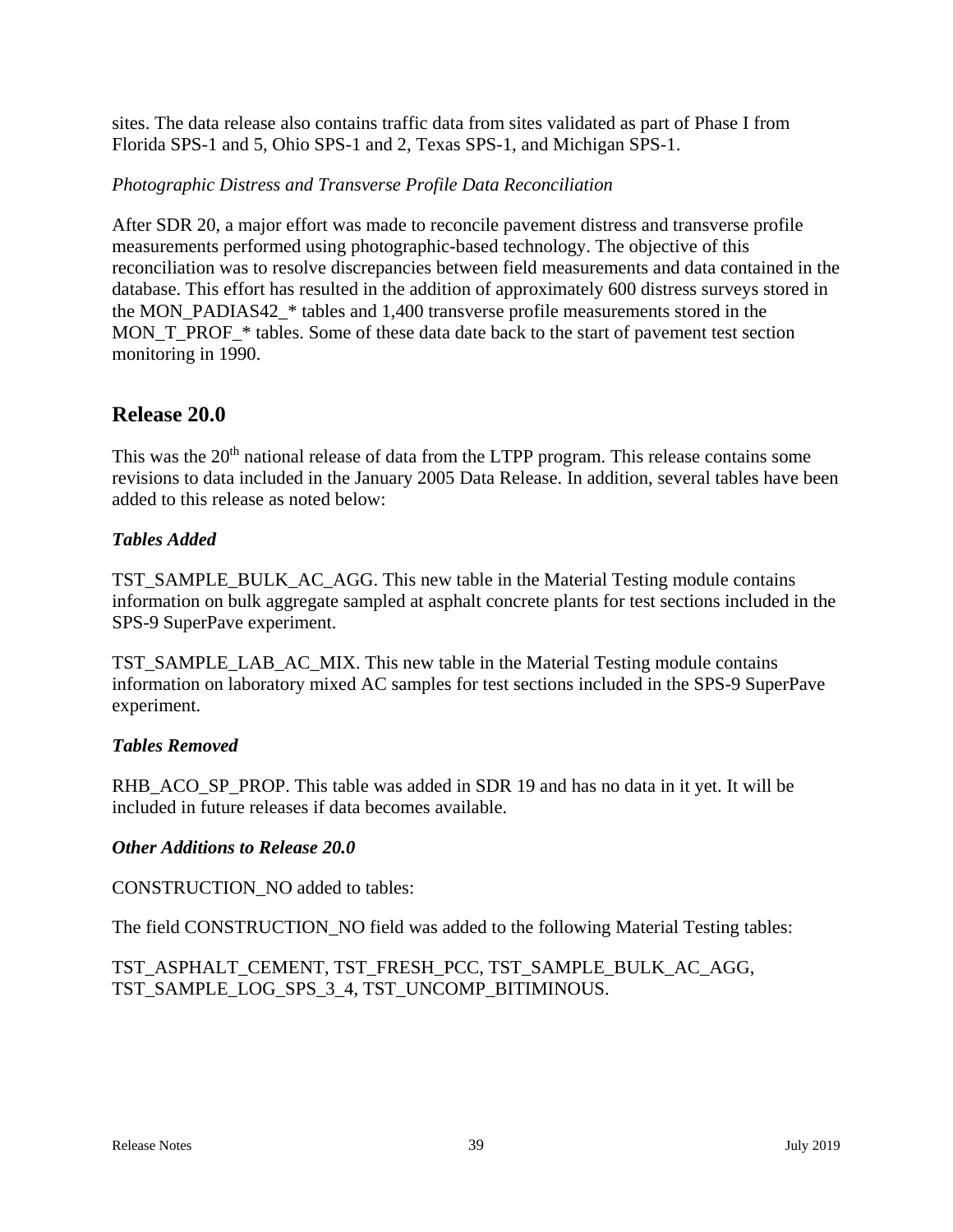#### *Other Notes*

#### *Backcalculation Tables:*

This is the last release of the FWD backcalculation tables in the SDR. This data was calculated from FWD data that was available in 1997. It has become cost-prohibitive to continue updates and support these data elements in response to changes and corrections are made to the baseline FWD data. An update was made to these tables to remove records which could no longer be traced to the source FWD data, and to correct these tables with changes made to the source data tables.

#### *MON\_T\_PROF\_CROSS\_SLOPE table*

Population of this table for manual transverse profile measurements for all previous measurements was completed for this data release. From this data, a data user now has the capability of determining if ruts can hold water from a transverse cross slope perspective.

#### *Known Data Issues Not Yet Reported*

The mechanism for reporting LTPP data problems is currently called the Data Analysis/Operations Feedback Report (DAOFR). LTPP data users can view resolved and unresolved DAOFRs at the LTPP web site: http://www.fhwa.dot.gov/pavement/ltpp.

The following unresolved data issues reported in the release notes for data release 19 have not yet been fully addressed. DAOFRs will be prepared in the near future to better document these previously identified problems. Unresolved data problems previously identified in this data upload have already been submitted as DAOFRs to FHWA.

| Table              | Problem                                                         |
|--------------------|-----------------------------------------------------------------|
| AWS_HOURLY_DATA    | For site 350101, the pyranometer readings are suspect.          |
|                    | For certain sections, the faulting values are very inconsistent |
| MON_DIS_JPCC_FAULT | over time.                                                      |
|                    | The POINT_LOC value assigned to a given crack or joint          |
| MON_DIS_JPCC_FAULT | varies slightly over time on some sections.                     |
|                    | For certain POINT_LOC's on given section, there are large       |
| MON_DIS_JPCC_FAULT | spikes in the measured faulting value.                          |
|                    | For a given POINT_LOC, the CRACK_OR_JOINT                       |
| MON_DIS_JPCC_FAULT | designation changes over time for some sections.                |
| MON_DIS_*_REV      | Many null values should in fact be recorded as zero.            |
| MON_DIS_AC_REV     | The fatigue cracking values on 010102 are suspect.              |
|                    | For 185518, OTHER indicates multiple patches, while the         |
| MON_DIS_CRCP_REV   | patching fields indicate only one.                              |
|                    | For a number of sites, BEFORE_TEMP and AFTER_TEMP               |
|                    | are zero during summer months, indicating that the values       |
| MON_DIS_AC_REV     | should probably be null instead.                                |
|                    | Inconsistent rating of transverse cracking on sections 290704   |
| MON_DIS_JPCC_REV   | and 290705.                                                     |
| MON_DIS_JPCC_REV   | Inconsistent rating of map cracking on section 100210.          |
|                    | On section 124000, 7/21/99, OTHER indicates presence of         |
| MON_DIS_JPCC_REV   | map cracking, though map cracking field contains zeroes.        |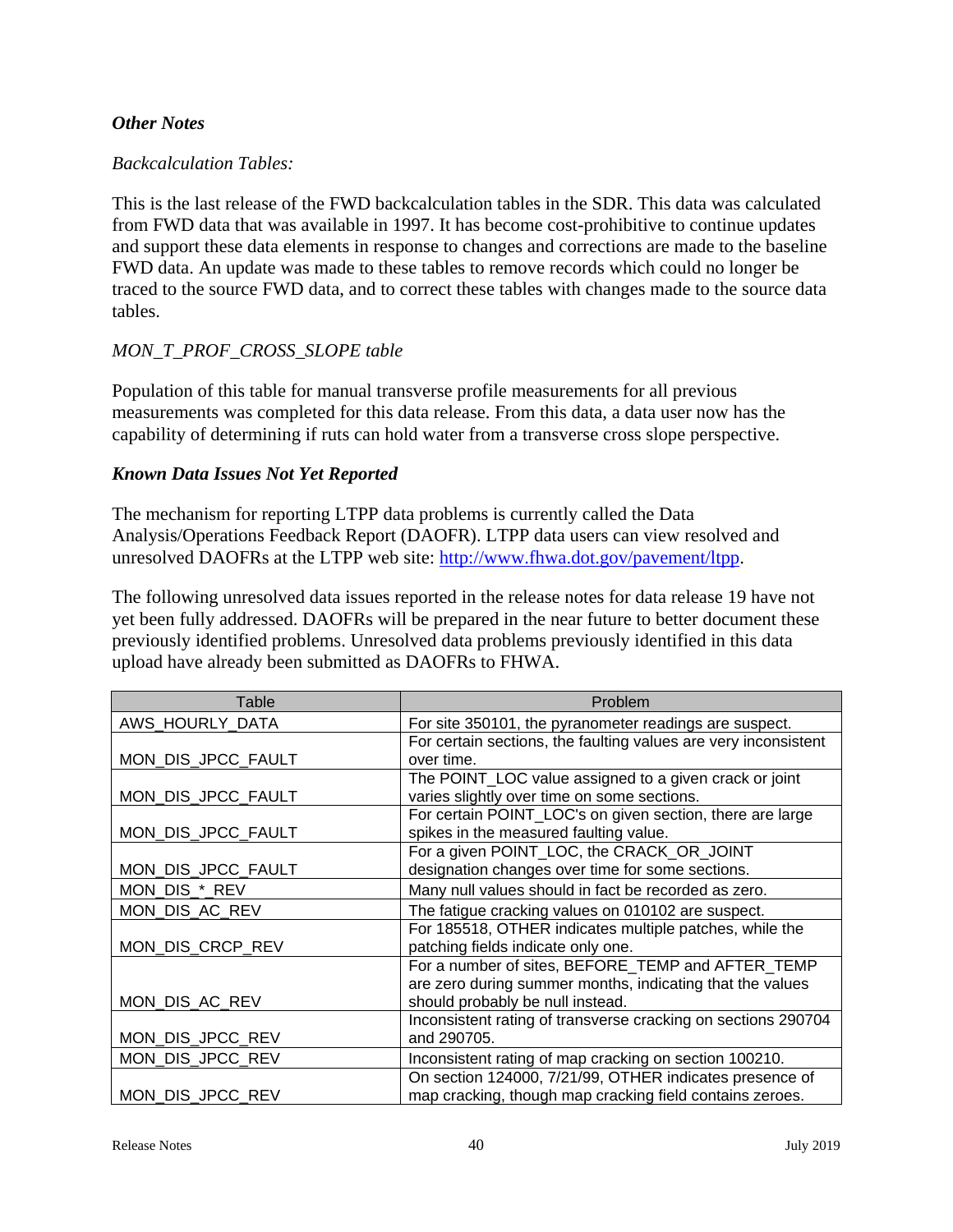| Table                      | Problem                                                                                                                    |
|----------------------------|----------------------------------------------------------------------------------------------------------------------------|
|                            | For the 8/7/91 survey on the 2906** sections, OTHER                                                                        |
| MON_DIS_JPCC_REV           | indicates pumping, while the pumping fields indicate none.                                                                 |
|                            | For 18A430, 5/1/91and 370201, 9/19/02, OTHER indicates                                                                     |
| MON_DIS_JPCC_REV           | polished aggregate, but POLISH_AGG_A = 0.                                                                                  |
| MON_DIS_JPCC_FAULT         | EDGE and WHEELPATH measurements differ by > 12mm.                                                                          |
|                            | Temperatures very low for certain dates on sections 131031(-                                                               |
| SMP_ATEMP_RAIN_HOUR        | 42) and 351112 (-49).                                                                                                      |
|                            | Hourly average in HOUR outside min and max values in                                                                       |
| SMP_ATEMP_RAIN_DAY         | DAY.                                                                                                                       |
|                            | Sections 274040 (9/22/93), 484143 (9/25/97), and 833802                                                                    |
| SMP_ELEV_PCC_DATA          | (various dates) have questionable elevation data.                                                                          |
|                            | Questionable elevation data on 310114, 390901, 460804,                                                                     |
| SMP_ELEV_AC_DATA           | 469187, 501002, 831801, and 906405.                                                                                        |
|                            | 483739, THERM_NO = 18 (after 5/6/00) and 11 (after 6/6/00)                                                                 |
| SMP_MRCTEMP_AUTO_DAY_STATS | have very high values - looks like bad sensor.                                                                             |
|                            | 180901, 0902, 0904, and 0905 have zero PROFILE_INDEX,<br>which is not a reasonable value.                                  |
| SPS9_PMA_PROFILE           |                                                                                                                            |
| TRF EQUIPMENT MASTER       | Where sensor type is null, it should be N.                                                                                 |
|                            | Sections/layers: 04_1021 layers 6, 7; 18_5518 layers 9, 10;                                                                |
|                            | 18_6012, layer 11; 19_3006 layers 5, 6; 19_3055 layers 5, 6;<br>and section 27_1085 layer 5 do not have matching layers in |
| TST_AC01_LAYER             | TST_L05B.                                                                                                                  |
|                            | In many TST tables, there are SAMPLE_NO entries that do                                                                    |
| Various                    | not have a match in one of the sampling tables.                                                                            |
|                            | In many TST tables, there are LOC NO entries that do not                                                                   |
| Various                    | have a match in one of the sampling tables.                                                                                |
|                            | For many sections, the LAYER_NO reported does not have a                                                                   |
| TST_AC02                   | match in TST_L05B.                                                                                                         |
|                            | Comments indicate multiple samples, but LOC_NO or                                                                          |
| TST_AC04                   | SAMPLE_NO are for a single sample.                                                                                         |
|                            | There are many ASH_CONTENT values over 2, which may                                                                        |
| TST_AE01                   | indicate the test was not performed properly.                                                                              |
|                            | Many sections have holes with locations far outside section                                                                |
| TST_HOLE_LOG               | boundaries (+/1 200').                                                                                                     |
|                            | There are many records with negative TRANS_POS, but a                                                                      |
| TST_HOLE_LOG               | LOC_NO not indicative of shoulder testing.                                                                                 |
|                            | Many of the values in REPL_LOC_NO are not in LOC_NO                                                                        |
| TST_HOLE_LOG               | for that section.                                                                                                          |
|                            | For many SPS testing locations, POINT_LOC is within                                                                        |
| TST_HOLE_LOG               | another section according to SPS_PROJECT_STATIONS.                                                                         |

# **Release 19.0**

This was the 19<sup>th</sup> national release of data from the LTPP program. This release contains some revisions to data included in the July 2004 Data Release. This Data Release also includes a new software program, ESALCalc. In addition, several tables have been added to this release and some deleted, as noted, below: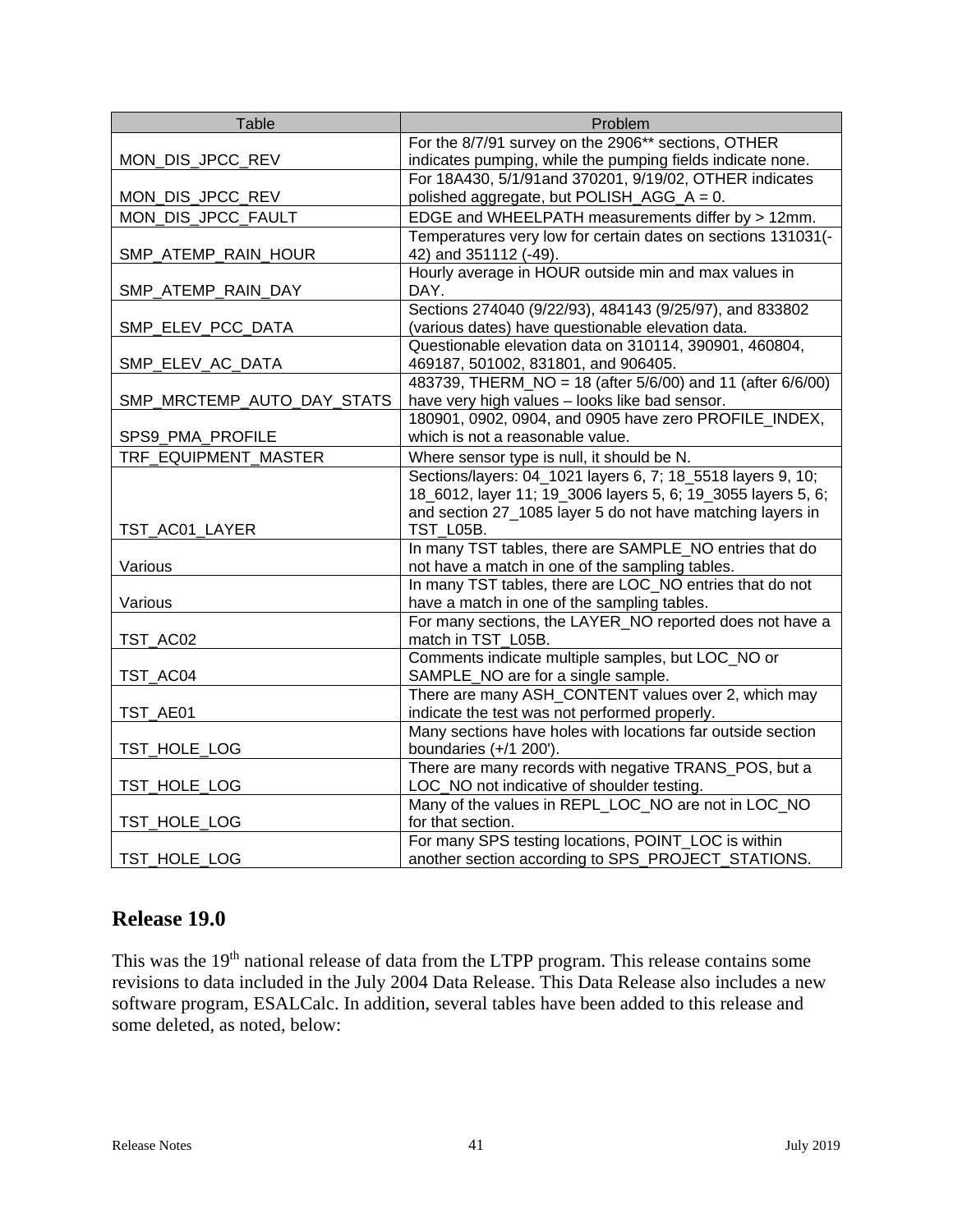## *Tables Added*

*MON\_T\_PROF\_CROSS\_SLOPE:* This new table contains the elevation of the last data point, relative to the begin point, of manual transverse profile measurements made using the Dipstick device. This allows the transverse profile data to be de-normalized so that the true elevation profile, relative to the outside edge of the pavement lane, may be computed. This table is expected to be fully populated in 2006.

*SMP\_TDR\_MANUAL\_MOISTURE:* This table contains volumetric and gravimetric moisture content computed from dielectric constants interpreted and calculated from manually recorded TDR traces.

*CLM\_VWS\_HUMIDITY\_DAILY, CLM\_VWS\_PRECIP\_DAILY, CLM\_VWS\_TEMP\_DAILY, CLM\_VWS\_WIND\_DAILY:* These four tables were created to mirror similar monthly and annual climatic tables and to allow more selective analysis of the various daily data elements. These tables replace the table CLM\_VWS\_DATA\_DAILY. In addition, all Climatic tables contain data that were recomputed from Level E data provided by a national weather agency.

## *RHB\_ACO\_SP\_\* Tables*

Three new Rehabilitation tables were added to this SDR. These tables are used for non-recycled asphalt pavement overlays using SuperPave properties. The tables and their description are listed in the table below:

| <b>SDR Table Name</b> | <b>Contents</b>                                         |
|-----------------------|---------------------------------------------------------|
| RHB_ACO_SP_AGGR_PROP  | This table contains SuperPave AC overlay aggregate      |
|                       | properties.                                             |
| RHB_ACO_SP_MIX PROP   | This table contains SuperPave AC overlay mixture        |
|                       | properties as placed.                                   |
| RHB ACO SP PROP       | This table contains SuperPave AC overlay asphalt cement |
|                       | properties.                                             |

## *Tables Removed*

*MON\_T\_PROF\_DEV\_CONFIG:* This table contains information on equipment configuration settings used to capture, digitize, and interpret transverse profile measurements using the photographic and manual dipstick measurement methods. Note that transverse profile measurements based on the photographic method are obtained at the same time as the photographs for the film-based distress interpretations. Since this table provides little information to the data user, it is no longer included in the SDR.

## *Rehabilitation Tables*

Several Rehabilitation tables were removed from this Data Release since there are no data stored in the tables. Listed below are the tables that have been removed:

RHB\_CMRAP\_COMBINED\_AGG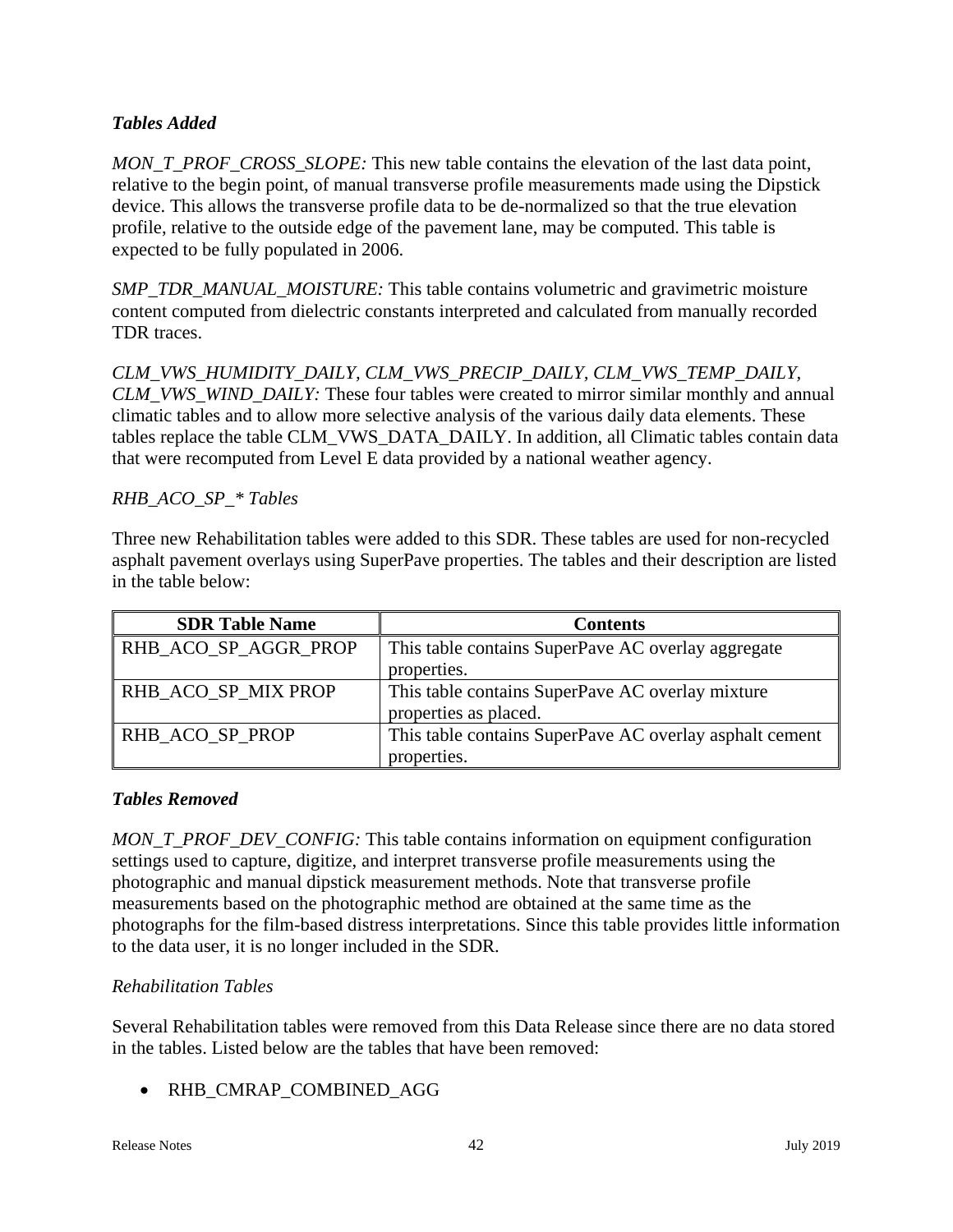- RHB\_CMRAP\_LAB\_AGED\_AC
- RHB\_CRACK\_SEAT\_PCC
- RHB\_PCCO\_STEEL
- RHB\_PRESSURE\_RELIEF
- RHB\_RCYPCC\_COMBINED\_AGGR
- RHB\_RCYPCC\_CONSTRUCTION
- RHB\_RCYPCC\_JOINT
- RHB\_RCYPCC\_MIXTURE
- RHB\_RCYPCC\_NEW\_AGGR
- RHB\_RCYPCC\_STEEL
- RHB\_RCYPCC\_STRENGTH

#### *SPS Tables*

Several SPS tables were removed from this Data Release since there are no data stored in the tables. Listed below are the tables that have been removed:

- SPS4\_TRANSIENT\_GENERAL
- SPS4\_TRANSIENT\_MEASURE
- SPS6\_TRANSFER\_EFFICIENCY
- SPS7\_LOAD\_TRANSFER
- SPS7\_PCC\_CRACK\_SEAL
- SPS7\_ TRANSFER\_EFFICIENCY
- SPS7\_UNDERSEALING
- SPS8\_PCC\_FULL\_DEPTH
- SPS9\_AC\_PATCHES
- SPS9\_DIAMOND\_GRIND
- SPS9\_PCC\_JOINT\_RESEAL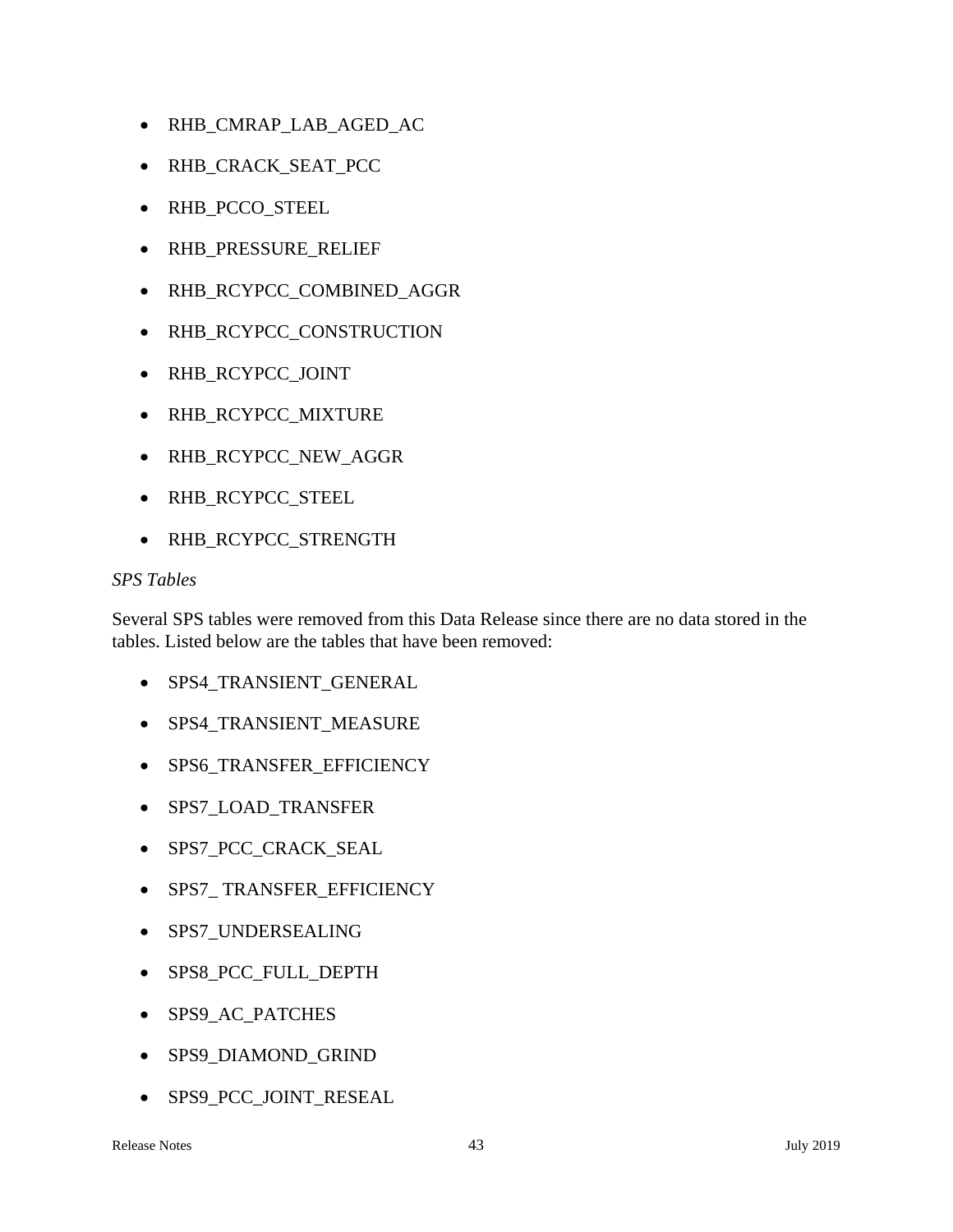- SPS9 RUT LEVEL UP
- SPS9\_UNDERSEALING

*TST\_SC06:* This table was intended to contain measurements of excess asphalt in bituminous mixtures obtained by using a loaded wheel and sand cohesion. Although the table structure exists, no data for this test were ever loaded into the database. Since this table is empty, it is not included in the SDR.

*TST\_SC13:* This table was intended to contain measurements of the polish value of aggregates used in chip seals applied to SPS-3 sections only. Although the table structure exists, no data for this test were ever loaded into the database. Since this table is empty, it is not included in the SDR.

*TRF\_MONITOR\_BASIC\_INFO:* This table has been replaced by outputs from the ESALCalc software.

#### *Other Additions to Release 19.0*

#### *ESALCalc Software*

A computer program called ESALCalc is included in the January 2005 SDR. This software will compute annual ESAL estimates from traffic monitoring data and pavement structure data. A manual is included with the software.

#### *Restructuring of Data Modules and CD Contents*

Two data modules had to be restructured due to database size limitations in Microsoft® Access 2000. The Climate module was split into three databases: Climate\_Daily\_Humid\_Precip, Climate\_Daily\_Temp\_Wind, and Climate\_Summary\_Data. The two Climate\_Daily\_\* databases contain daily tables, while the Climate\_Summary\_Data database contains monthly, annual, and all other Climate tables.

The Seasonal Monitoring Program (SMP) module was divided into two new databases: Seasonal Monitoring and Seasonal Monitoring TDR Meas. The time-domain reflectometry (TDR) measurement tables are in the Seasonal\_Monitoring\_TDR\_Meas database, while all other SMP tables are in the Seasonal\_Monitoring database.

In addition, the data modules had to be rearranged on CDs 1 and 2. The SMP and Backcalculation modules were added to CD 2, which also contains FWD Measurements. This CD has been renamed "Seasonal Monitoring and Deflection". CD 1 remains the same, minus the SMP and Backcalculation modules. CD 1 is referred to as the "Primary Data Set".

## *Issues Identified Since Release 18.0*

Below is a table that describes data issues found during a review of the July 2004 Data Release. Data analysts should review this list when performing research.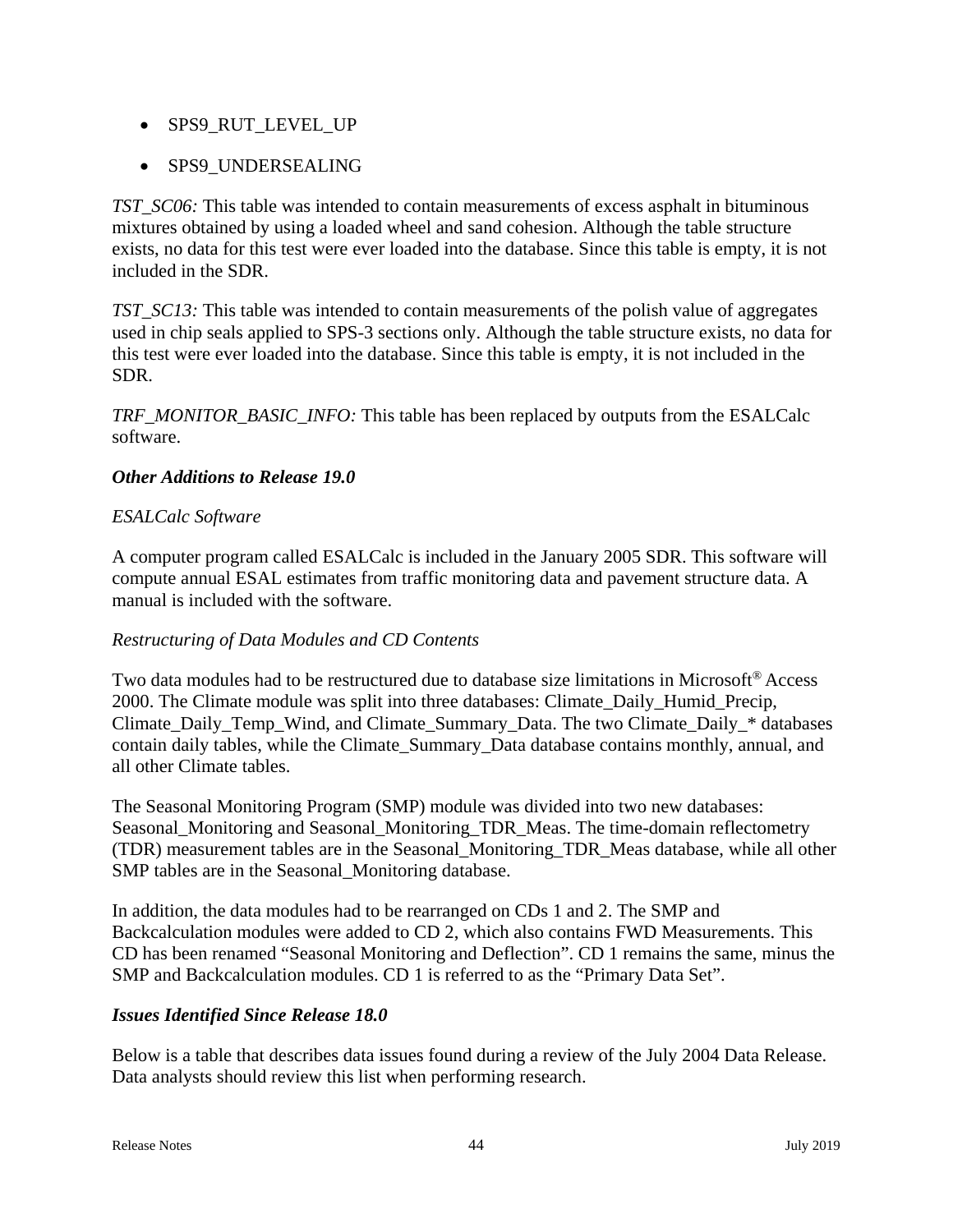| <b>Table</b>                         | <b>Issue</b>                                                                                                    |
|--------------------------------------|-----------------------------------------------------------------------------------------------------------------|
| AWS_HOURLY_DATA                      | For site 350101, the pyranometer readings are suspect.                                                          |
|                                      | The TRAFFIC_RS field is not populated correctly for some                                                        |
| EXPERIMENT_SECTION                   | records.                                                                                                        |
|                                      | For certain sections, the faulting values are very                                                              |
| MON_DIS_JPCC_FAULT                   | inconsistent over time.                                                                                         |
|                                      | The POINT_LOC value assigned to a given crack or joint                                                          |
| MON_DIS_JPCC_FAULT                   | varies slightly over time on some sections.                                                                     |
|                                      | For certain POINT_LOCs on a given section, there are                                                            |
| MON_DIS_JPCC_FAULT                   | large spikes in the measured faulting value.                                                                    |
|                                      | For a given POINT_LOC, the CRACK_OR_JOINT                                                                       |
| MON_DIS_JPCC_FAULT                   | designation changes over time for some sections.                                                                |
| MON_DIS_*_REV                        | Many null values should, in fact, be recorded as zero.                                                          |
| MON_DIS_AC_REV                       | The fatigue cracking values on 010102 are suspect.                                                              |
|                                      | For 185518, OTHER indicates multiple patches, while the                                                         |
| MON_DIS_CRCP_REV                     | patching fields indicate only one.                                                                              |
|                                      | For a number of sites, BEFORE_TEMP and                                                                          |
|                                      | AFTER_TEMP are zero during summer months, indicating                                                            |
| MON_DIS_AC_REV                       | that the values should probably be null instead.                                                                |
|                                      | On section 485328, $1/22/01$ , PHOTO_VIDEO = P, but                                                             |
| MON_DIS_CRCP_REV                     | comments indicate no pictures obtained.                                                                         |
|                                      | 485274, 2/11/97 has LONG_JOINT_SEAL_NO = 0,                                                                     |
| MON_DIS_CRCP_REV                     | $LONG_JOIN_SEAL_DAM_L > 0.$                                                                                     |
|                                      | Inconsistent rating of transverse cracking on sections                                                          |
| MON_DIS_JPCC_REV                     | 290704 and 290705.                                                                                              |
|                                      | For a number of surveys on various sites, the number of                                                         |
| MON_DIS_JPCC_REV<br>MON_DIS_JPCC_REV | map cracking areas is zero, but the area is non-zero.<br>Inconsistent rating of map cracking on section 100210. |
|                                      | On section 124000, 7/21/99, OTHER indicates presence of                                                         |
| MON_DIS_JPCC_REV                     | map cracking, though map cracking field contains zeroes.                                                        |
|                                      | For 313033, 11/16/99 and 290605, 7/20/95,                                                                       |
| MON_DIS_JPCC_REV                     | PUMPING_NO = $0$ while PUMPING_L > 0.                                                                           |
|                                      | For the 8/7/91 survey on the 2906** sections, OTHER                                                             |
| MON_DIS_JPCC_REV                     | indicates pumping, while the pumping fields indicate none.                                                      |
|                                      | For 18A430, 5/1/91 and 370201, 9/19/02, OTHER indicates                                                         |
| MON_DIS_JPCC_REV                     | polished aggregate, but POLISH_AGG_ $A = 0$ .                                                                   |
|                                      | EDGE and WHEELPATH measurements differ by >                                                                     |
| MON_DIS_JPCC_FAULT                   | 12mm.                                                                                                           |
|                                      | Various fault values are entered to 0.1mm, but the device is                                                    |
| SMP_JOINT_FAULT                      | supposed to read to 1mm only.                                                                                   |
|                                      | Temperatures very low for certain dates on sections 131031                                                      |
| SMP_ATEMP_RAIN_HOUR                  | $(-42)$ and $351112$ $(-49)$ .                                                                                  |
|                                      | Hourly average in HOUR outside min and max values in                                                            |
| SMP_ATEMP_RAIN_DAY                   | DAY.                                                                                                            |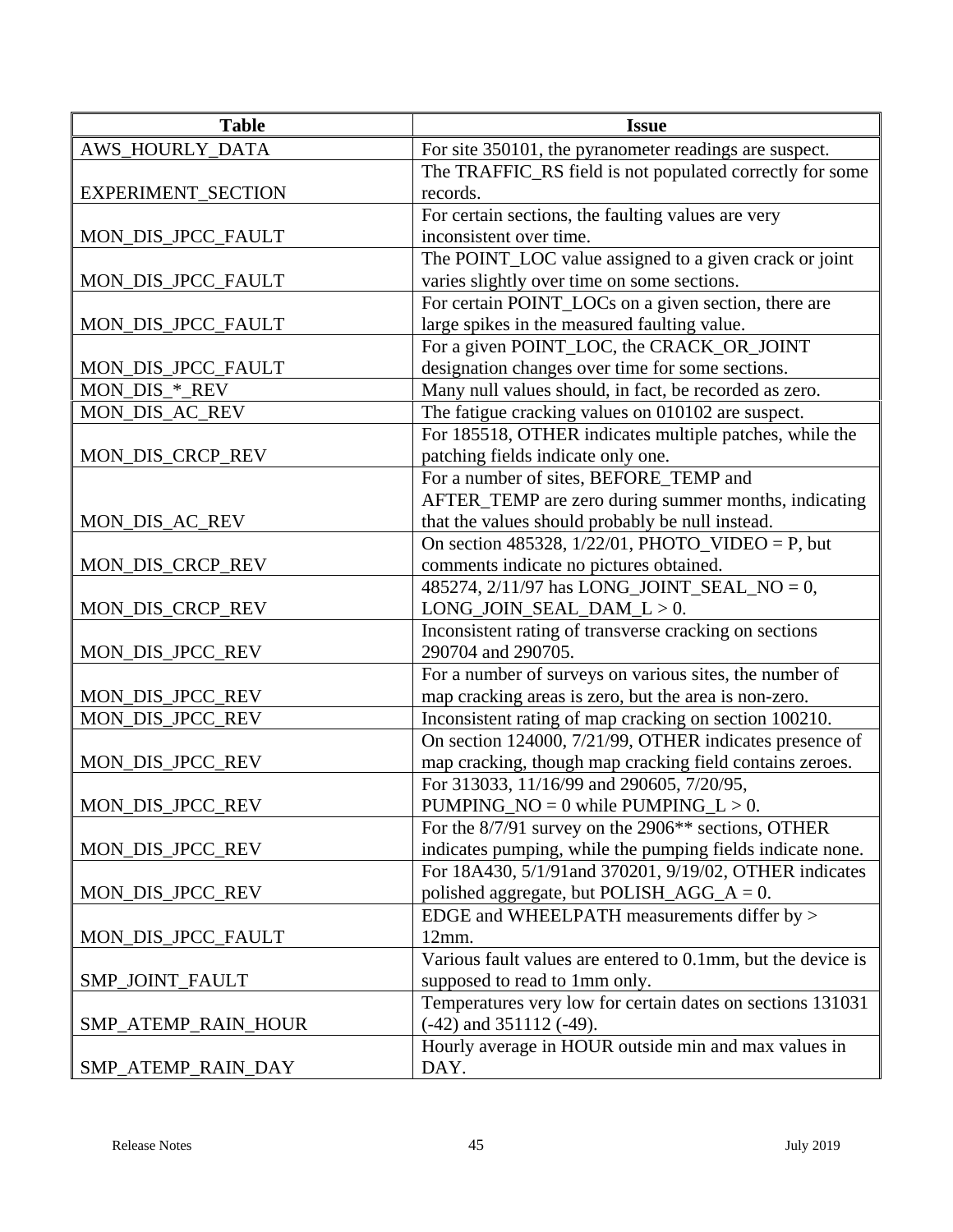| <b>Table</b>               | <b>Issue</b>                                                       |
|----------------------------|--------------------------------------------------------------------|
|                            | Sections 274040 (9/22/93), 484143 (9/25/97), and 833802            |
| SMP_ELEV_PCC_DATA          | (various dates) have questionable elevation data.                  |
|                            | Questionable elevation data on 310114, 390901, 460804,             |
| SMP_ELEV_AC_DATA           | 469187, 501002, 831801, and 906405.                                |
|                            | 483739 (2/15/97) has null daily values where there is              |
| SMP_ATEMP_RAIN_DAY         | sufficient info in the hourly table $(>20$ hours) to calculate it. |
|                            | 483739, THERM $NO = 18$ (after 5/6/00) and 11 (after               |
| SMP_MRCTEMP_AUTO_DAY_STATS | $6/6/00$ ) have very high values – looks like bad sensor.          |
|                            | 180901, 0902, 0904, and 0905 have zero                             |
| SPS9_PMA_PROFILE           | PROFILE_INDEX, which is not a reasonable value.                    |
| TRF_EQUIPMENT_MASTER       | Where sensor type is null, it should be N.                         |
|                            | 460901, FIELD_SET = 1 has multiple construction                    |
|                            | numbers associated with it – which can cause incorrect CN          |
| TST_HOLE_LOG               | assignment.                                                        |
|                            | 089020, FIELD_LAYER_NO = 4 has an average thickness                |
| TST_AC01                   | of zero.                                                           |
|                            | 2606** layers 4, 5, 6; 260902 layers 5, 6, 7; 469197 layer 5;      |
|                            | and 511423 layer 6 do not have matching layers in                  |
| TST_AC01_LAYER             | TST_L05B.                                                          |
|                            | For 18A959, there are records with FIELD_LAYER_NO =                |
| TST_AC01_LAYER             | 1 (which would be subgrade).                                       |
|                            | In many TST tables, there are SAMPLE_NO entries that do            |
| Various                    | not have a match in one of the sampling tables.                    |
|                            | In many TST tables, there are LOC_NO entries that do not           |
| Various                    | have a match in one of the sampling tables.                        |
|                            | In many TST tables, there are LAYER_NO entries that do             |
| Various                    | not have a match in TST_L05B.                                      |
|                            | Some records in TST_AE03, PC03, PC06,                              |
|                            | SS01_UG01_UG02, SS04_UG08, UG04_SS03, and                          |
|                            | UG05_SS05 have test results reported for layers                    |
|                            | inappropriate for the test type (bound layers for unbound          |
| Various                    | tests, $etc$ ).                                                    |
|                            | Comments indicate multiple samples, but LOC_NO or                  |
| TST_AC04                   | SAMPLE_NO are for a single sample.                                 |
|                            | There are many ASH_CONTENT values over 2, which                    |
| TST_AE01                   | may indicate the test was not done properly.                       |
|                            | Many sections have holes with locations far outside section        |
| TST_HOLE_LOG               | boundaries $(+/- 200')$ .                                          |
|                            | There are many records with negative TRANS_POS, but a              |
| TST_HOLE_LOG               | LOC_NO not indicative of shoulder testing.                         |
|                            | Many of the values in REPL_LOC_NO are not in LOC_NO                |
| TST_HOLE_LOG               | for that section.                                                  |
|                            | For many SPS testing locations, POINT_LOC is within                |
| TST_HOLE_LOG               | another section according to SPS_PROJECT_STATIONS.                 |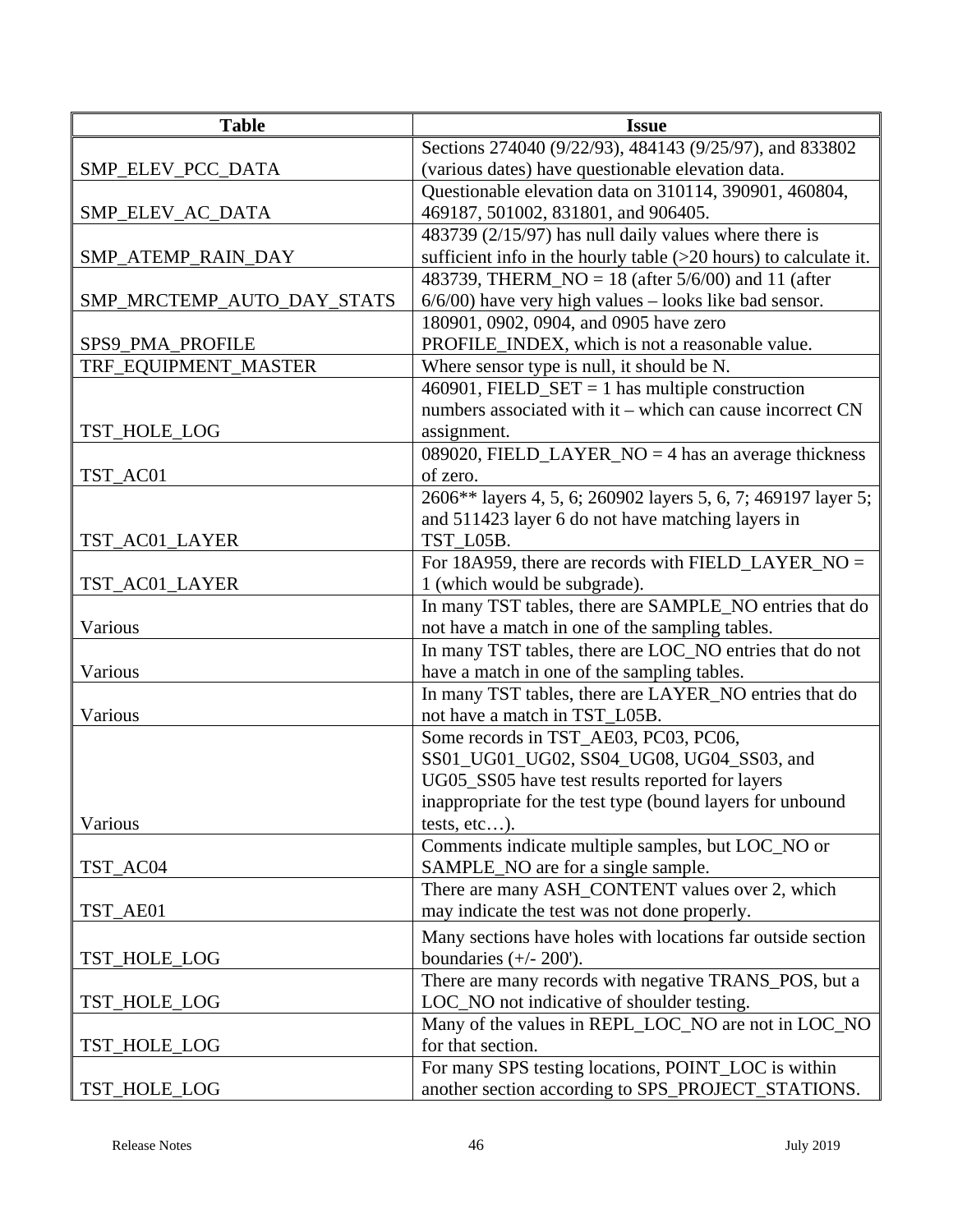| <b>Table</b>   | Issue                                            |
|----------------|--------------------------------------------------|
|                | Several records have inconsistent LAYER TYPE and |
| ' TST_<br>LO5B | <b>DESCRIPTION</b>                               |

# **Release 18.0**

This was the 18th national release of data from the LTPP program. This release contains some revisions to data included in the January 2004 Data Release. New tables included for the first time in this release and updates are noted in the following:

#### *Ground Penetrating Radar Module*

In 2003, Ground Penetrating Radar (GPR) measurements were performed on a subset of LTPP sections to provide an estimate of layer thickness variations within the monitoring portion of the test section. The measurements were performed on all SPS-1 project sites still in service at the time. Measurements were also performed on one selected SPS-2, and SPS-5, and SPS-6 project site. The results of the measurements are stored in the GPR data module. Listed below are the tables and a brief description of each:

| <b>SDR Table Name</b>  | <b>Contents</b>                                                |
|------------------------|----------------------------------------------------------------|
| <b>GPR MASTER</b>      | One record is included in GPR_MASTER for each                  |
|                        | measurement pass on a test section. Typically there are two    |
|                        | measurement passes on a test section.                          |
| <b>GPR_THICK_POINT</b> | This table contains the results of the thickness               |
|                        | interpretations from the GPR measurements.                     |
| <b>GPR THICK SECT</b>  | This table contains statistics on the thickness and dielectric |
|                        | constant from data contained in the GPR_THICK_POINT            |
|                        | table whose stations fall inside the monitoring portion of the |
|                        | test section.                                                  |
| <b>GPR LINK LAYER</b>  | This table provides a link between pavement layers             |
|                        | identified in the GPR measurements and pavement layers         |
|                        | identified by other means. It is not possible to identify      |
|                        | layers with similar material properties with GPR               |
|                        | measurements. To analyze GPR data, multiple layers in the      |
|                        | physical pavement structure can be combined into a single      |
|                        | layer.                                                         |

#### *Drainage Inspection Tables*

Three new tables were added to the Monitoring module containing data information on the condition of the edge drain systems installed at the SPS-1 and -6 projects. In the future, tables may be added for other drainage feature evaluations. Listed below are the tables and a brief description of each: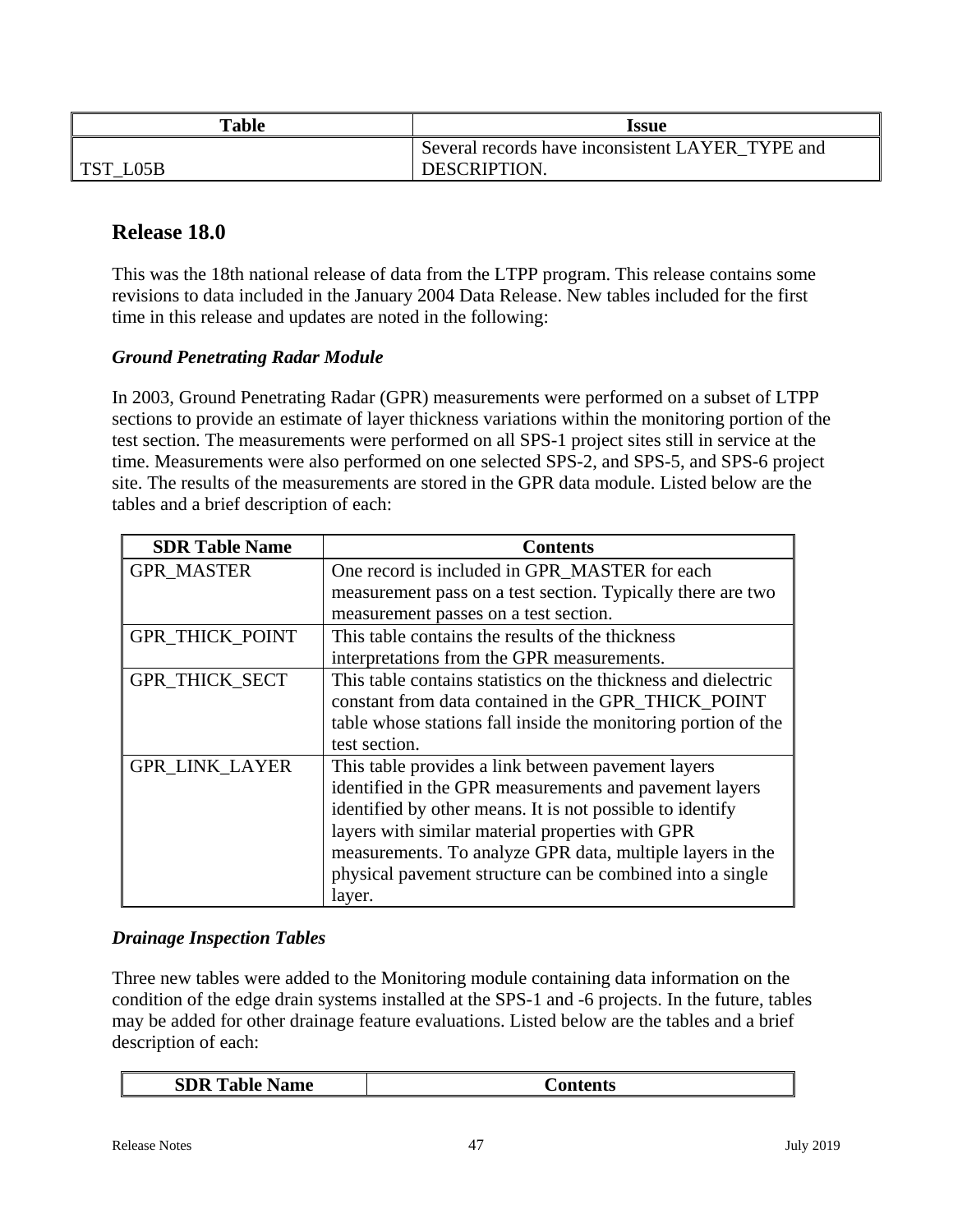| MON_DRAIN_MASTER    | This table contains information on the permanent      |
|---------------------|-------------------------------------------------------|
|                     | features of the edge drain system and the location of |
|                     | the lateral openings.                                 |
| MON_DRAIN_CONDITION | This table contains information regarding the         |
|                     | condition of the lateral openings and the area around |
|                     | the lateral openings at the time of inspection.       |
| MON DRAIN INSPECT   | This table contains information on the results of the |
|                     | video edge drain inspection.                          |

*TST\_UNBOUND\_SPEC\_GRAV:* This table contains the specific gravity of unbound base and subgrade materials. Since this test was not specified in the original material test guidelines for LTPP sections, data are only available for a subset of test sections. The current source of this data is from resilient modulus tests performed by one of the LTPP contract laboratories. Although not required, that laboratory contractor included this measurement in their test results. Test data are currently available for test sections in the North Atlantic and Southern Regions. Depending on budget constraints, it is planned to obtain these measurements from SPS project sites in the future. There are no plans to obtain this data from other GPS test sections. This table is currently undergoing population and not all of the available data have been entered.

#### *Climate Data*

This release contains a major data update to the Climatic module covering the period from 1997 to 2002. Additions and corrections were made to the CLM\_SITE\_VWS\_LINK table to add links for test sections and SPS projects missing in the previous data releases. The QC on the CLM tables was run with a "no manual upgrade" policy. A very small percentage of records failed one or more checks and were left in the database with a non-level E RECORD\_STATUS.

#### *Data Dictionary and Codes*

This data release contains a major revision to the data dictionary contained in the LTPPDD table and the codes contained in the CODES table. Some of the revisions included removing fields no longer needed, modifying field descriptions, updating the field indicating the data sheet used to record the data, and adding missing codes.

#### *Tables Removed*

Three tables that were included in previous releases were removed from this release. TST L06 and TST\_L07, which contained the sample disposal record for AC and PCC specimens, were removed since they contained information of little use to a data analyst. The table SMP\_WATERTAB\_DEPTH\_AUTO was also excluded since there was no data in the table, and no data is expected in the future.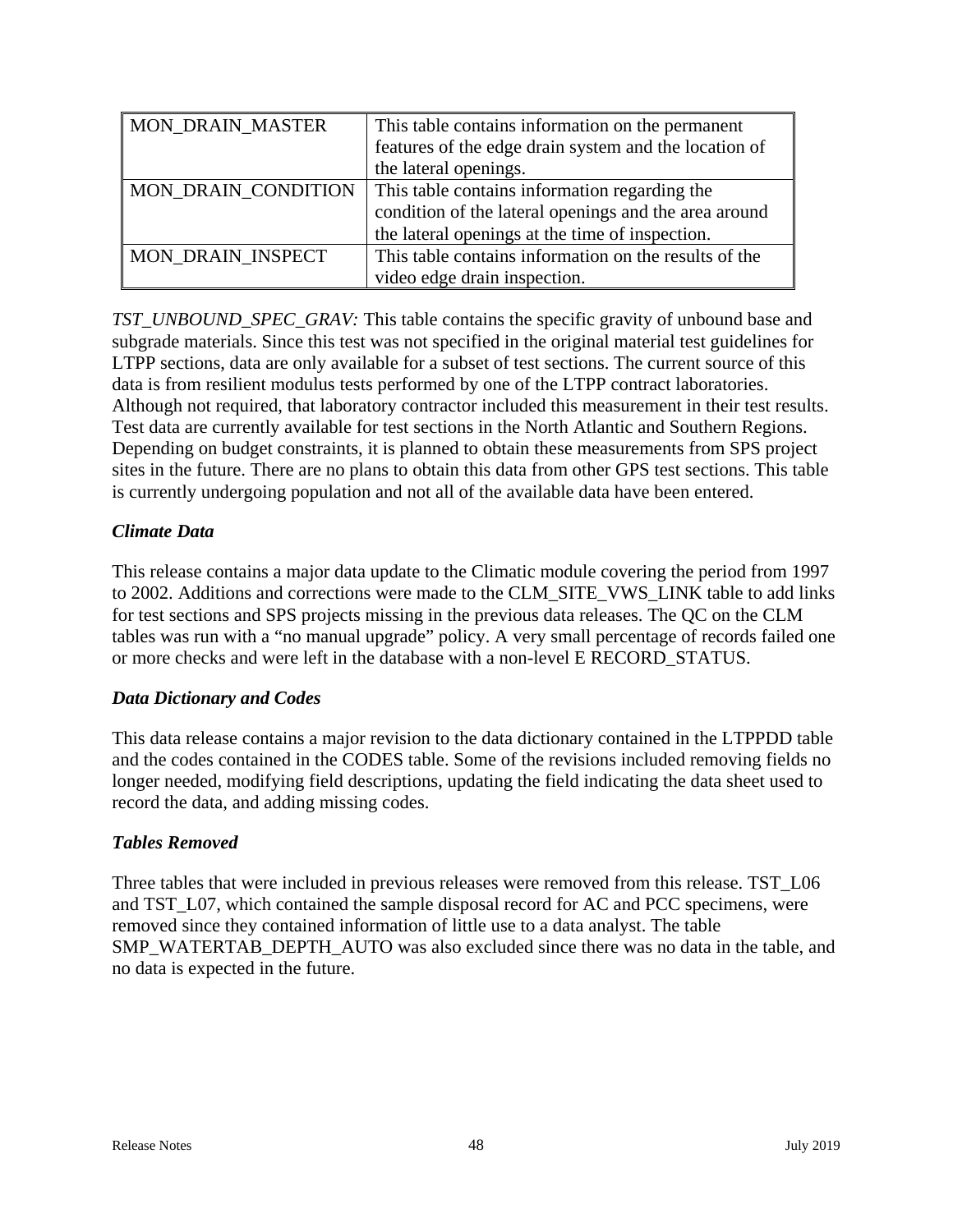# **Release 17.0**

Data Release 17.0 was made available in January 2004. This release contains some revisions to data included in the July 2003 Data Release. No changes or updates have been made to data in the climatic and dynamic load response modules.

#### *SuperPave Asphalt Binder and Mixture Tests*

Data Release 17 contains, for the first time, the data from SuperPave-related asphalt binders and mixtures. This data includes test results from the dynamic shear rheometer, bending beam rheometer, direct tension, gyratory compaction, and volumetric and gravimetric properties of gyratory compacted specimens. This data represents only a partial set of available data. LTPP contractors are still in the process of entering these data and resolving errors. More data are expected to be included in Release 18. Data users are encouraged to contact LTPP Customer Service with questions or problems that they may find in the contents of these new tables.

| <b>SDR Table Name</b> | <b>Contents</b>                                         |
|-----------------------|---------------------------------------------------------|
| TST LINK LAYER        | Links between TST_ID and layers in TST_L05B.            |
| TST LINK SAMPLE       | Links between TST_ID and samples in                     |
|                       | TST_SAMPLE_LOG.                                         |
| TST_AE07_MASTER       | Sample and configuration information for Dynamic Shear  |
|                       | Rheometer (DSR) test.                                   |
| TST_AE07_DATA         | Data from Dynamic Shear Rheometer (DSR) test.           |
| TST_AE08_MASTER       | Sample and configuration information for Bending Beam   |
|                       | Rheometer (BBR) test.                                   |
| TST_AE08_DATA         | Data from Bending Beam Rheometer (BBR) test.            |
| TST_AE09_MASTER       | Sample and configuration information for Direct Tension |
|                       | (DT) test.                                              |
| TST_AE09_DATA         | Data from Direct Tension (DT) test.                     |
| TST_SP01_MASTER       | Sample and configuration information for gyratory       |
|                       | compaction test.                                        |
| TST_SP01_DATA         | Data from gyratory compaction test.                     |
| TST SP02              | Asphalt mix volumetric and gravimetric information.     |

To store these data, the following eleven tables were added to the material test module (TST).

Since some of these tests represent samples of materials used in more than one layer on multiple test sections, a field named TST\_ID is used as primary key in these tables to link material test results to test sections and pavement layers. The TST\_LINK\_LAYER table provides a linkage between TST\_ID and test sections and pavement layers in the TST\_L05B table, using the fields STATE\_CODE, SHRP\_ID, CONSTRUCTION\_NO, and LAYER\_NO. The TST\_LINK\_SAMPLE table provides linkage between TST\_ID and material sampling information contained in TST\_SAMPLE\_LOG using the fields STATE\_CODE, SHRP\_ID, FIELD\_NO and SAMPLE\_NO.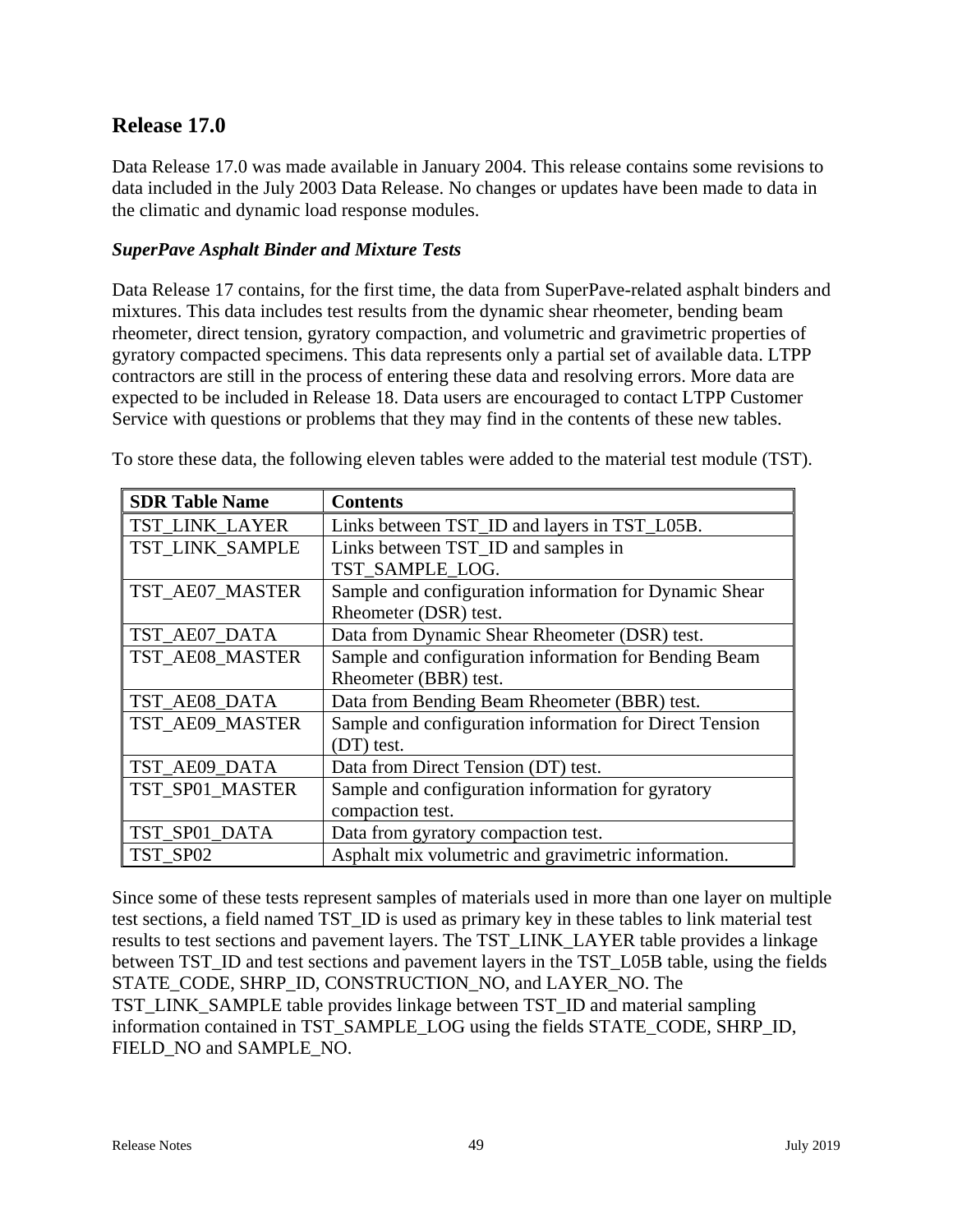## *Supplemental Test Section QC*

This is the first data release that includes the results of quality checks on data from supplemental test sections constructed on the Specific Pavement Studies sites. The RECORD\_STATUS field in records for supplemental test sections should now be populated as it is for other test sections. Although the majority of the new checks worked as expected, data users may find some anomalies that have not been corrected. Please contact LTPP Customer Service with questions or issues related to supplemental section QC.

## *SPS 9 Construction Data*

SPS-9 construction data was first released in the July 2003 data release. Work continues on entering SPS-9 construction data to the SPS module.

## *Traffic Monitoring Data*

Processing of traffic monitoring data collected between 1999 and 2002 has been substantially completed. Work continues on loading and resolving errors in "problem" data sets from this time period. More traffic monitoring data is expected to be available in the next data release.

## *Distress Data*

Distress data processed by version 1.0 of the Padias software is being reprocessed with version 4.2 of the software. Distress survey records that have been migrated to the MON\_DIS\_PADIAS42 tables over the past several data releases have been removed from the MON DIS PADIAS tables.

# **Release 16.0**

Data Release 16.0 was available in July 2003. This release contains some revisions to data included in the January 2003 Data Release and includes new pavement monitoring, construction, and materials test data collected through May 2003.

One new table, TRF\_MONITOR\_LTPP\_LN, was added to the Traffic module for this release. Another table, TRF\_MONITOR\_AXLE\_DISTRIB, was restructured. The old TRF\_MONITOR\_AXLE\_DISTRIB table was structured as one record per axle type per weight bin or 160 records per site per year. All bins and all axle types are present for every site (even some without weight data). The new TRF\_MONITOR\_AXLE\_DISTRIB has one record per axle type per vehicle class or a maximum of 40 records per site per year. If an axle type or vehicle class was not weighed, there is no record in the database.

LTPP is in the process of implementing new and improved traffic analysis software and clearing the backlog of unprocessed traffic monitoring data. The two tables noted above contain the output from the new analysis software for pre-1998 data previously processed using the old software and post-1998 data that had not previously been processed and released. It is anticipated that the backlog of un-processed traffic monitoring data will be cleared in 2004. Some of the